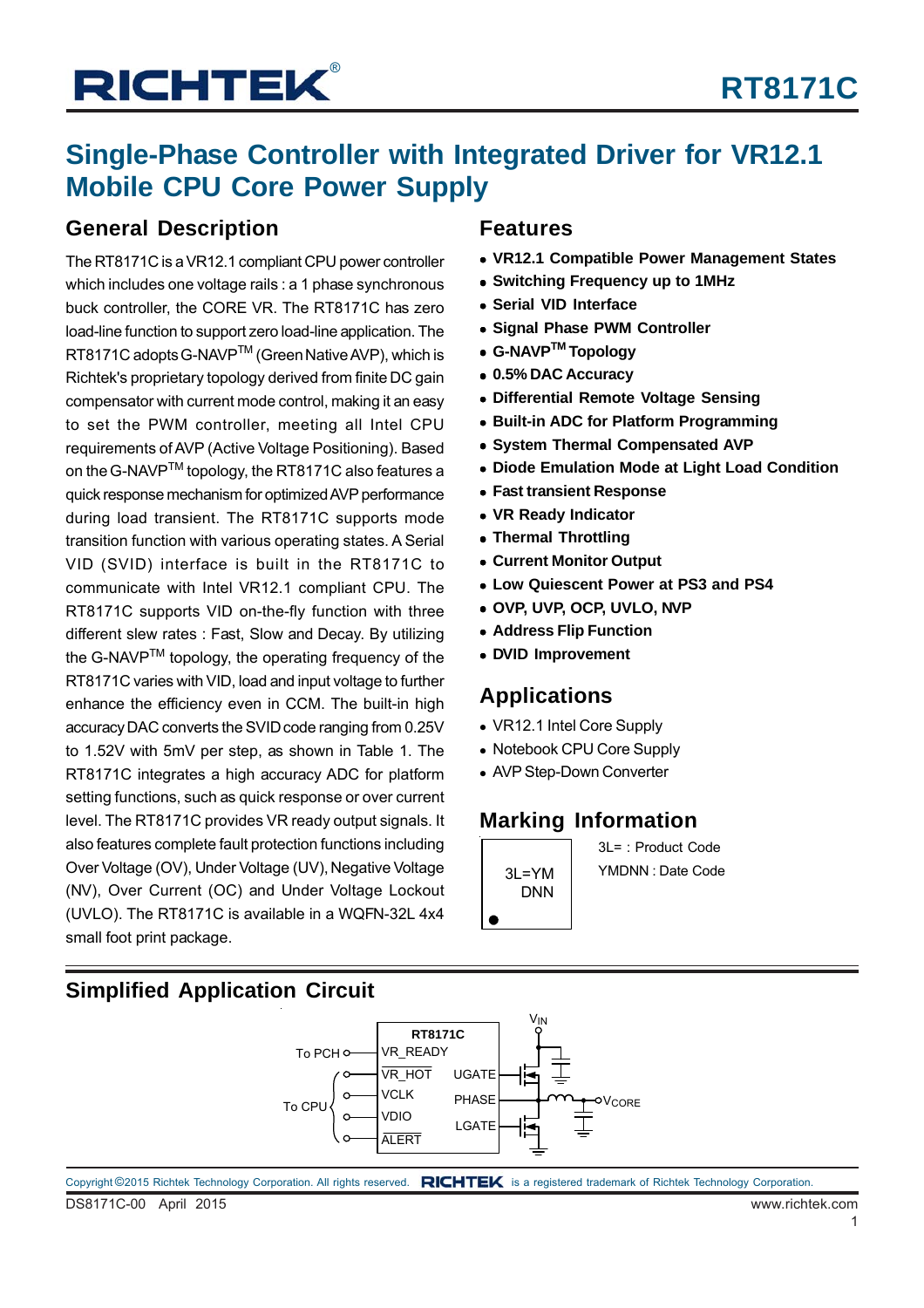

### **Ordering Information**

RT8171C<sub>D</sub>

Package Type QW : WQFN-32L 4x4 (W-Type) Lead Plating System G : Green (Halogen Free and Pb Free)

Note :

Richtek products are :

- ▶ RoHS compliant and compatible with the current requirements of IPC/JEDEC J-STD-020.
- ▶ Suitable for use in SnPb or Pb-free soldering processes.

### **Pin Configurations**



### **Functional Pin Description**

| Pin No.        | <b>Pin Name</b>  | <b>Pin Function</b>                                                                                                                                                                                                                                                                                  |
|----------------|------------------|------------------------------------------------------------------------------------------------------------------------------------------------------------------------------------------------------------------------------------------------------------------------------------------------------|
| $\mathbf{1}$   | <b>VREF</b>      | Fixed 0.6V Output Reference Voltage. This voltage is only used to offset the<br>output voltage of the IMON pin. Between this pin and GND must be placed a<br>exact $0.47\mu$ F decoupling capacitor.                                                                                                 |
| $\overline{2}$ | <b>COMP</b>      | CORE VR Compensation Node. This pin is the output node of the error<br>amplifier.                                                                                                                                                                                                                    |
| 3              | FB.              | CORE VR Feedback Voltage Input. This pin is the negative input node of the<br>error amplifier.                                                                                                                                                                                                       |
| 4              | <b>VSEN</b>      | CORE VR Voltage Sense Input. This pin is connected to the terminal of CORE<br>VR output voltage.                                                                                                                                                                                                     |
| 5              | <b>RGND</b>      | Return Ground for CORE VR. This pin is the negative node of the differential<br>remote voltage sensing.                                                                                                                                                                                              |
| 6              | <b>VCC</b>       | Supply Voltage Input. Connect this pin to GND via a ceramic capacitor larger<br>than $2.2\mu$ F. The decoupling capacitor should be placed as close to the<br>controller as possible. If the ripple of voltage source is large, RC low pass filter<br>is recommended. $(R = 20\Omega, C = 2.2\mu F)$ |
| $\overline{7}$ | SET <sub>1</sub> | 1 <sup>st</sup> Platform Setting. Platform can use this to set DVID compensation time,<br>RSET, DVID compensation width and OCS.                                                                                                                                                                     |
| 8              | SET <sub>2</sub> | 2 <sup>nd</sup> Platform Setting. Platform can use this to set ICCMAX, QRTH and<br>QRWIDTH.                                                                                                                                                                                                          |
| 9              | SET <sub>3</sub> | 3 <sup>rd</sup> Platform Setting. Platform can use this to set zero load-line, anti-overshoot,<br>ADDR, switching frequency range, shrink Ton at PS2 and PS3 and ZCD<br>threshold voltage.                                                                                                           |
| 10             | <b>IBIAS</b>     | Internal Bias Current Setting. Connecting this pin to GND by a 100k resistor<br>can set the internal current. Do not connect this pin to GND by a bypass<br>capacitor.                                                                                                                               |
| 11             | <b>TSEN</b>      | Thermal Sense Input of CORE VR.                                                                                                                                                                                                                                                                      |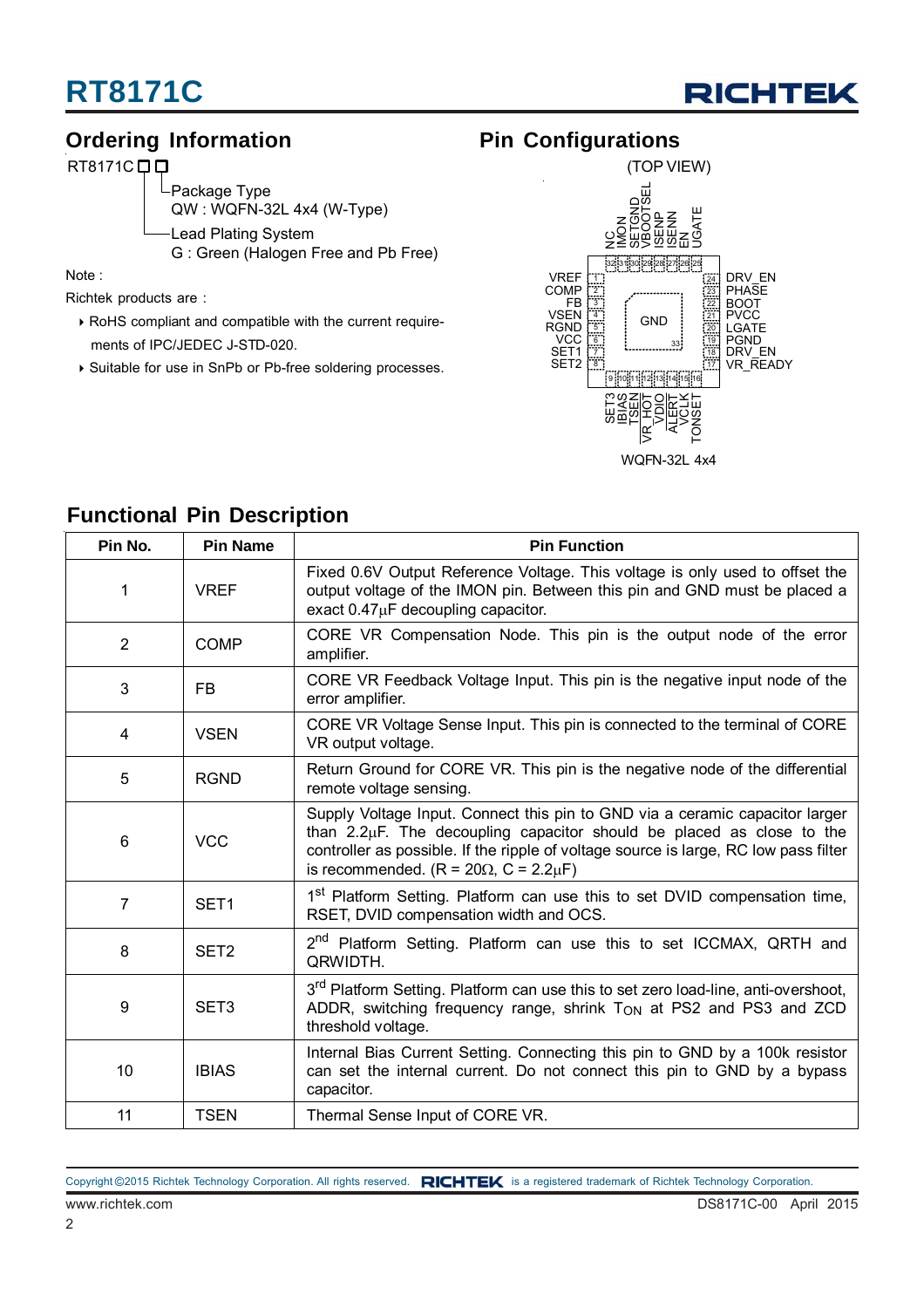| Pin No.             | <b>Pin Name</b> | <b>Pin Function</b>                                                                                                                                                                   |
|---------------------|-----------------|---------------------------------------------------------------------------------------------------------------------------------------------------------------------------------------|
| 12                  | VR_HOT          | Thermal Monitor Output. (Active Low).                                                                                                                                                 |
| 13                  | <b>VDIO</b>     | VR and CPU Data Transmission Interface.                                                                                                                                               |
| 14                  | <b>ALERT</b>    | SVID Alert. (Active Low).                                                                                                                                                             |
| 15                  | <b>VCLK</b>     | Synchronous Clock from the CPU.                                                                                                                                                       |
| 16                  | <b>TONSET</b>   | CORE VR On-Time Setting. Connect this pin to input voltage with one resistor.<br>By this resistor value, ripple size in PWM-mode can be set.                                          |
| 17                  | VR_READY        | VR Ready Indicator of CORE VR.                                                                                                                                                        |
| 18, 24              | DRV_EN          | Internal Driver Enable Control. These two pins should be floating and be<br>connected together.                                                                                       |
| 19                  | <b>PGND</b>     | Driver Power Ground.                                                                                                                                                                  |
| 20                  | <b>LGATE</b>    | Low-Side Gate Driver Output. This pin drives the Gate of low-side MOSFET.                                                                                                             |
| 21                  | <b>PVCC</b>     | Driver Power. Connect this pin to GND by a ceramic capacitor 2.2µF at least.                                                                                                          |
| 22                  | <b>BOOT</b>     | Bootstrap Supply for High-Side MOSFET.                                                                                                                                                |
| 23                  | <b>PHASE</b>    | Switch Node. This Pin is Return Node of The Core VR high-side driver. Connect<br>this pin to the high-side MOSFET Source together with the low-side MOSFET<br>Drain and the inductor. |
| 25                  | <b>UGATE</b>    | High-Side Gate Driver Output. This pin drives the Gate of high-side MOSFET.                                                                                                           |
| 26                  | EN              | VR Enable Control Input.                                                                                                                                                              |
| 27                  | <b>ISENN</b>    | Negative Current Sense Input.                                                                                                                                                         |
| 28                  | <b>ISENP</b>    | Positive Current Sense Input.                                                                                                                                                         |
| 29                  | <b>VBOOTSEL</b> | Boot Voltage Setting. Connect to a resistor divider between VCC and SETGND<br>pins. By using this pin, BOOT voltage can be set to 0.9V, 1V or 1.1V.                                   |
| 30                  | <b>SETGND</b>   | Ground Return for the Platform Setting Pins: SET1, SET2, SET3, VBOOTSEL<br>and TSEN. The SETGND pin is connected to ground except at PS3 and PS4.                                     |
| 31                  | <b>IMON</b>     | CPU Core Current Monitor Output. This pin outputs a voltage proportional to the<br>inductor current. Do not connect a bypass capacitor from this pin to GND or the<br>VREF pin.       |
| 32                  | <b>NC</b>       | No Internal Connection.                                                                                                                                                               |
| 33<br>(Exposed Pad) | <b>GND</b>      | Ground. The exposed pad must be soldered to a large PCB and connected to<br>GND for maximum power dissipation.                                                                        |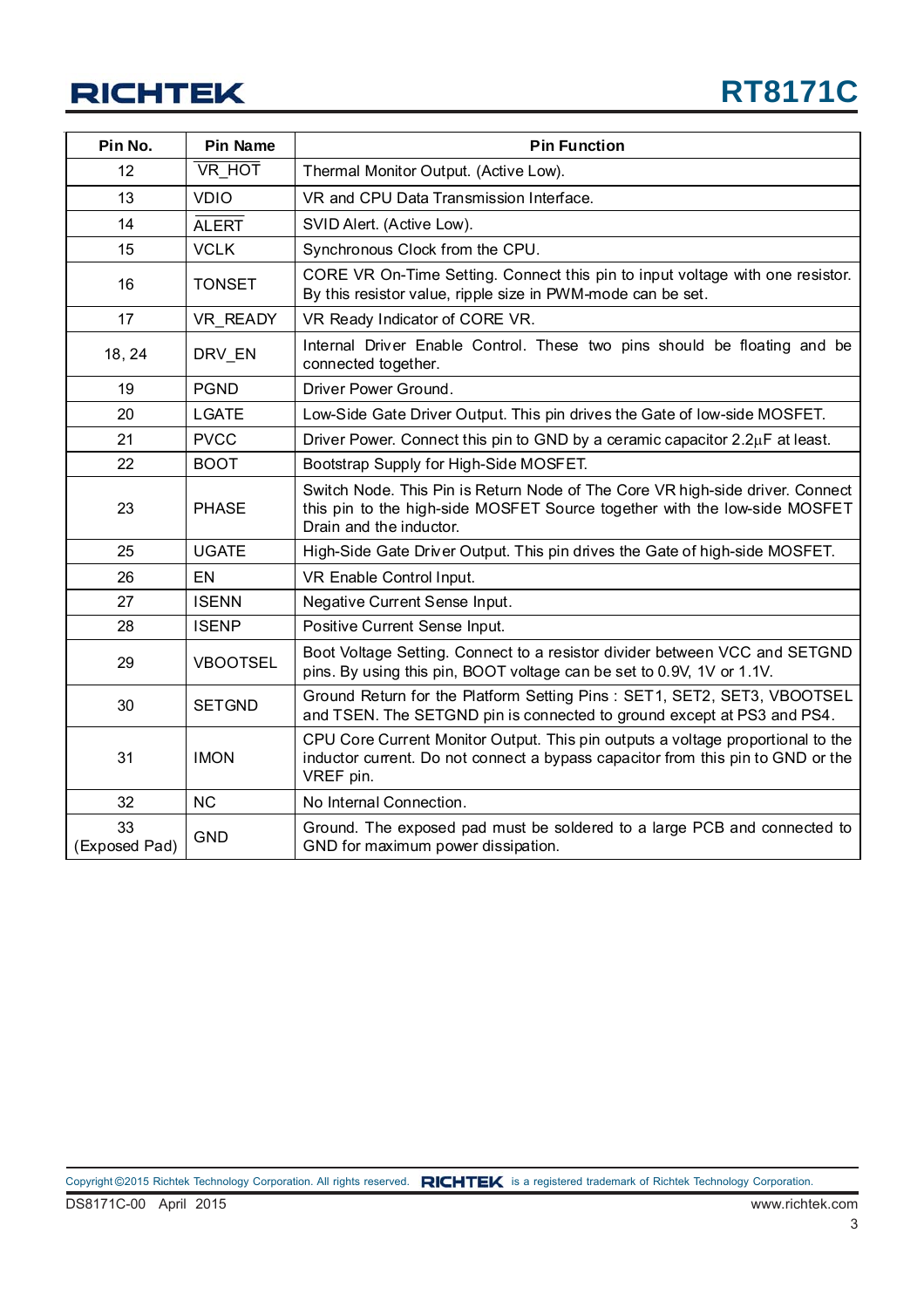

### **Function Block Diagram**

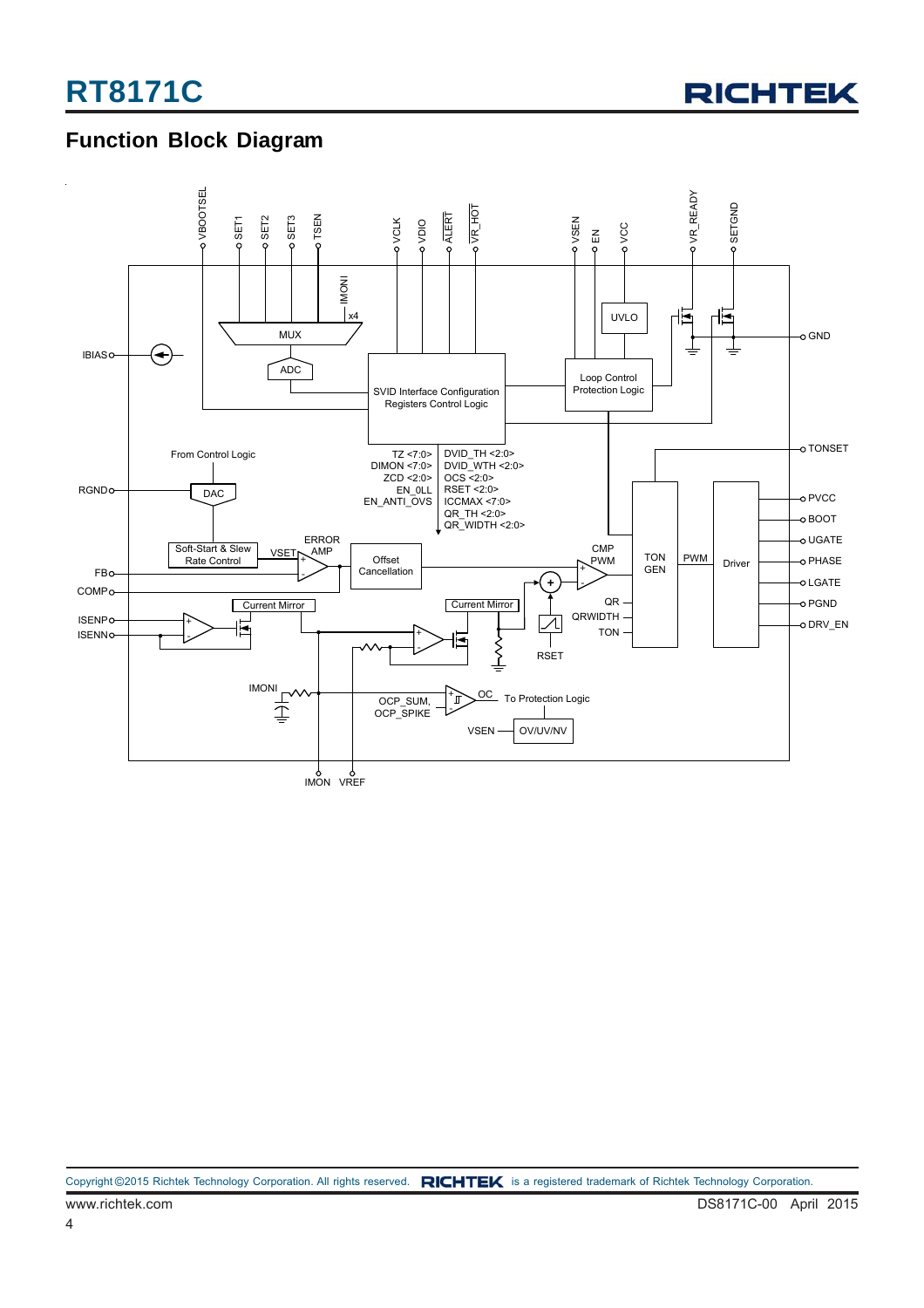### **Operation**

The RT8171C adopts G-NAVPTM (Green Native AVP) which is Richtek's proprietary topology derived from finite DC gain of EA amplifier with current mode control, making it easy to set the droop to meet all Intel CPU requirements of AVP (Adaptive Voltage Positioning).

The RT8171C adopts the G-NAVPTM controller, which is one type of current mode constant on-time control with DC offset cancellation. The approach can not only improve DC offset problem for increasing system accuracy but also has fast transient response. When current feedback signal reaches COMP signal, the RT8171C generates an ontime width to achieve PWM modulation.

Besides, RT8171C also can support zero load-line application.

#### **TON GEN**

Generate the PWM signal sequentially according to the phase control signal from the Loop Control Protection Logic.

#### **SVID Interface/Configuration Registers/Control Logic**

The interface that receives the SVID signal from CPU and sends the relative signals to Loop Control Protection Logic to execute the action by CPU.

The registers save the pin setting data from ADC output.

The Control Logic controls the ADC timing and generates the digital code of the VID that is relative to VSEN.

#### **Loop Control Protection Logic**

It controls the power on sequence and the protection behavior.

#### **Offset Cancellation**

Cancel the current/voltage ripple issue to get the accurate VSEN.

#### **UVLO**

Detect the PVCC and VCC voltage and issue POR signal as they are high enough.

#### **DAC**

Generate an analog signal according to the digital code generated by Control Logic.

#### **Soft-Start & Slew Rate Control**

Control the Dynamic VID slew rate of VSET according to the SetVID fast or SetVID slow. And the soft-start slew rate is the slow slew rate.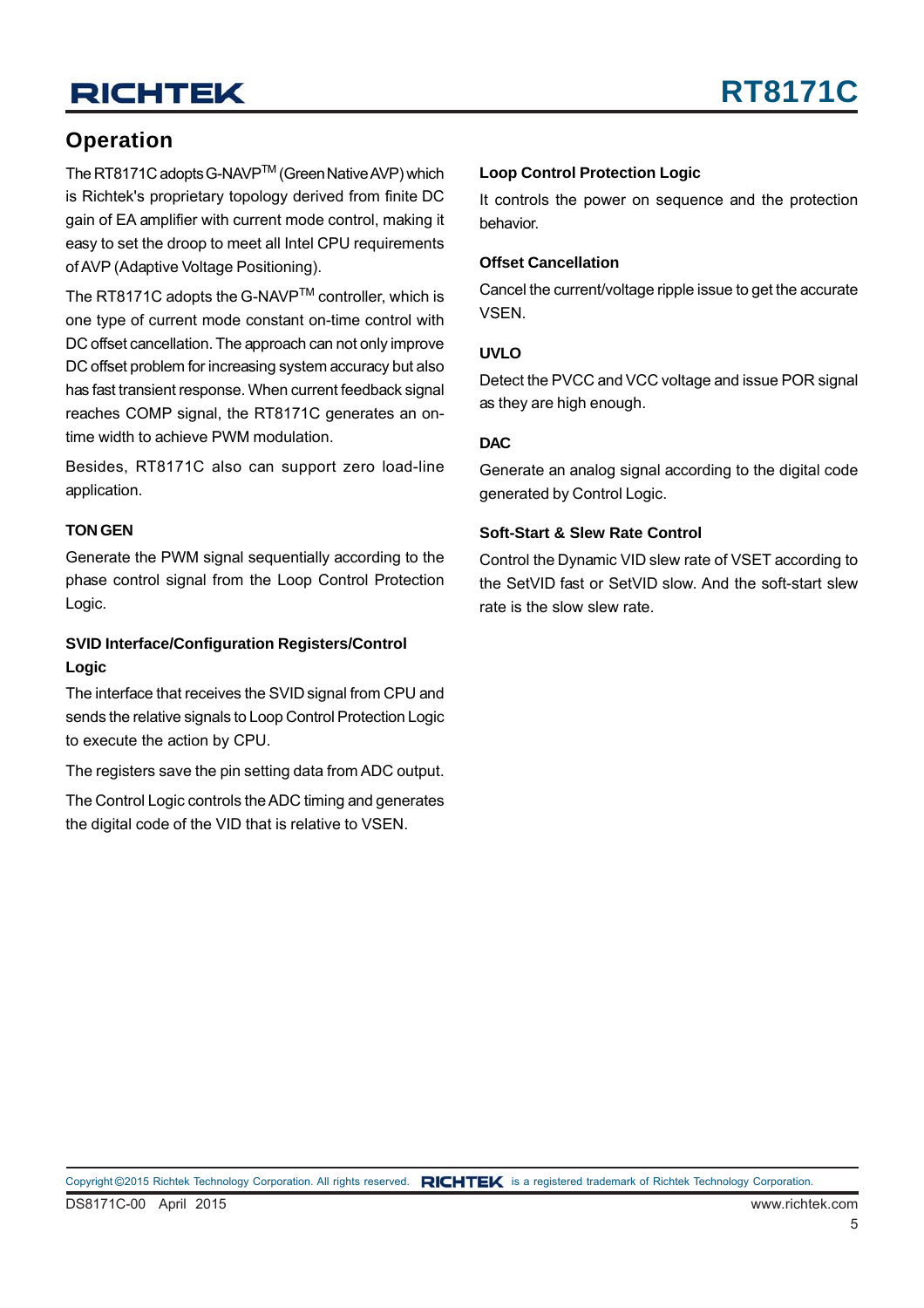

| VID7                | VID <sub>6</sub> | VID <sub>5</sub> | VID4         | VID <sub>3</sub> | VID <sub>2</sub> | VID1         | VID <sub>0</sub> | <b>HEX</b> | Voltage (V) |
|---------------------|------------------|------------------|--------------|------------------|------------------|--------------|------------------|------------|-------------|
| $\pmb{0}$           | $\pmb{0}$        | $\pmb{0}$        | $\pmb{0}$    | $\mathbf 0$      | $\pmb{0}$        | $\pmb{0}$    | $\mathbf 1$      | 01         | 0.250       |
| $\pmb{0}$           | $\pmb{0}$        | $\pmb{0}$        | $\pmb{0}$    | $\mathbf 0$      | $\pmb{0}$        | 1            | $\pmb{0}$        | 02         | 0.255       |
| $\pmb{0}$           | $\pmb{0}$        | $\pmb{0}$        | $\pmb{0}$    | $\pmb{0}$        | $\pmb{0}$        | 1            | 1                | 03         | 0.260       |
| $\pmb{0}$           | $\pmb{0}$        | $\pmb{0}$        | $\pmb{0}$    | $\pmb{0}$        | $\mathbf 1$      | 0            | $\pmb{0}$        | 04         | 0.265       |
| $\pmb{0}$           | $\pmb{0}$        | 0                | $\pmb{0}$    | $\pmb{0}$        | $\mathbf 1$      | $\pmb{0}$    | 1                | 05         | 0.270       |
| $\pmb{0}$           | $\pmb{0}$        | $\pmb{0}$        | $\pmb{0}$    | $\pmb{0}$        | $\mathbf 1$      | $\mathbf 1$  | $\pmb{0}$        | 06         | 0.275       |
| $\pmb{0}$           | $\pmb{0}$        | $\pmb{0}$        | $\pmb{0}$    | $\pmb{0}$        | $\mathbf{1}$     | $\mathbf 1$  | $\mathbf{1}$     | 07         | 0.280       |
| $\pmb{0}$           | $\pmb{0}$        | 0                | $\pmb{0}$    | 1                | $\pmb{0}$        | 0            | $\pmb{0}$        | 08         | 0.285       |
| $\pmb{0}$           | $\pmb{0}$        | $\pmb{0}$        | $\pmb{0}$    | $\mathbf 1$      | $\pmb{0}$        | $\pmb{0}$    | $\mathbf 1$      | 09         | 0.290       |
| $\pmb{0}$           | $\pmb{0}$        | $\pmb{0}$        | $\pmb{0}$    | 1                | $\pmb{0}$        | 1            | $\pmb{0}$        | 0A         | 0.295       |
| $\pmb{0}$           | $\pmb{0}$        | $\pmb{0}$        | $\pmb{0}$    | 1                | $\pmb{0}$        | 1            | 1                | 0B         | 0.300       |
| $\pmb{0}$           | $\pmb{0}$        | $\pmb{0}$        | $\pmb{0}$    | $\mathbf 1$      | $\mathbf{1}$     | $\pmb{0}$    | $\pmb{0}$        | 0C         | 0.305       |
| $\pmb{0}$           | $\pmb{0}$        | $\pmb{0}$        | $\pmb{0}$    | 1                | $\mathbf{1}$     | 0            | $\mathbf 1$      | 0D         | 0.310       |
| $\pmb{0}$           | $\pmb{0}$        | $\pmb{0}$        | $\pmb{0}$    | $\mathbf 1$      | $\mathbf{1}$     | $\mathbf{1}$ | $\pmb{0}$        | 0E         | 0.315       |
| $\pmb{0}$           | $\pmb{0}$        | $\pmb{0}$        | $\pmb{0}$    | 1                | $\mathbf{1}$     | 1            | $\mathbf 1$      | 0F         | 0.320       |
| $\pmb{0}$           | $\pmb{0}$        | $\pmb{0}$        | 1            | $\pmb{0}$        | $\pmb{0}$        | $\pmb{0}$    | $\pmb{0}$        | 10         | 0.325       |
| $\pmb{0}$           | $\pmb{0}$        | $\pmb{0}$        | $\mathbf 1$  | $\pmb{0}$        | $\pmb{0}$        | $\pmb{0}$    | $\mathbf 1$      | 11         | 0.330       |
| $\pmb{0}$           | $\pmb{0}$        | $\pmb{0}$        | 1            | $\pmb{0}$        | $\pmb{0}$        | $\mathbf 1$  | $\pmb{0}$        | 12         | 0.335       |
| $\pmb{0}$           | $\pmb{0}$        | $\pmb{0}$        | 1            | $\pmb{0}$        | $\pmb{0}$        | 1            | 1                | 13         | 0.340       |
| $\pmb{0}$           | $\pmb{0}$        | $\pmb{0}$        | 1            | $\pmb{0}$        | $\mathbf 1$      | 0            | $\pmb{0}$        | 14         | 0.345       |
| $\pmb{0}$           | $\pmb{0}$        | $\pmb{0}$        | $\mathbf 1$  | $\pmb{0}$        | $\mathbf{1}$     | $\pmb{0}$    | $\mathbf 1$      | 15         | 0.350       |
| $\pmb{0}$           | $\pmb{0}$        | $\pmb{0}$        | 1            | $\pmb{0}$        | $\mathbf{1}$     | 1            | $\pmb{0}$        | 16         | 0.355       |
| $\pmb{0}$           | $\pmb{0}$        | $\pmb{0}$        | 1            | $\pmb{0}$        | $\mathbf{1}$     | $\mathbf 1$  | $\mathbf 1$      | 17         | 0.360       |
| $\pmb{0}$           | $\pmb{0}$        | $\pmb{0}$        | 1            | 1                | $\pmb{0}$        | 0            | $\pmb{0}$        | 18         | 0.365       |
| $\pmb{0}$           | $\pmb{0}$        | $\pmb{0}$        | 1            | $\mathbf 1$      | $\pmb{0}$        | $\pmb{0}$    | $\mathbf 1$      | 19         | 0.370       |
| $\pmb{0}$           | $\pmb{0}$        | $\pmb{0}$        | 1            | 1                | $\pmb{0}$        | 1            | $\pmb{0}$        | 1A         | 0.375       |
| $\pmb{0}$           | $\pmb{0}$        | $\pmb{0}$        | 1            | 1                | $\pmb{0}$        | 1            | 1                | 1B         | 0.380       |
| $\pmb{0}$           | $\pmb{0}$        | $\pmb{0}$        | $\mathbf{1}$ | 1                | $\mathbf 1$      | 0            | $\pmb{0}$        | 1C         | 0.385       |
| 0                   | $\pmb{0}$        | 0                | 1            | $\mathbf 1$      | $\mathbf{1}$     | $\mathbf 0$  | $\mathbf{1}$     | 1D         | 0.390       |
| $\pmb{0}$           | $\pmb{0}$        | $\pmb{0}$        | $\mathbf{1}$ | $\mathbf{1}$     | $\mathbf{1}$     | $\mathbf{1}$ | $\mathbf 0$      | 1E         | 0.395       |
| $\pmb{0}$           | $\mathbf 0$      | $\pmb{0}$        | $\mathbf{1}$ | $\mathbf{1}$     | $\mathbf{1}$     | $\mathbf{1}$ | $\mathbf{1}$     | 1F         | 0.400       |
| $\pmb{0}$           | $\pmb{0}$        | $\mathbf{1}$     | $\pmb{0}$    | $\pmb{0}$        | $\pmb{0}$        | $\mathbf 0$  | $\mathbf 0$      | 20         | 0.405       |
| $\mathbf 0$         | $\pmb{0}$        | $\mathbf{1}$     | $\mathbf 0$  | $\mathbf 0$      | $\mathbf 0$      | $\mathbf 0$  | $\mathbf{1}$     | 21         | 0.410       |
| 0                   | $\pmb{0}$        | $\mathbf{1}$     | $\pmb{0}$    | $\mathbf 0$      | $\pmb{0}$        | $\mathbf{1}$ | $\mathbf 0$      | 22         | 0.415       |
| $\pmb{0}$           | $\pmb{0}$        | $\mathbf{1}$     | $\pmb{0}$    | 0                | 0                | $\mathbf{1}$ | $\mathbf 1$      | 23         | 0.420       |
| $\pmb{0}$           | $\mathbf 0$      | $\mathbf{1}$     | $\mathbf 0$  | $\mathbf 0$      | $\mathbf{1}$     | $\mathbf 0$  | $\mathbf 0$      | 24         | 0.425       |
| $\mathbf 0$         | $\mathbf 0$      | $\mathbf{1}$     | $\mathbf 0$  | $\mathbf 0$      | $\mathbf{1}$     | 0            | $\mathbf{1}$     | 25         | 0.430       |
| $\pmb{0}$           | $\pmb{0}$        | $\mathbf{1}$     | $\pmb{0}$    | $\mathbf 0$      | $\mathbf{1}$     | $\mathbf{1}$ | $\pmb{0}$        | 26         | 0.435       |
| $\mathsf{O}\xspace$ | $\mathsf{O}$     | $\mathbf{1}$     | $\pmb{0}$    | $\mathbf 0$      | $\mathbf 1$      | $\mathbf{1}$ | $\mathbf{1}$     | 27         | 0.440       |
| $\mathbf 0$         | $\pmb{0}$        | $\mathbf{1}$     | $\mathbf 0$  | $\mathbf{1}$     | 0                | $\pmb{0}$    | $\pmb{0}$        | 28         | 0.445       |

**Table 1. VR12.1 VID Code Table**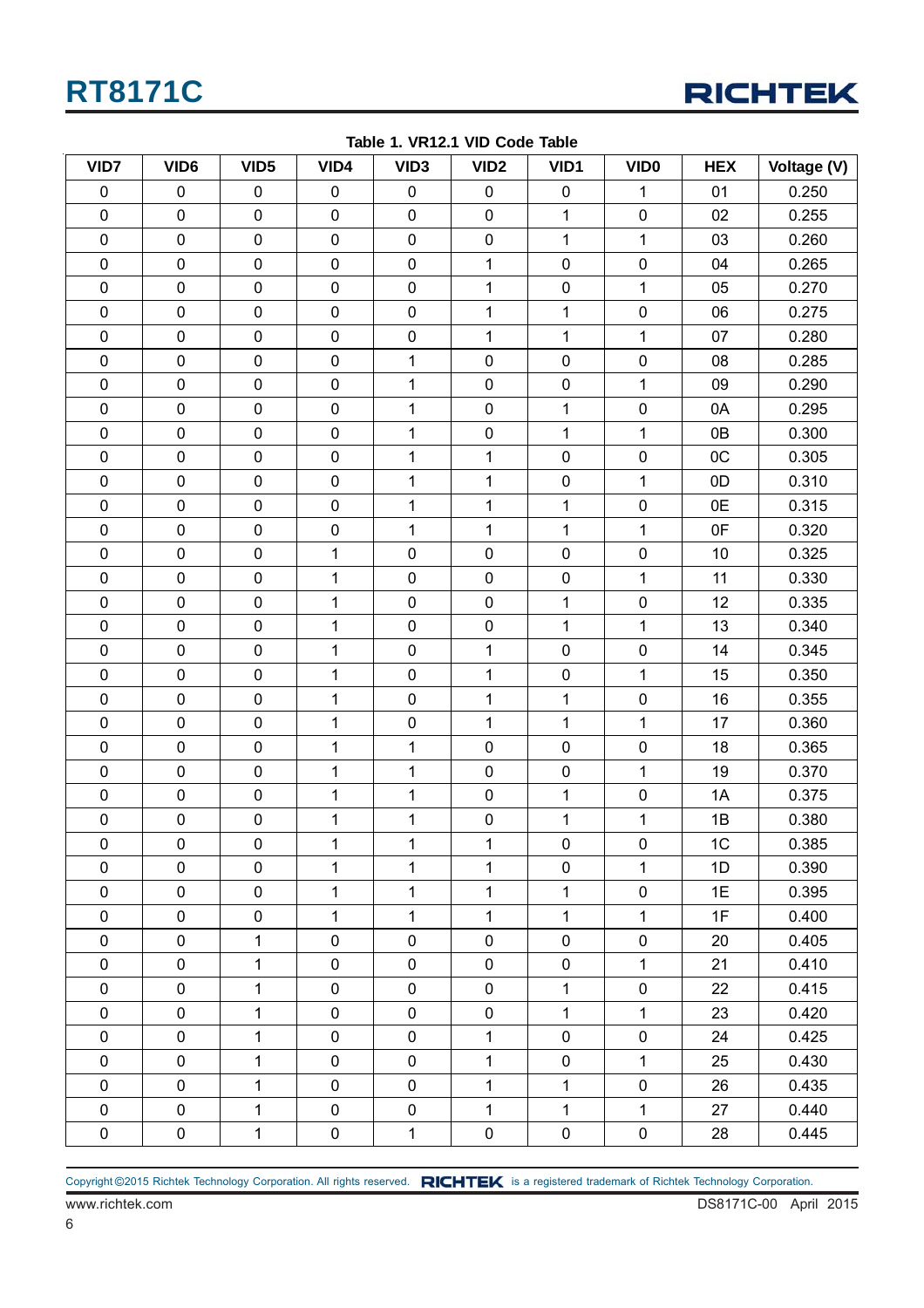## **RT8171C**

| VID7        | VID <sub>6</sub> | VID <sub>5</sub> | VID4         | VID <sub>3</sub> | VID <sub>2</sub> | VID1           | VID <sub>0</sub> | <b>HEX</b> | Voltage (V) |
|-------------|------------------|------------------|--------------|------------------|------------------|----------------|------------------|------------|-------------|
| $\pmb{0}$   | $\pmb{0}$        | $\mathbf{1}$     | $\pmb{0}$    | 1                | $\pmb{0}$        | $\pmb{0}$      | 1                | 29         | 0.450       |
| $\pmb{0}$   | $\pmb{0}$        | $\mathbf{1}$     | $\pmb{0}$    | $\mathbf 1$      | $\pmb{0}$        | 1              | $\pmb{0}$        | 2A         | 0.455       |
| $\pmb{0}$   | $\pmb{0}$        | $\mathbf{1}$     | $\pmb{0}$    | $\mathbf 1$      | $\pmb{0}$        | $\mathbf{1}$   | 1                | 2B         | 0.460       |
| $\pmb{0}$   | $\pmb{0}$        | $\mathbf{1}$     | $\pmb{0}$    | $\mathbf 1$      | $\mathbf 1$      | $\pmb{0}$      | $\pmb{0}$        | 2C         | 0.465       |
| $\pmb{0}$   | $\pmb{0}$        | $\mathbf{1}$     | $\pmb{0}$    | $\mathbf 1$      | $\mathbf 1$      | 0              | $\mathbf 1$      | 2D         | 0.470       |
| $\pmb{0}$   | $\pmb{0}$        | $\mathbf{1}$     | $\pmb{0}$    | $\mathbf 1$      | $\mathbf{1}$     | $\mathbf 1$    | $\pmb{0}$        | 2E         | 0.475       |
| $\pmb{0}$   | $\pmb{0}$        | $\mathbf{1}$     | $\pmb{0}$    | $\mathbf 1$      | 1                | 1              | 1                | 2F         | 0.480       |
| $\pmb{0}$   | $\pmb{0}$        | $\mathbf{1}$     | $\mathbf{1}$ | $\pmb{0}$        | $\pmb{0}$        | 0              | $\pmb{0}$        | 30         | 0.485       |
| $\pmb{0}$   | $\pmb{0}$        | $\mathbf{1}$     | $\mathbf 1$  | $\pmb{0}$        | $\pmb{0}$        | $\pmb{0}$      | $\mathbf 1$      | 31         | 0.490       |
| $\pmb{0}$   | $\pmb{0}$        | $\mathbf{1}$     | $\mathbf 1$  | $\pmb{0}$        | $\pmb{0}$        | 1              | $\pmb{0}$        | 32         | 0.495       |
| $\pmb{0}$   | $\pmb{0}$        | $\mathbf{1}$     | $\mathbf{1}$ | $\pmb{0}$        | $\pmb{0}$        | $\mathbf 1$    | $\mathbf 1$      | 33         | 0.500       |
| $\pmb{0}$   | $\pmb{0}$        | $\mathbf{1}$     | $\mathbf 1$  | $\pmb{0}$        | $\mathbf 1$      | 0              | $\pmb{0}$        | 34         | 0.505       |
| $\pmb{0}$   | $\pmb{0}$        | $\mathbf{1}$     | $\mathbf{1}$ | $\pmb{0}$        | $\mathbf{1}$     | 0              | $\mathbf 1$      | 35         | 0.510       |
| $\pmb{0}$   | $\pmb{0}$        | $\mathbf{1}$     | $\mathbf 1$  | $\pmb{0}$        | 1                | $\mathbf{1}$   | $\pmb{0}$        | 36         | 0.515       |
| $\pmb{0}$   | $\pmb{0}$        | $\mathbf{1}$     | $\mathbf 1$  | $\pmb{0}$        | 1                | 1              | 1                | 37         | 0.520       |
| $\pmb{0}$   | $\pmb{0}$        | $\mathbf{1}$     | $\mathbf{1}$ | $\mathbf{1}$     | $\pmb{0}$        | $\pmb{0}$      | $\pmb{0}$        | 38         | 0.525       |
| $\pmb{0}$   | $\mathbf 0$      | $\mathbf{1}$     | $\mathbf{1}$ | $\mathbf 1$      | $\pmb{0}$        | $\pmb{0}$      | $\mathbf 1$      | 39         | 0.530       |
| $\pmb{0}$   | $\pmb{0}$        | $\mathbf{1}$     | $\mathbf{1}$ | 1                | $\pmb{0}$        | $\mathbf{1}$   | $\pmb{0}$        | 3A         | 0.535       |
| $\pmb{0}$   | $\pmb{0}$        | $\mathbf{1}$     | $\mathbf{1}$ | $\mathbf{1}$     | $\pmb{0}$        | $\mathbf{1}$   | 1                | 3B         | 0.540       |
| $\pmb{0}$   | $\pmb{0}$        | $\mathbf{1}$     | $\mathbf 1$  | $\mathbf 1$      | 1                | 0              | $\pmb{0}$        | 3C         | 0.545       |
| $\pmb{0}$   | $\pmb{0}$        | $\mathbf{1}$     | $\mathbf{1}$ | $\mathbf 1$      | $\mathbf{1}$     | $\pmb{0}$      | $\mathbf 1$      | 3D         | 0.550       |
| $\pmb{0}$   | $\pmb{0}$        | $\mathbf{1}$     | $\mathbf 1$  | $\mathbf{1}$     | $\mathbf 1$      | $\mathbf{1}$   | $\pmb{0}$        | 3E         | 0.555       |
| $\pmb{0}$   | $\pmb{0}$        | $\mathbf{1}$     | $\mathbf{1}$ | $\mathbf 1$      | $\mathbf 1$      | 1              | $\mathbf 1$      | 3F         | 0.560       |
| $\pmb{0}$   | 1                | $\pmb{0}$        | $\pmb{0}$    | $\pmb{0}$        | $\pmb{0}$        | $\pmb{0}$      | $\pmb{0}$        | 40         | 0.565       |
| $\pmb{0}$   | 1                | $\pmb{0}$        | $\pmb{0}$    | $\pmb{0}$        | $\pmb{0}$        | 0              | 1                | 41         | 0.570       |
| $\pmb{0}$   | 1                | $\pmb{0}$        | $\pmb{0}$    | $\pmb{0}$        | $\pmb{0}$        | 1              | $\pmb{0}$        | 42         | 0.575       |
| $\pmb{0}$   | 1                | $\pmb{0}$        | $\pmb{0}$    | $\pmb{0}$        | $\pmb{0}$        | $\mathbf{1}$   | $\mathbf 1$      | 43         | 0.580       |
| $\pmb{0}$   | $\overline{1}$   | $\mathbf 0$      | $\pmb{0}$    | $\pmb{0}$        | $\mathbf 1$      | 0              | $\mathbf 0$      | 44         | 0.585       |
| $\mathbf 0$ | 1                | $\mathbf 0$      | $\mathbf 0$  | 0                | $\mathbf{1}$     | 0              | $\mathbf{1}$     | 45         | 0.590       |
| 0           | 1                | $\pmb{0}$        | $\pmb{0}$    | 0                | $\mathbf{1}$     | $\mathbf{1}$   | $\pmb{0}$        | 46         | 0.595       |
| 0           | 1                | $\pmb{0}$        | $\pmb{0}$    | $\pmb{0}$        | $\mathbf{1}$     | $\mathbf{1}$   | $\mathbf{1}$     | 47         | 0.600       |
| $\pmb{0}$   | $\mathbf{1}$     | $\pmb{0}$        | $\pmb{0}$    | $\mathbf{1}$     | 0                | $\mathbf 0$    | $\mathbf 0$      | 48         | 0.605       |
| $\pmb{0}$   | $\mathbf{1}$     | $\pmb{0}$        | $\pmb{0}$    | $\mathbf{1}$     | $\pmb{0}$        | $\mathbf 0$    | $\mathbf{1}$     | 49         | 0.610       |
| 0           | 1                | $\pmb{0}$        | $\pmb{0}$    | $\mathbf 1$      | 0                | $\mathbf 1$    | $\pmb{0}$        | 4A         | 0.615       |
| 0           | 1                | $\pmb{0}$        | $\pmb{0}$    | $\mathbf{1}$     | 0                | $\mathbf{1}$   | 1                | 4B         | 0.620       |
| 0           | $\mathbf{1}$     | $\pmb{0}$        | $\pmb{0}$    | $\mathbf{1}$     | $\mathbf{1}$     | $\overline{0}$ | $\mathbf 0$      | 4C         | 0.625       |
| $\pmb{0}$   | $\mathbf{1}$     | $\pmb{0}$        | $\pmb{0}$    | $\mathbf{1}$     | $\mathbf{1}$     | $\mathbf 0$    | $\mathbf{1}$     | 4D         | 0.630       |
| $\pmb{0}$   | $\mathbf{1}$     | $\pmb{0}$        | $\pmb{0}$    | $\mathbf{1}$     | $\mathbf{1}$     | $\mathbf{1}$   | $\pmb{0}$        | 4E         | 0.635       |
| $\mathbf 0$ | 1                | $\pmb{0}$        | $\pmb{0}$    | $\mathbf{1}$     | $\mathbf{1}$     | $\mathbf{1}$   | 1                | 4F         | 0.640       |
| 0           | $\mathbf{1}$     | $\pmb{0}$        | $\mathbf{1}$ | 0                | 0                | 0              | $\pmb{0}$        | 50         | 0.645       |
| $\pmb{0}$   | 1                | $\pmb{0}$        | $\mathbf{1}$ | $\pmb{0}$        | $\pmb{0}$        | $\mathbf 0$    | 1                | 51         | 0.650       |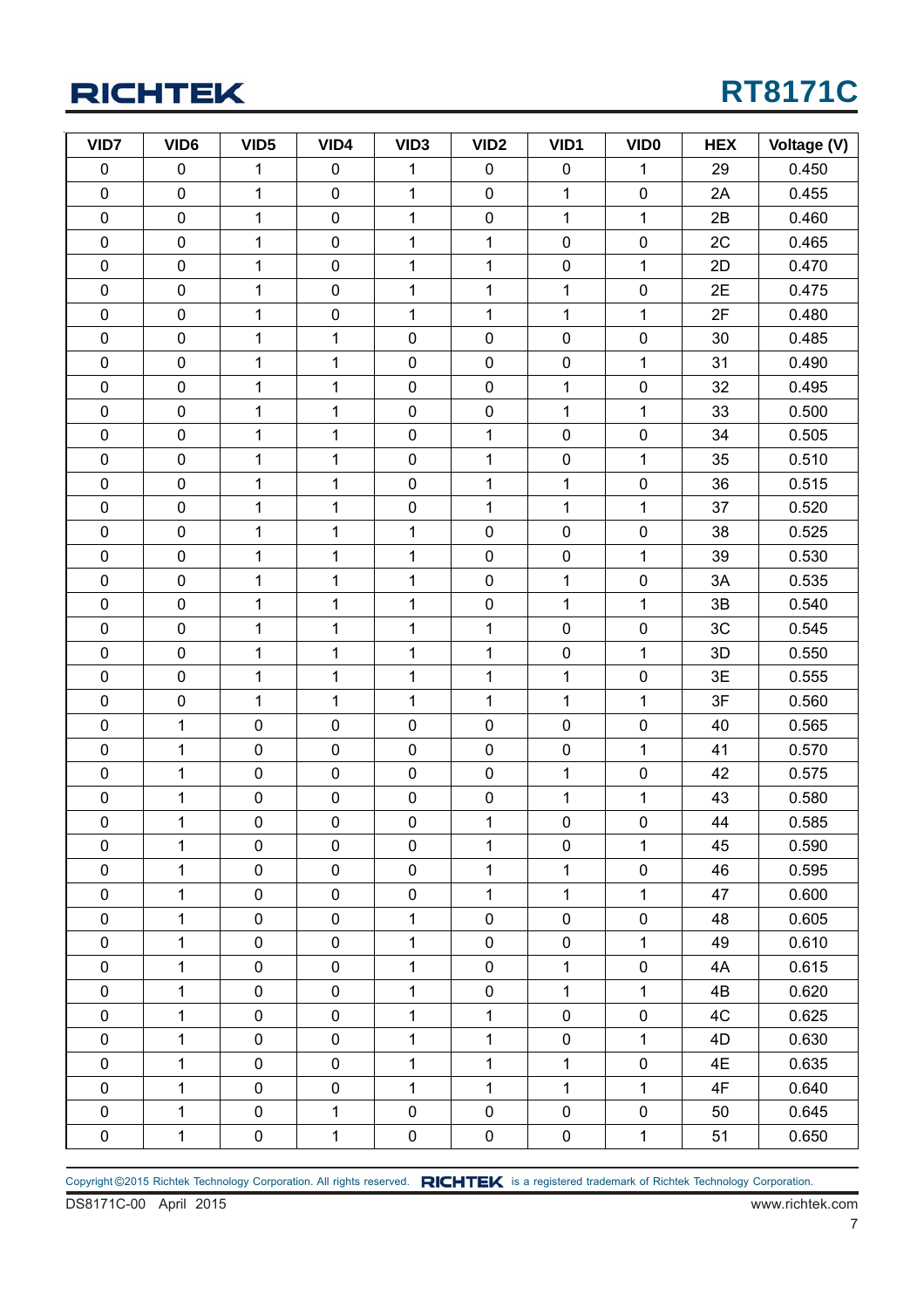

| VID7        | VID <sub>6</sub> | VID <sub>5</sub> | VID4         | VID <sub>3</sub> | VID <sub>2</sub>    | VID1           | <b>VIDO</b>  | <b>HEX</b> | Voltage (V) |
|-------------|------------------|------------------|--------------|------------------|---------------------|----------------|--------------|------------|-------------|
| $\pmb{0}$   | 1                | $\pmb{0}$        | 1            | $\mathbf 0$      | $\pmb{0}$           | 1              | $\pmb{0}$    | 52         | 0.655       |
| $\pmb{0}$   | $\mathbf{1}$     | $\pmb{0}$        | 1            | $\mathbf 0$      | $\pmb{0}$           | $\mathbf{1}$   | $\mathbf{1}$ | 53         | 0.660       |
| $\pmb{0}$   | $\mathbf 1$      | $\pmb{0}$        | 1            | $\pmb{0}$        | $\mathbf{1}$        | $\pmb{0}$      | $\pmb{0}$    | 54         | 0.665       |
| $\pmb{0}$   | $\mathbf 1$      | $\pmb{0}$        | 1            | $\pmb{0}$        | $\mathbf{1}$        | $\pmb{0}$      | $\mathbf{1}$ | 55         | 0.670       |
| $\pmb{0}$   | $\mathbf{1}$     | $\pmb{0}$        | 1            | $\pmb{0}$        | 1                   | 1              | $\pmb{0}$    | 56         | 0.675       |
| $\pmb{0}$   | $\mathbf 1$      | $\pmb{0}$        | 1            | $\pmb{0}$        | 1                   | 1              | $\mathbf{1}$ | 57         | 0.680       |
| $\pmb{0}$   | $\mathbf 1$      | $\pmb{0}$        | 1            | 1                | $\pmb{0}$           | $\pmb{0}$      | $\pmb{0}$    | 58         | 0.685       |
| $\pmb{0}$   | $\mathbf 1$      | $\pmb{0}$        | 1            | 1                | $\pmb{0}$           | $\pmb{0}$      | $\mathbf{1}$ | 59         | 0.690       |
| $\pmb{0}$   | $\mathbf 1$      | $\pmb{0}$        | 1            | $\mathbf{1}$     | $\pmb{0}$           | $\overline{1}$ | $\pmb{0}$    | 5A         | 0.695       |
| $\pmb{0}$   | $\mathbf 1$      | $\pmb{0}$        | 1            | $\mathbf 1$      | $\mathsf{O}\xspace$ | $\mathbf{1}$   | $\mathbf{1}$ | 5B         | 0.700       |
| $\pmb{0}$   | $\mathbf{1}$     | $\pmb{0}$        | 1            | $\mathbf 1$      | 1                   | $\pmb{0}$      | $\pmb{0}$    | 5C         | 0.705       |
| $\pmb{0}$   | $\mathbf 1$      | $\pmb{0}$        | 1            | $\mathbf 1$      | 1                   | $\pmb{0}$      | $\mathbf{1}$ | 5D         | 0.710       |
| $\pmb{0}$   | $\mathbf 1$      | $\pmb{0}$        | 1            | $\mathbf 1$      | 1                   | 1              | $\pmb{0}$    | 5E         | 0.715       |
| $\pmb{0}$   | $\mathbf 1$      | $\pmb{0}$        | $\mathbf 1$  | $\mathbf 1$      | 1                   | $\mathbf{1}$   | $\mathbf{1}$ | 5F         | 0.720       |
| $\pmb{0}$   | $\mathbf 1$      | $\mathbf 1$      | $\pmb{0}$    | $\pmb{0}$        | $\mathsf{O}\xspace$ | $\pmb{0}$      | $\pmb{0}$    | 60         | 0.725       |
| $\pmb{0}$   | $\mathbf 1$      | $\mathbf 1$      | $\pmb{0}$    | 0                | $\pmb{0}$           | $\pmb{0}$      | $\mathbf{1}$ | 61         | 0.730       |
| $\pmb{0}$   | $\mathbf 1$      | $\mathbf{1}$     | $\pmb{0}$    | $\pmb{0}$        | $\pmb{0}$           | $\mathbf{1}$   | $\pmb{0}$    | 62         | 0.735       |
| $\pmb{0}$   | $\mathbf{1}$     | 1                | $\pmb{0}$    | 0                | $\pmb{0}$           | 1              | $\mathbf{1}$ | 63         | 0.740       |
| $\pmb{0}$   | $\mathbf 1$      | $\mathbf{1}$     | $\pmb{0}$    | $\pmb{0}$        | 1                   | $\pmb{0}$      | $\mathbf 0$  | 64         | 0.745       |
| $\pmb{0}$   | $\mathbf{1}$     | $\mathbf 1$      | $\pmb{0}$    | $\pmb{0}$        | $\mathbf{1}$        | $\pmb{0}$      | $\mathbf{1}$ | 65         | 0.750       |
| $\pmb{0}$   | $\mathbf 1$      | 1                | $\pmb{0}$    | 0                | $\mathbf{1}$        | 1              | $\pmb{0}$    | 66         | 0.755       |
| $\pmb{0}$   | $\mathbf 1$      | $\mathbf{1}$     | $\pmb{0}$    | $\pmb{0}$        | $\mathbf 1$         | $\mathbf{1}$   | $\mathbf{1}$ | 67         | 0.760       |
| $\pmb{0}$   | $\mathbf 1$      | $\mathbf 1$      | $\pmb{0}$    | 1                | $\pmb{0}$           | $\pmb{0}$      | $\pmb{0}$    | 68         | 0.765       |
| $\pmb{0}$   | $\mathbf{1}$     | $\mathbf 1$      | $\pmb{0}$    | $\mathbf 1$      | $\pmb{0}$           | $\pmb{0}$      | $\mathbf{1}$ | 69         | 0.770       |
| $\pmb{0}$   | $\mathbf 1$      | $\mathbf 1$      | $\pmb{0}$    | $\mathbf{1}$     | $\pmb{0}$           | $\mathbf{1}$   | $\pmb{0}$    | 6A         | 0.775       |
| $\pmb{0}$   | $\mathbf{1}$     | $\mathbf 1$      | $\pmb{0}$    | $\mathbf{1}$     | $\pmb{0}$           | $\mathbf{1}$   | $\mathbf{1}$ | 6B         | 0.780       |
| $\pmb{0}$   | $\mathbf 1$      | $\mathbf 1$      | $\pmb{0}$    | $\mathbf 1$      | 1                   | $\mathsf 0$    | $\pmb{0}$    | 6C         | 0.785       |
| $\pmb{0}$   | 1                | 1                | $\pmb{0}$    | 1                | 1                   | $\pmb{0}$      | 1            | 6D         | 0.790       |
| $\pmb{0}$   | $\mathbf{1}$     | 1                | $\mathbf 0$  | $\mathbf{1}$     | $\mathbf{1}$        | 1              | $\mathbf 0$  | 6E         | 0.795       |
| $\pmb{0}$   | $\mathbf{1}$     | $\mathbf{1}$     | $\pmb{0}$    | $\mathbf{1}$     | $\mathbf{1}$        | $\mathbf{1}$   | $\mathbf{1}$ | 6F         | 0.800       |
| $\pmb{0}$   | $\mathbf 1$      | $\mathbf 1$      | 1            | $\pmb{0}$        | $\mathbf 0$         | $\pmb{0}$      | $\pmb{0}$    | 70         | 0.805       |
| $\pmb{0}$   | $\mathbf 1$      | 1                | 1            | $\mathbf 0$      | $\mathbf 0$         | $\pmb{0}$      | 1            | 71         | 0.810       |
| $\pmb{0}$   | $\mathbf{1}$     | $\mathbf{1}$     | $\mathbf 1$  | 0                | $\mathbf 0$         | 1              | $\pmb{0}$    | 72         | 0.815       |
| $\pmb{0}$   | $\mathbf{1}$     | $\mathbf{1}$     | $\mathbf{1}$ | 0                | $\mathbf 0$         | $\mathbf{1}$   | $\mathbf{1}$ | 73         | 0.820       |
| $\pmb{0}$   | $\mathbf{1}$     | $\mathbf{1}$     | 1            | $\mathbf 0$      | $\mathbf{1}$        | $\pmb{0}$      | $\pmb{0}$    | 74         | 0.825       |
| $\pmb{0}$   | $\mathbf 1$      | $\mathbf{1}$     | $\mathbf 1$  | $\mathbf 0$      | $\mathbf{1}$        | $\pmb{0}$      | $\mathbf{1}$ | 75         | 0.830       |
| $\pmb{0}$   | $\mathbf{1}$     | $\mathbf{1}$     | 1            | $\pmb{0}$        | $\mathbf{1}$        | 1              | $\pmb{0}$    | 76         | 0.835       |
| $\mathbf 0$ | $\mathbf{1}$     | $\mathbf{1}$     | 1            | 0                | 1                   | $\mathbf{1}$   | $\mathbf{1}$ | 77         | 0.840       |
| $\pmb{0}$   | $\mathbf{1}$     | $\mathbf{1}$     | 1            | $\mathbf{1}$     | $\mathbf 0$         | $\mathbf 0$    | $\pmb{0}$    | 78         | 0.845       |
| $\pmb{0}$   | $\mathbf{1}$     | $\mathbf{1}$     | 1            | 1                | $\mathbf 0$         | $\pmb{0}$      | $\mathbf{1}$ | 79         | 0.850       |
| $\pmb{0}$   | $\mathbf{1}$     | $\mathbf{1}$     | $\mathbf 1$  | $\mathbf{1}$     | $\pmb{0}$           | $\mathbf 1$    | $\pmb{0}$    | 7A         | 0.855       |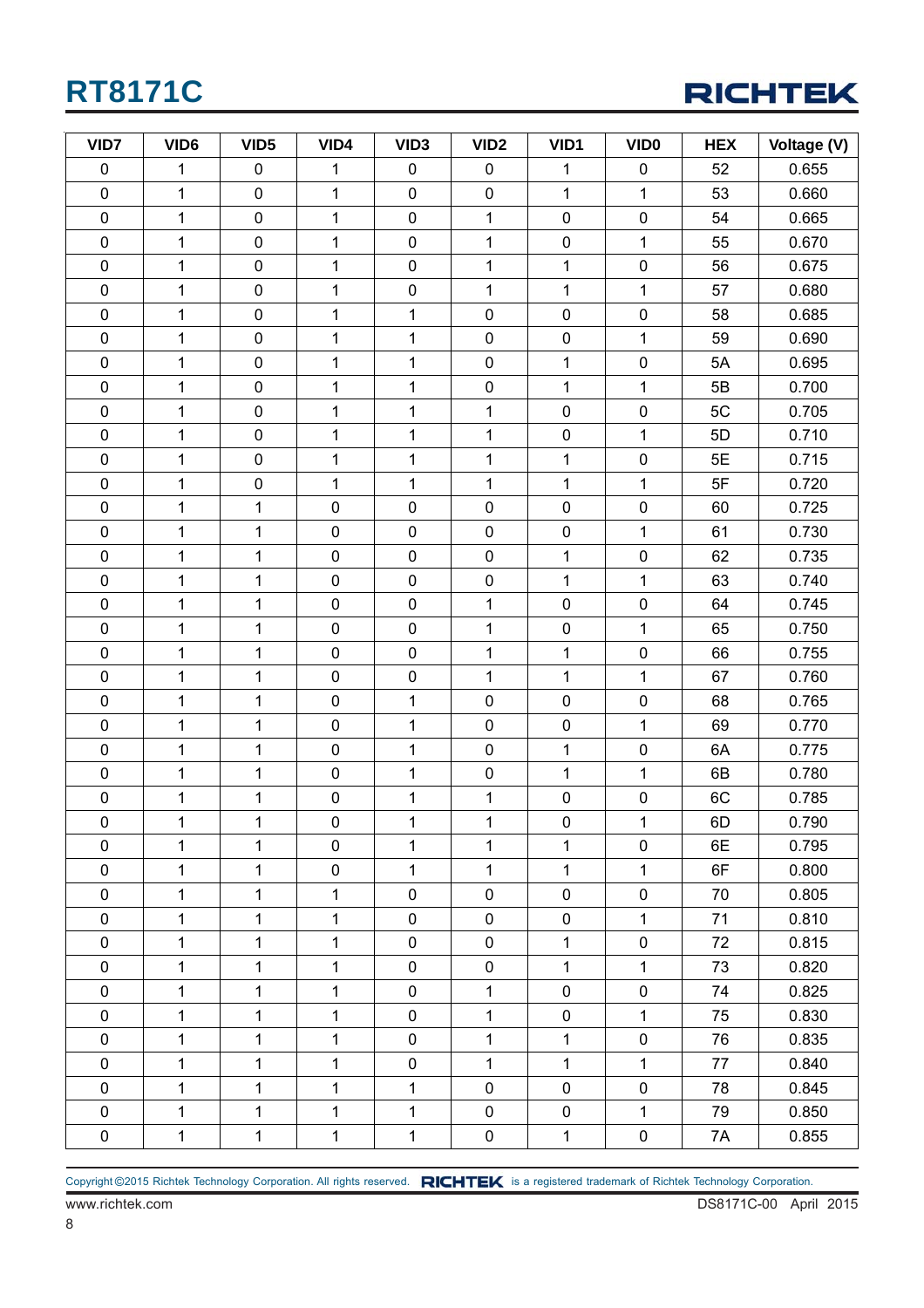## **RT8171C**

| VID7         | VID <sub>6</sub> | VID <sub>5</sub> | VID4         | VID <sub>3</sub> | VID <sub>2</sub> | VID1           | VID <sub>0</sub> | <b>HEX</b>     | Voltage (V) |
|--------------|------------------|------------------|--------------|------------------|------------------|----------------|------------------|----------------|-------------|
| $\pmb{0}$    | $\mathbf 1$      | $\mathbf{1}$     | $\mathbf 1$  | $\mathbf 1$      | $\pmb{0}$        | 1              | $\mathbf{1}$     | 7B             | 0.860       |
| $\pmb{0}$    | $\mathbf{1}$     | $\mathbf{1}$     | $\mathbf 1$  | $\mathbf{1}$     | $\mathbf 1$      | $\mathbf 0$    | $\pmb{0}$        | 7C             | 0.865       |
| $\pmb{0}$    | $\mathbf{1}$     | $\mathbf 1$      | $\mathbf{1}$ | $\mathbf{1}$     | $\mathbf{1}$     | $\pmb{0}$      | $\mathbf 1$      | 7D             | 0.870       |
| $\pmb{0}$    | $\mathbf 1$      | $\mathbf{1}$     | $\mathbf 1$  | $\mathbf 1$      | 1                | 1              | $\pmb{0}$        | 7E             | 0.875       |
| $\pmb{0}$    | $\mathbf 1$      | $\mathbf{1}$     | $\mathbf 1$  | $\mathbf 1$      | $\mathbf 1$      | 1              | $\mathbf 1$      | 7F             | 0.880       |
| $\mathbf{1}$ | $\pmb{0}$        | $\pmb{0}$        | $\pmb{0}$    | $\pmb{0}$        | $\pmb{0}$        | $\pmb{0}$      | $\pmb{0}$        | 80             | 0.885       |
| $\mathbf{1}$ | $\pmb{0}$        | $\pmb{0}$        | $\pmb{0}$    | $\pmb{0}$        | $\pmb{0}$        | $\pmb{0}$      | $\mathbf 1$      | 81             | 0.890       |
| $\mathbf{1}$ | $\pmb{0}$        | $\pmb{0}$        | $\pmb{0}$    | $\pmb{0}$        | $\pmb{0}$        | 1              | $\pmb{0}$        | 82             | 0.895       |
| $\mathbf{1}$ | $\pmb{0}$        | $\pmb{0}$        | $\pmb{0}$    | $\pmb{0}$        | $\pmb{0}$        | 1              | $\mathbf 1$      | 83             | 0.900       |
| $\mathbf{1}$ | $\pmb{0}$        | $\pmb{0}$        | $\pmb{0}$    | $\pmb{0}$        | $\mathbf 1$      | $\pmb{0}$      | $\pmb{0}$        | 84             | 0.905       |
| $\mathbf{1}$ | $\pmb{0}$        | $\pmb{0}$        | $\pmb{0}$    | $\pmb{0}$        | $\mathbf{1}$     | $\pmb{0}$      | $\mathbf{1}$     | 85             | 0.910       |
| $\mathbf{1}$ | $\pmb{0}$        | $\pmb{0}$        | $\pmb{0}$    | $\pmb{0}$        | $\mathbf 1$      | $\mathbf{1}$   | $\pmb{0}$        | 86             | 0.915       |
| $\mathbf{1}$ | $\pmb{0}$        | $\pmb{0}$        | $\pmb{0}$    | $\pmb{0}$        | $\mathbf{1}$     | 1              | $\mathbf{1}$     | 87             | 0.920       |
| $\mathbf{1}$ | $\pmb{0}$        | $\pmb{0}$        | $\pmb{0}$    | $\mathbf{1}$     | $\pmb{0}$        | $\pmb{0}$      | $\pmb{0}$        | 88             | 0.925       |
| $\mathbf{1}$ | $\pmb{0}$        | $\pmb{0}$        | $\pmb{0}$    | $\mathbf 1$      | $\pmb{0}$        | $\pmb{0}$      | $\mathbf{1}$     | 89             | 0.930       |
| 1            | $\pmb{0}$        | $\pmb{0}$        | $\pmb{0}$    | $\mathbf 1$      | $\pmb{0}$        | 1              | $\pmb{0}$        | 8A             | 0.935       |
| $\mathbf{1}$ | $\pmb{0}$        | $\pmb{0}$        | $\pmb{0}$    | $\mathbf 1$      | $\pmb{0}$        | $\mathbf{1}$   | $\mathbf{1}$     | 8B             | 0.940       |
| $\mathbf{1}$ | $\pmb{0}$        | $\pmb{0}$        | $\pmb{0}$    | $\mathbf 1$      | $\mathbf{1}$     | $\pmb{0}$      | $\pmb{0}$        | 8C             | 0.945       |
| $\mathbf{1}$ | $\mathbf 0$      | $\pmb{0}$        | $\pmb{0}$    | $\mathbf 1$      | $\mathbf{1}$     | $\pmb{0}$      | $\mathbf{1}$     | 8D             | 0.950       |
| $\mathbf{1}$ | $\pmb{0}$        | $\pmb{0}$        | $\pmb{0}$    | $\mathbf 1$      | 1                | 1              | $\pmb{0}$        | 8E             | 0.955       |
| $\mathbf{1}$ | $\pmb{0}$        | $\pmb{0}$        | $\pmb{0}$    | $\mathbf 1$      | $\mathbf 1$      | 1              | $\mathbf 1$      | 8F             | 0.960       |
| $\mathbf{1}$ | $\pmb{0}$        | $\pmb{0}$        | $\mathbf 1$  | $\pmb{0}$        | 0                | $\pmb{0}$      | $\pmb{0}$        | 90             | 0.965       |
| $\mathbf{1}$ | $\pmb{0}$        | $\pmb{0}$        | $\mathbf{1}$ | $\pmb{0}$        | $\pmb{0}$        | $\pmb{0}$      | $\mathbf 1$      | 91             | 0.970       |
| 1            | $\pmb{0}$        | $\pmb{0}$        | 1            | $\pmb{0}$        | $\pmb{0}$        | 1              | $\pmb{0}$        | 92             | 0.975       |
| $\mathbf{1}$ | $\pmb{0}$        | $\pmb{0}$        | $\mathbf 1$  | $\pmb{0}$        | $\pmb{0}$        | $\mathbf{1}$   | $\mathbf 1$      | 93             | 0.980       |
| $\mathbf{1}$ | $\pmb{0}$        | $\pmb{0}$        | $\mathbf{1}$ | $\pmb{0}$        | $\mathbf 1$      | $\pmb{0}$      | $\pmb{0}$        | 94             | 0.985       |
| 1            | $\pmb{0}$        | $\pmb{0}$        | $\mathbf{1}$ | $\pmb{0}$        | $\mathbf{1}$     | $\pmb{0}$      | $\mathbf{1}$     | 95             | 0.990       |
| $\mathbf{1}$ | $\pmb{0}$        | $\mathbf 0$      | $\mathbf 1$  | $\pmb{0}$        | $\mathbf{1}$     | $\overline{1}$ | $\pmb{0}$        | 96             | 0.995       |
| $\mathbf{1}$ | 0                | $\pmb{0}$        | $\mathbf{1}$ | $\mathbf 0$      | $\mathbf{1}$     | $\mathbf{1}$   | 1                | 97             | 1.000       |
| $\mathbf 1$  | $\mathbf 0$      | $\pmb{0}$        | $\mathbf{1}$ | $\mathbf{1}$     | 0                | $\pmb{0}$      | $\pmb{0}$        | 98             | 1.005       |
| $\mathbf{1}$ | $\mathbf 0$      | $\pmb{0}$        | $\mathbf{1}$ | $\mathbf{1}$     | $\pmb{0}$        | $\pmb{0}$      | $\mathbf{1}$     | 99             | 1.010       |
| $\mathbf{1}$ | $\pmb{0}$        | $\pmb{0}$        | 1            | 1                | 0                | 1              | $\pmb{0}$        | <b>9A</b>      | 1.015       |
| $\mathbf{1}$ | $\pmb{0}$        | $\pmb{0}$        | $\mathbf{1}$ | $\mathbf{1}$     | $\pmb{0}$        | $\mathbf{1}$   | $\mathbf{1}$     | 9B             | 1.020       |
| $\mathbf{1}$ | $\mathbf 0$      | $\pmb{0}$        | $\mathbf{1}$ | $\mathbf{1}$     | $\mathbf{1}$     | $\pmb{0}$      | $\pmb{0}$        | 9C             | 1.025       |
| $\mathbf 1$  | $\mathbf 0$      | $\pmb{0}$        | $\mathbf{1}$ | $\mathbf{1}$     | $\mathbf{1}$     | $\mathbf 0$    | $\mathbf 1$      | 9D             | 1.030       |
| $\mathbf{1}$ | $\pmb{0}$        | $\pmb{0}$        | $\mathbf{1}$ | $\mathbf 1$      | $\mathbf{1}$     | $\mathbf{1}$   | $\pmb{0}$        | 9E             | 1.035       |
| $\mathbf{1}$ | $\pmb{0}$        | $\pmb{0}$        | $\mathbf{1}$ | $\mathbf{1}$     | $\mathbf{1}$     | 1              | $\mathbf 1$      | 9F             | 1.040       |
| $\mathbf 1$  | $\mathbf 0$      | $\mathbf{1}$     | $\pmb{0}$    | $\pmb{0}$        | $\pmb{0}$        | $\pmb{0}$      | $\pmb{0}$        | A <sub>0</sub> | 1.045       |
| $\mathbf{1}$ | $\mathbf 0$      | $\mathbf{1}$     | $\pmb{0}$    | $\pmb{0}$        | $\pmb{0}$        | $\pmb{0}$      | $\mathbf{1}$     | A1             | 1.050       |
| $\mathbf{1}$ | $\pmb{0}$        | $\mathbf{1}$     | $\pmb{0}$    | $\pmb{0}$        | 0                | 1              | $\pmb{0}$        | A2             | 1.055       |
| $\mathbf 1$  | $\pmb{0}$        | $\mathbf{1}$     | $\pmb{0}$    | $\pmb{0}$        | $\pmb{0}$        | $\mathbf 1$    | $\mathbf{1}$     | A <sub>3</sub> | 1.060       |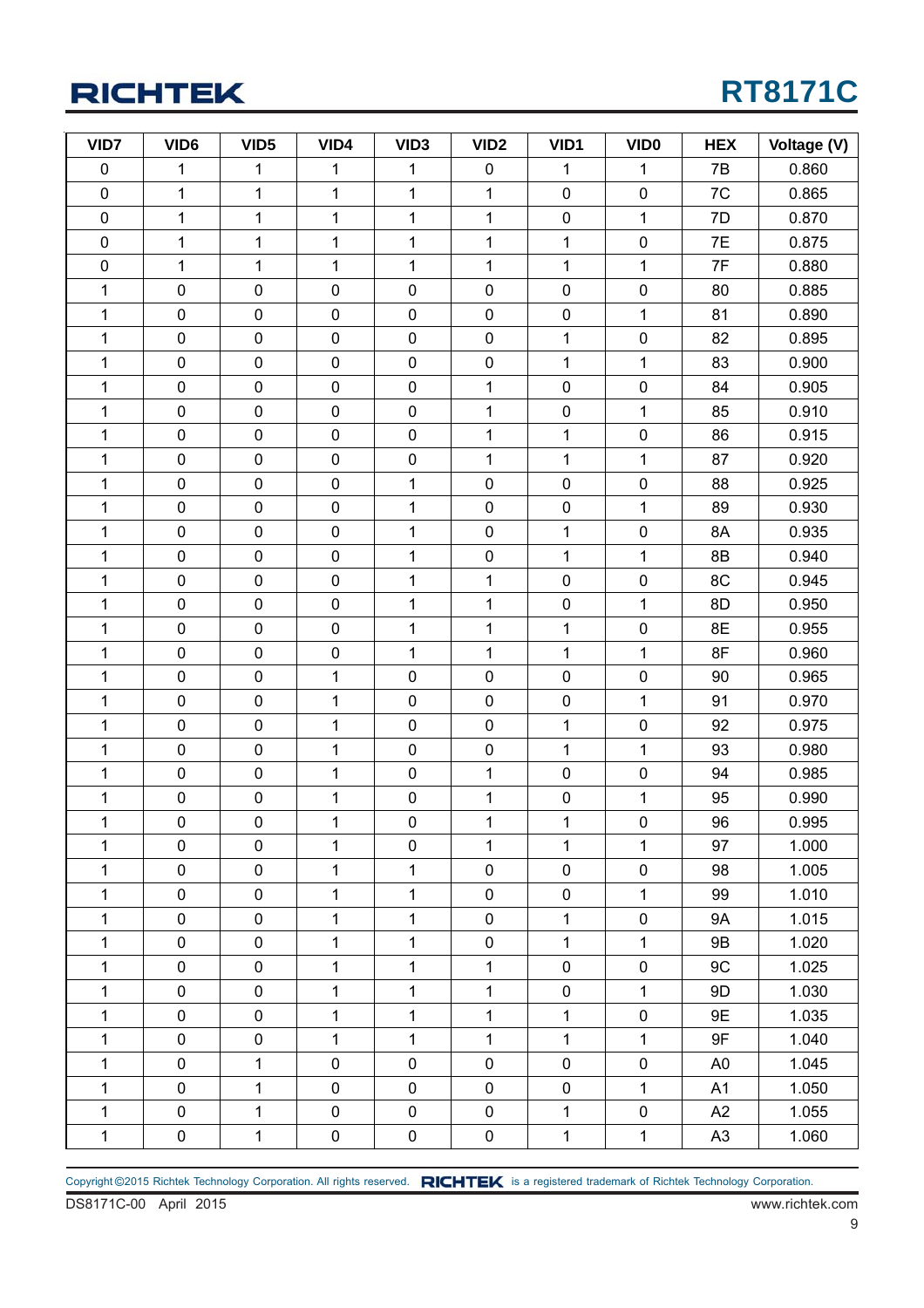

| VID7         | VID <sub>6</sub> | VID <sub>5</sub> | VID4        | VID <sub>3</sub> | VID <sub>2</sub> | VID1           | <b>VIDO</b>  | <b>HEX</b>     | Voltage (V) |
|--------------|------------------|------------------|-------------|------------------|------------------|----------------|--------------|----------------|-------------|
| 1            | 0                | 1                | $\mathbf 0$ | $\pmb{0}$        | 1                | $\pmb{0}$      | $\pmb{0}$    | A4             | 1.065       |
| $\mathbf 1$  | $\pmb{0}$        | 1                | $\pmb{0}$   | $\pmb{0}$        | 1                | $\pmb{0}$      | $\mathbf{1}$ | A <sub>5</sub> | 1.070       |
| $\mathbf 1$  | $\pmb{0}$        | $\mathbf{1}$     | $\pmb{0}$   | $\pmb{0}$        | $\mathbf{1}$     | $\mathbf{1}$   | $\pmb{0}$    | A <sub>6</sub> | 1.075       |
| $\mathbf 1$  | $\pmb{0}$        | $\mathbf{1}$     | $\pmb{0}$   | $\pmb{0}$        | $\mathbf{1}$     | $\mathbf{1}$   | $\mathbf{1}$ | A7             | 1.080       |
| $\mathbf{1}$ | $\pmb{0}$        | $\mathbf 1$      | $\pmb{0}$   | $\mathbf 1$      | $\pmb{0}$        | $\pmb{0}$      | $\pmb{0}$    | A <sub>8</sub> | 1.085       |
| $\mathbf 1$  | $\pmb{0}$        | 1                | $\pmb{0}$   | 1                | $\pmb{0}$        | $\pmb{0}$      | $\mathbf{1}$ | A <sub>9</sub> | 1.090       |
| $\mathbf 1$  | $\pmb{0}$        | 1                | $\pmb{0}$   | 1                | $\pmb{0}$        | 1              | $\pmb{0}$    | AA             | 1.095       |
| 1            | $\pmb{0}$        | 1                | $\pmb{0}$   | $\mathbf 1$      | $\pmb{0}$        | $\mathbf{1}$   | $\mathbf{1}$ | AB             | 1.100       |
| $\mathbf 1$  | $\pmb{0}$        | $\mathbf{1}$     | $\pmb{0}$   | $\mathbf 1$      | $\mathbf{1}$     | $\pmb{0}$      | $\pmb{0}$    | AC             | 1.105       |
| 1            | $\pmb{0}$        | 1                | $\pmb{0}$   | 1                | $\mathbf{1}$     | $\pmb{0}$      | $\mathbf{1}$ | <b>AD</b>      | 1.110       |
| 1            | $\pmb{0}$        | 1                | $\pmb{0}$   | $\mathbf 1$      | 1                | $\mathbf 1$    | $\pmb{0}$    | <b>AE</b>      | 1.115       |
| $\mathbf 1$  | $\pmb{0}$        | 1                | $\pmb{0}$   | $\mathbf 1$      | $\mathbf{1}$     | $\mathbf{1}$   | $\mathbf{1}$ | AF             | 1.120       |
| $\mathbf 1$  | $\pmb{0}$        | $\mathbf 1$      | $\mathbf 1$ | $\pmb{0}$        | $\pmb{0}$        | $\pmb{0}$      | $\pmb{0}$    | B <sub>0</sub> | 1.125       |
| $\mathbf 1$  | $\pmb{0}$        | $\mathbf{1}$     | $\mathbf 1$ | $\pmb{0}$        | $\pmb{0}$        | $\pmb{0}$      | $\mathbf{1}$ | <b>B1</b>      | 1.130       |
| 1            | $\pmb{0}$        | 1                | 1           | $\pmb{0}$        | $\pmb{0}$        | 1              | $\pmb{0}$    | <b>B2</b>      | 1.135       |
| $\mathbf 1$  | $\pmb{0}$        | 1                | 1           | $\pmb{0}$        | $\pmb{0}$        | $\mathbf{1}$   | $\mathbf{1}$ | B <sub>3</sub> | 1.140       |
| $\mathbf 1$  | $\pmb{0}$        | 1                | 1           | $\pmb{0}$        | $\mathbf{1}$     | $\pmb{0}$      | $\pmb{0}$    | <b>B4</b>      | 1.145       |
| $\mathbf 1$  | 0                | 1                | $\mathbf 1$ | $\pmb{0}$        | $\mathbf{1}$     | $\pmb{0}$      | $\mathbf{1}$ | B <sub>5</sub> | 1.150       |
| 1            | $\pmb{0}$        | $\mathbf 1$      | 1           | $\pmb{0}$        | 1                | $\overline{1}$ | $\pmb{0}$    | B <sub>6</sub> | 1.155       |
| 1            | $\pmb{0}$        | 1                | 1           | $\pmb{0}$        | $\mathbf{1}$     | $\mathbf{1}$   | $\mathbf{1}$ | <b>B7</b>      | 1.160       |
| $\mathbf{1}$ | $\pmb{0}$        | $\mathbf{1}$     | 1           | $\mathbf 1$      | $\pmb{0}$        | $\pmb{0}$      | $\pmb{0}$    | B <sub>8</sub> | 1.165       |
| $\mathbf 1$  | $\pmb{0}$        | $\mathbf 1$      | 1           | $\mathbf 1$      | $\pmb{0}$        | $\pmb{0}$      | $\mathbf{1}$ | B <sub>9</sub> | 1.170       |
| 1            | $\pmb{0}$        | 1                | $\mathbf 1$ | 1                | $\pmb{0}$        | $\mathbf 1$    | $\pmb{0}$    | BA             | 1.175       |
| 1            | $\pmb{0}$        | 1                | $\mathbf 1$ | $\mathbf 1$      | $\pmb{0}$        | $\mathbf{1}$   | $\mathbf{1}$ | BB             | 1.180       |
| $\mathbf 1$  | $\pmb{0}$        | $\mathbf{1}$     | $\mathbf 1$ | $\mathbf{1}$     | $\mathbf{1}$     | $\pmb{0}$      | $\pmb{0}$    | <b>BC</b>      | 1.185       |
| $\mathbf{1}$ | $\pmb{0}$        | 1                | 1           | $\mathbf 1$      | $\mathbf{1}$     | $\pmb{0}$      | $\mathbf{1}$ | <b>BD</b>      | 1.190       |
| 1            | 0                | 1                | 1           | $\mathbf 1$      | 1                | 1              | $\pmb{0}$    | <b>BE</b>      | 1.195       |
| $\mathbf{1}$ | $\overline{0}$   | $\mathbf{1}$     | 1           | 1                | $\mathbf{1}$     | $\mathbf{1}$   | $\mathbf{1}$ | <b>BF</b>      | 1.200       |
| $\mathbf{1}$ | $\mathbf{1}$     | $\mathbf 0$      | $\mathbf 0$ | $\mathbf 0$      | $\mathbf 0$      | $\mathbf 0$    | $\mathbf 0$  | CO             | 1.205       |
| 1            | $\mathbf{1}$     | $\mathbf 0$      | $\mathbf 0$ | $\mathbf 0$      | $\mathbf 0$      | $\mathbf 0$    | $\mathbf{1}$ | C <sub>1</sub> | 1.210       |
| 1            | $\mathbf{1}$     | 0                | $\mathbf 0$ | $\mathbf 0$      | $\pmb{0}$        | $\mathbf 1$    | $\pmb{0}$    | C <sub>2</sub> | 1.215       |
| $\mathbf{1}$ | $\mathbf{1}$     | $\mathbf 0$      | $\mathbf 0$ | $\mathbf 0$      | $\pmb{0}$        | $\mathbf{1}$   | $\mathbf{1}$ | C <sub>3</sub> | 1.220       |
| 1            | $\mathbf{1}$     | $\mathbf 0$      | $\mathbf 0$ | $\mathbf 0$      | $\mathbf{1}$     | 0              | $\pmb{0}$    | C <sub>4</sub> | 1.225       |
| $\mathbf{1}$ | $\mathbf{1}$     | $\pmb{0}$        | $\mathbf 0$ | $\mathbf 0$      | $\mathbf{1}$     | $\pmb{0}$      | $\mathbf{1}$ | C <sub>5</sub> | 1.230       |
| 1            | $\mathbf{1}$     | $\mathbf 0$      | $\mathbf 0$ | $\mathbf 0$      | $\mathbf{1}$     | $\mathbf{1}$   | $\pmb{0}$    | C <sub>6</sub> | 1.235       |
| 1            | $\mathbf{1}$     | 0                | $\pmb{0}$   | $\mathbf 0$      | $\mathbf{1}$     | $\mathbf{1}$   | $\mathbf{1}$ | C7             | 1.240       |
| $\mathbf{1}$ | $\mathbf{1}$     | $\mathbf 0$      | $\mathbf 0$ | 1                | $\mathbf 0$      | $\mathbf 0$    | $\pmb{0}$    | C <sub>8</sub> | 1.245       |
| 1            | 1                | $\mathbf 0$      | $\mathbf 0$ | 1                | $\pmb{0}$        | 0              | $\mathbf{1}$ | C <sub>9</sub> | 1.250       |
| $\mathbf 1$  | $\mathbf{1}$     | $\mathbf 0$      | $\mathbf 0$ | $\mathbf 1$      | $\pmb{0}$        | $\mathbf{1}$   | $\pmb{0}$    | CA             | 1.255       |
| $\mathbf 1$  | $\mathbf 1$      | $\mathbf 0$      | $\mathbf 0$ | $\mathbf{1}$     | $\pmb{0}$        | $\mathbf 1$    | $\mathbf{1}$ | CB             | 1.260       |
| $\mathbf{1}$ | $\mathbf{1}$     | $\pmb{0}$        | $\pmb{0}$   | $\mathbf{1}$     | $\mathbf{1}$     | 0              | $\pmb{0}$    | CC             | 1.265       |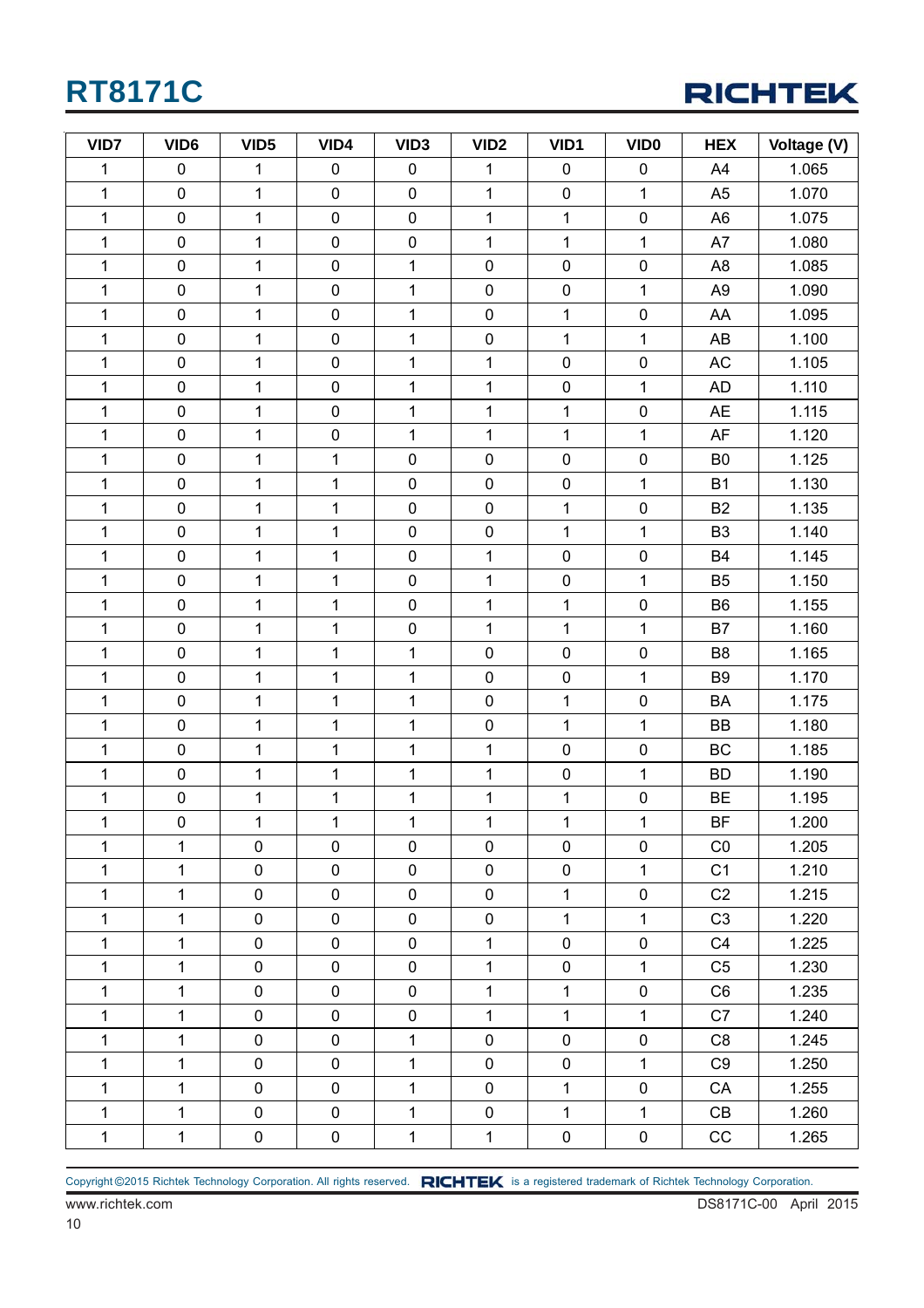## **RT8171C**

| VID7         | VID <sub>6</sub> | VID <sub>5</sub> | VID4         | VID <sub>3</sub> | VID <sub>2</sub> | VID1           | <b>VIDO</b>  | <b>HEX</b>     | Voltage (V) |
|--------------|------------------|------------------|--------------|------------------|------------------|----------------|--------------|----------------|-------------|
| $\mathbf 1$  | 1                | $\pmb{0}$        | 0            | 1                | 1                | $\pmb{0}$      | 1            | CD             | 1.270       |
| $\mathbf{1}$ | $\mathbf{1}$     | $\pmb{0}$        | $\mathbf 0$  | $\mathbf{1}$     | $\mathbf{1}$     | $\overline{1}$ | $\pmb{0}$    | CE             | 1.275       |
| $\mathbf{1}$ | $\mathbf 1$      | $\pmb{0}$        | $\pmb{0}$    | 1                | 1                | 1              | $\mathbf{1}$ | CF             | 1.280       |
| $\mathbf{1}$ | 1                | $\pmb{0}$        | $\mathbf 1$  | $\pmb{0}$        | $\pmb{0}$        | $\pmb{0}$      | $\pmb{0}$    | D <sub>0</sub> | 1.285       |
| $\mathbf{1}$ | $\mathbf 1$      | $\pmb{0}$        | $\mathbf 1$  | $\pmb{0}$        | $\pmb{0}$        | $\pmb{0}$      | $\mathbf{1}$ | D <sub>1</sub> | 1.290       |
| $\mathbf{1}$ | $\mathbf 1$      | $\pmb{0}$        | $\mathbf 1$  | $\pmb{0}$        | $\pmb{0}$        | 1              | $\pmb{0}$    | D <sub>2</sub> | 1.295       |
| $\mathbf{1}$ | $\mathbf{1}$     | $\pmb{0}$        | $\mathbf{1}$ | $\pmb{0}$        | $\pmb{0}$        | $\mathbf{1}$   | $\mathbf{1}$ | D <sub>3</sub> | 1.300       |
| $\mathbf{1}$ | $\mathbf 1$      | $\pmb{0}$        | $\mathbf 1$  | $\pmb{0}$        | $\mathbf{1}$     | $\pmb{0}$      | $\pmb{0}$    | D <sub>4</sub> | 1.305       |
| $\mathbf{1}$ | 1                | $\pmb{0}$        | 1            | $\pmb{0}$        | $\mathbf{1}$     | $\pmb{0}$      | $\mathbf 1$  | D <sub>5</sub> | 1.310       |
| $\mathbf{1}$ | $\mathbf{1}$     | $\pmb{0}$        | $\mathbf{1}$ | $\pmb{0}$        | $\mathbf{1}$     | $\mathbf{1}$   | $\pmb{0}$    | D <sub>6</sub> | 1.315       |
| $\mathbf{1}$ | $\mathbf 1$      | $\pmb{0}$        | 1            | $\pmb{0}$        | $\mathbf{1}$     | 1              | $\mathbf 1$  | D7             | 1.320       |
| $\mathbf 1$  | 1                | $\pmb{0}$        | 1            | 1                | $\pmb{0}$        | $\pmb{0}$      | $\pmb{0}$    | D <sub>8</sub> | 1.325       |
| $\mathbf{1}$ | $\mathbf{1}$     | $\pmb{0}$        | $\mathbf 1$  | $\mathbf 1$      | $\pmb{0}$        | $\pmb{0}$      | $\mathbf{1}$ | D <sub>9</sub> | 1.330       |
| $\mathbf{1}$ | $\mathbf{1}$     | $\pmb{0}$        | $\mathbf{1}$ | 1                | $\pmb{0}$        | 1              | $\pmb{0}$    | DA             | 1.335       |
| $\mathbf{1}$ | $\mathbf 1$      | $\pmb{0}$        | $\mathbf 1$  | $\mathbf 1$      | $\pmb{0}$        | $\mathbf{1}$   | $\mathbf{1}$ | DB             | 1.340       |
| $\mathbf{1}$ | $\mathbf 1$      | $\pmb{0}$        | $\mathbf 1$  | $\mathbf 1$      | $\mathbf 1$      | $\pmb{0}$      | $\pmb{0}$    | DC             | 1.345       |
| $\mathbf{1}$ | $\mathbf 1$      | $\pmb{0}$        | 1            | 1                | $\mathbf{1}$     | $\pmb{0}$      | $\mathbf 1$  | <b>DD</b>      | 1.350       |
| $\mathbf{1}$ | $\mathbf{1}$     | $\pmb{0}$        | $\mathbf 1$  | $\mathbf{1}$     | $\mathbf{1}$     | $\mathbf{1}$   | $\pmb{0}$    | DE             | 1.355       |
| $\mathbf{1}$ | $\mathbf 1$      | $\pmb{0}$        | $\mathbf{1}$ | $\mathbf 1$      | $\mathbf{1}$     | 1              | $\mathbf{1}$ | DF             | 1.360       |
| $\mathbf{1}$ | 1                | 1                | $\pmb{0}$    | $\pmb{0}$        | $\pmb{0}$        | $\pmb{0}$      | $\pmb{0}$    | E <sub>0</sub> | 1.365       |
| $\mathbf{1}$ | $\mathbf 1$      | $\mathbf 1$      | $\pmb{0}$    | $\pmb{0}$        | $\pmb{0}$        | $\pmb{0}$      | $\mathbf{1}$ | E1             | 1.370       |
| $\mathbf{1}$ | $\mathbf{1}$     | 1                | $\pmb{0}$    | $\pmb{0}$        | $\pmb{0}$        | $\mathbf 1$    | $\pmb{0}$    | E2             | 1.375       |
| $\mathbf{1}$ | $\mathbf{1}$     | $\mathbf 1$      | $\pmb{0}$    | $\pmb{0}$        | $\pmb{0}$        | 1              | $\mathbf{1}$ | E <sub>3</sub> | 1.380       |
| $\mathbf{1}$ | 1                | 1                | $\pmb{0}$    | $\pmb{0}$        | $\mathbf{1}$     | $\pmb{0}$      | $\pmb{0}$    | E <sub>4</sub> | 1.385       |
| $\mathbf{1}$ | $\mathbf{1}$     | 1                | $\pmb{0}$    | $\pmb{0}$        | $\mathbf{1}$     | $\pmb{0}$      | $\mathbf{1}$ | E <sub>5</sub> | 1.390       |
| $\mathbf{1}$ | $\mathbf 1$      | 1                | $\pmb{0}$    | $\pmb{0}$        | $\mathbf{1}$     | 1              | $\pmb{0}$    | E <sub>6</sub> | 1.395       |
| $\mathbf{1}$ | $\mathbf{1}$     | $\mathbf 1$      | $\pmb{0}$    | $\pmb{0}$        | $\mathbf{1}$     | $\mathbf 1$    | $\mathbf{1}$ | E7             | 1.400       |
| $\mathbf{1}$ | $\mathbf{1}$     | $\mathbf 1$      | $\pmb{0}$    | 1                | $\pmb{0}$        | $\pmb{0}$      | $\pmb{0}$    | E <sub>8</sub> | 1.405       |
| $\mathbf{1}$ | $\mathbf{1}$     | $\mathbf{1}$     | $\mathbf 0$  | $\mathbf{1}$     | $\mathbf 0$      | $\mathbf 0$    | $\mathbf{1}$ | E <sub>9</sub> | 1.410       |
| $\mathbf{1}$ | $\mathbf{1}$     | $\mathbf{1}$     | $\mathbf 0$  | $\mathbf 1$      | $\mathbf 0$      | $\mathbf{1}$   | $\pmb{0}$    | EA             | 1.415       |
| $\mathbf{1}$ | $\mathbf{1}$     | $\mathbf{1}$     | $\mathbf 0$  | $\mathbf{1}$     | 0                | $\mathbf{1}$   | $\mathbf 1$  | EB             | 1.420       |
| $\mathbf{1}$ | $\mathbf{1}$     | $\mathbf 1$      | $\mathbf 0$  | $\mathbf{1}$     | $\mathbf{1}$     | $\mathbf 0$    | $\pmb{0}$    | EC             | 1.425       |
| $\mathbf{1}$ | $\mathbf{1}$     | $\mathbf{1}$     | 0            | $\mathbf 1$      | $\mathbf 1$      | $\pmb{0}$      | $\mathbf 1$  | ED             | 1.430       |
| $\mathbf{1}$ | $\mathbf{1}$     | $\mathbf{1}$     | $\mathbf 0$  | $\mathbf{1}$     | $\mathbf{1}$     | 1              | $\pmb{0}$    | <b>EE</b>      | 1.435       |
| $\mathbf{1}$ | $\mathbf{1}$     | 1                | 0            | $\mathbf{1}$     | $\mathbf{1}$     | $\mathbf{1}$   | $\mathbf{1}$ | <b>EF</b>      | 1.440       |
| $\mathbf{1}$ | $\mathbf{1}$     | 1                | $\mathbf 1$  | $\pmb{0}$        | $\pmb{0}$        | $\pmb{0}$      | $\pmb{0}$    | F <sub>0</sub> | 1.445       |
| $\mathbf{1}$ | $\mathbf{1}$     | $\mathbf{1}$     | $\mathbf{1}$ | $\pmb{0}$        | $\mathbf 0$      | $\mathbf 0$    | $\mathbf{1}$ | F1             | 1.450       |
| $\mathbf{1}$ | $\mathbf{1}$     | $\mathbf{1}$     | $\mathbf{1}$ | $\pmb{0}$        | $\mathbf 0$      | 1              | $\pmb{0}$    | F <sub>2</sub> | 1.455       |
| $\mathbf{1}$ | $\mathbf{1}$     | $\mathbf{1}$     | $\mathbf{1}$ | $\mathbf 0$      | $\mathbf 0$      | $\mathbf{1}$   | $\mathbf{1}$ | F <sub>3</sub> | 1.460       |
| $\mathbf{1}$ | $\mathbf{1}$     | 1                | 1            | $\mathbf 0$      | $\mathbf 1$      | $\pmb{0}$      | $\pmb{0}$    | F4             | 1.465       |
| $\mathbf{1}$ | $\mathbf{1}$     | $\mathbf{1}$     | $\mathbf{1}$ | $\pmb{0}$        | $\mathbf{1}$     | $\pmb{0}$      | $\mathbf{1}$ | F <sub>5</sub> | 1.470       |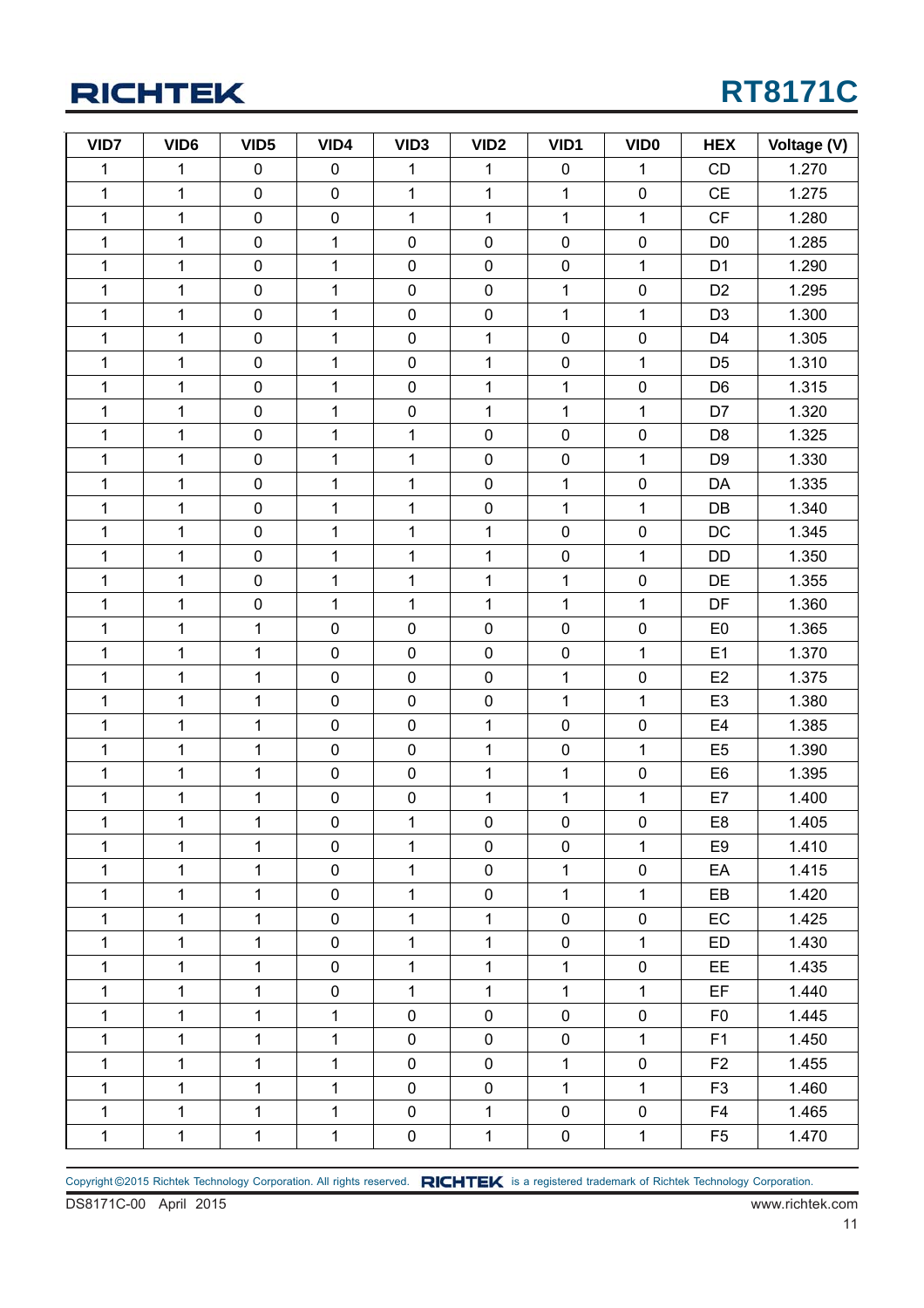

| VID7 | VID <sub>6</sub> | VID <sub>5</sub> | VID4 | VID <sub>3</sub> | VID <sub>2</sub> | VID1 | VID <sub>0</sub> | <b>HEX</b>     | Voltage (V) |
|------|------------------|------------------|------|------------------|------------------|------|------------------|----------------|-------------|
|      |                  |                  |      | 0                |                  |      | 0                | F <sub>6</sub> | 1.475       |
|      |                  |                  |      | 0                |                  |      |                  | F7             | 1.480       |
|      |                  |                  |      |                  | 0                | 0    | $\mathbf 0$      | F <sub>8</sub> | 1.485       |
|      |                  |                  |      |                  | $\mathbf{0}$     | 0    |                  | F <sub>9</sub> | 1.490       |
|      |                  |                  |      |                  | 0                |      | 0                | FA             | 1.495       |
|      |                  |                  |      |                  | 0                |      |                  | <b>FB</b>      | 1.500       |
|      |                  |                  |      |                  |                  | 0    | 0                | <b>FC</b>      | 1.505       |
|      |                  |                  |      |                  |                  | 0    |                  | <b>FD</b>      | 1.510       |
|      |                  |                  |      |                  |                  |      | $\mathbf 0$      | <b>FE</b>      | 1.515       |
|      |                  |                  |      |                  |                  |      |                  | FF             | 1.520       |

#### **Table 2. Standard Serial VID Commands**

| Code          | <b>Commands</b> | <b>Master</b><br>Payload<br><b>Contents</b> | <b>Slave</b><br>Payload<br><b>Contents</b> | <b>Description</b>                                                                                                                                                                                                                                                                                                                                   |
|---------------|-----------------|---------------------------------------------|--------------------------------------------|------------------------------------------------------------------------------------------------------------------------------------------------------------------------------------------------------------------------------------------------------------------------------------------------------------------------------------------------------|
| 00h           | not supported   | N/A                                         | N/A                                        | N/A                                                                                                                                                                                                                                                                                                                                                  |
| 01h           | SetVID_Fast     | VID code                                    | N/A                                        | 1. Set new target VID code, VR jumps to new VID target<br>with controlled default "fast" slew rate 13.2mV/µs.<br>2. Set VR Settled when VR reaches target VID voltage.                                                                                                                                                                               |
| 02h           | SetVID_Slow     | VID code                                    | N/A                                        | 1. Set new target VID code, VR jumps to new VID target<br>with controlled default "slow" slew rate 3.3mV/µs.<br>2. Set VR Settled when VR reaches target VID voltage.                                                                                                                                                                                |
| 03h           | SetVID_Decay    | VID code                                    | N/A                                        | 1. Set new target VID code, VR jumps to new VID target, but<br>does not control the slew rate. The output voltage decays<br>at a rate proportional to the load current.<br>2. Low-side MOSFET is not allowed to sync current.<br>3. ACK 11b when target higher than current VOUT voltage.<br>4. ACK 10b when target lower than current VOUT voltage. |
| 04h           | <b>SetPS</b>    | <b>Byte</b><br>indicating<br>power states   | N/A                                        | 1. Set power state.<br>2. ACK 11b when not support.<br>3. ACK 10b even slave not change configuration.<br>4. ACK 11b for still running SetVID command.<br>5. VR remains in lower state when receiving SetVID<br>(decay).                                                                                                                             |
| 05h           | SetRegADR       | Pointer of<br>registers in<br>data table    | N/A                                        | 1. Set the pointer of the data register.<br>2. ACK 11b for address outside of support.<br>3. NAK 01b for SetADR (all call).                                                                                                                                                                                                                          |
| 06h           | SetReg DAT      | New data<br>register<br>content             | N/A                                        | 1. Write the contents to the data register.<br>2. NAK 01b for SetReg (all call).                                                                                                                                                                                                                                                                     |
| 07h           | GetReg          |                                             | Specified<br>Register<br>Contents          | 1. Slave returns the contents of the specified register as the<br>payload.<br>2. ACK 11b for non support address.<br>3. NAK 01b for GetReg (all call).                                                                                                                                                                                               |
| 08h to<br>1Fh | not supported   | N/A                                         | N/A                                        | N/A                                                                                                                                                                                                                                                                                                                                                  |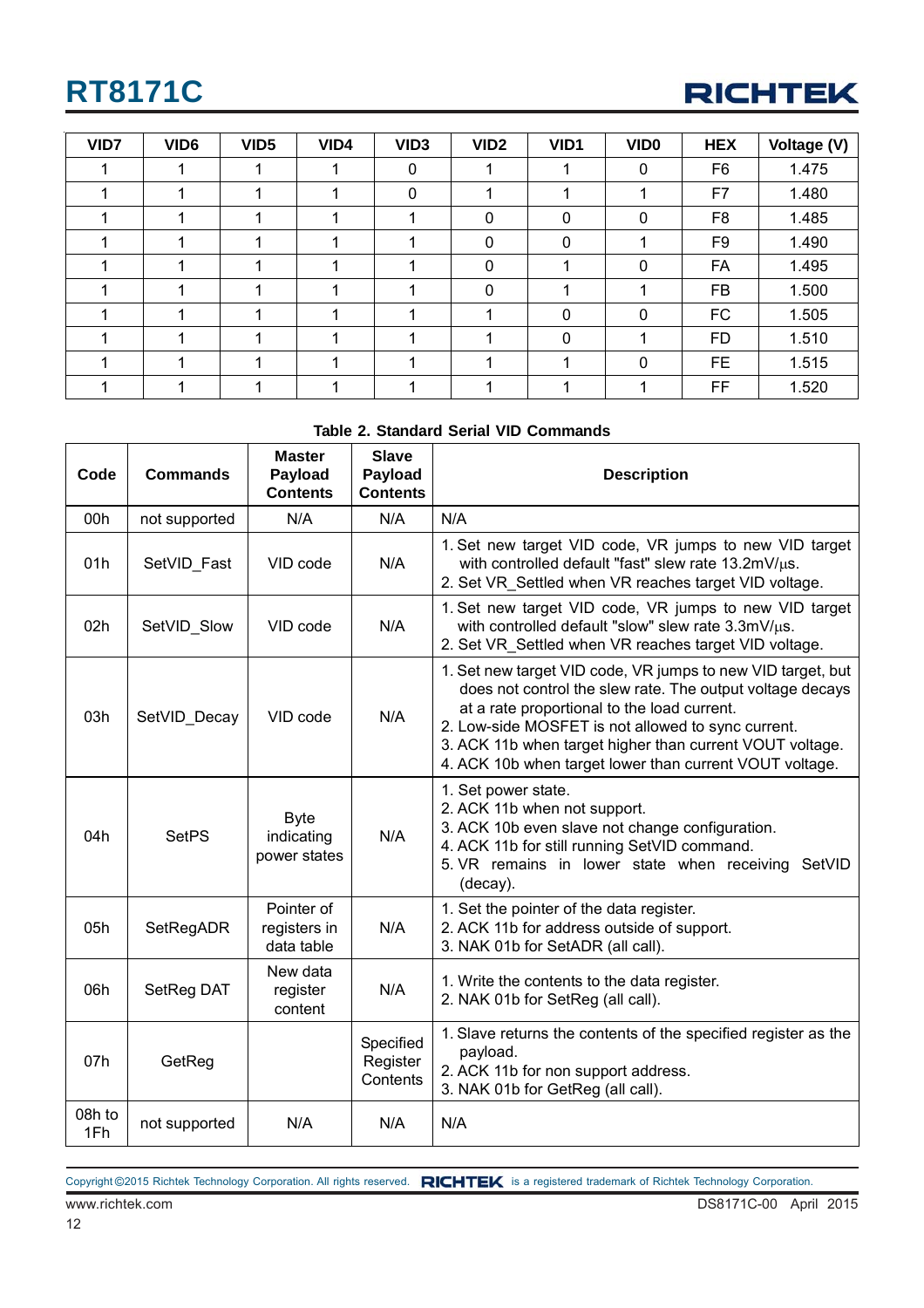

| <b>Index</b> | <b>Register Name</b>        | <b>Description</b>                                                                                                                            | <b>Access</b> | <b>Default</b>   |
|--------------|-----------------------------|-----------------------------------------------------------------------------------------------------------------------------------------------|---------------|------------------|
| 00h          | Vendor ID                   | Vendor ID                                                                                                                                     | RO, Vendor    | 1Eh              |
| 01h          | Product ID                  | Product ID                                                                                                                                    | RO, Vendor    | 76h              |
| 02h          | <b>Product Revision</b>     | <b>Product Revision</b>                                                                                                                       | RO, Vendor    | 00h              |
| 05h          | Protocol ID                 | <b>SVID Protocol ID</b>                                                                                                                       | RO, Vendor    | 06h              |
| 06h          | Capability                  | Bit mapped register, identifies the SVID VR Capabilities<br>and which of the optional telemetry register is supported.                        | RO, Vendor    | 81h              |
| 10h          | Status_1                    | Data register containing the status of VR.                                                                                                    | R-M, W-PWM    | 00h              |
| 11h          | Status <sub>2</sub>         | Data register containing the status of transmission.                                                                                          | R-M, W-PWM    | 00h              |
| 12h          | Temperature<br>Zone         | Data register showing temperature zone that has been<br>entered.                                                                              | R-M, W-PWM    | 00h              |
| 15h          | <b>IOUT</b>                 | At PS0 to PS2, IOUT report data from ADC sense IMON<br>voltage. When power state at PS3, the IOUT report data is<br>fix to 04h.               | R-M, W-PWM    | 00h              |
| 1Ch          | Status_2_lastread           | The register contains a copy of the status 2.                                                                                                 | R-M, W-PWM    | 00h              |
| 21h          | <b>ICC Max</b>              | Data register containing the ICC max the platform<br>supports. Binary format in A IE 64h = 100A.                                              | RO, Platform  | 7Dh              |
| 22h          | Temp Max                    | Data register containing the temperature max the platform<br>supports.<br>Binary format in $\degree$ C IE 64h = 100 $\degree$ C.              | RO, Platform  | 64h              |
| 24h          | SR-fast                     | Data register containing the capability of fast slew rate the<br>platform can sustain. Binary format in $mV/\mu S$ IE 0Ch =<br>$12mV/\mu s$ . | <b>RO</b>     | 0Ch              |
| 25h          | SR-slow                     | Data register containing the capability of slow slew rate.<br>Binary format in mV/ $\mu$ S IE 03h = 3mV/ $\mu$ S.                             | <b>RO</b>     | 03h              |
| 2Ah          | Slow Slew Rate<br>Selector  | The register is programmed by master and set the slow<br>slew rate.                                                                           | RW, Master    | 02h              |
| 2Bh          | PS4 Exit Latency            | Data register containing the latency of exiting PS4.                                                                                          | <b>RO</b>     | 77h              |
| 2Ch          | PS3 Exit Latency            | Data register containing the latency of exiting PS3.                                                                                          | <b>RO</b>     | 3Fh              |
| 2Dh          | Enable to Ready<br>for SVID | Data register containing the latency from Enable assertion<br>to the VR being ready to accept an SVID command.                                | <b>RO</b>     | <b>BAh</b>       |
| 30h          | <b>VOUT Max</b>             | The register is programmed by master and sets the<br>maximum VID.                                                                             | RW, Master    | D <sub>5</sub> h |
| 31h          | <b>VID Setting</b>          | Data register containing currently programmed VID.                                                                                            | RW, Master    | 00h              |
| 32h          | Power State                 | Register containing the current programmed power state.                                                                                       | RW, Master    | 00h              |
| 33h          | Offset                      | Set offset in VID steps.                                                                                                                      | RW, Master    | 00h              |
| 34h          | Multi VR<br>Configuration   | Bit mapped data register which configures multiple VRs<br>behavior on the same bus.                                                           | RW, Master    | 01h              |
| 35h          | Pointer                     | Scratch pad register for temporary storage of the<br>SetRegADR pointer register.                                                              | RW, Master    | 30h              |
| Notes:       |                             | $W-PWM = Write by PWM Only$                                                                                                                   |               |                  |

#### **Table3. SVID Data and Configuration Register**

Notes :

RO = Read Only

RW = Read/Write

R-M = Read by Master

Vendor = Hard Coded by VR Vendor

Platform = Programmed by the Master

PWM = Programmed by the VR Control IC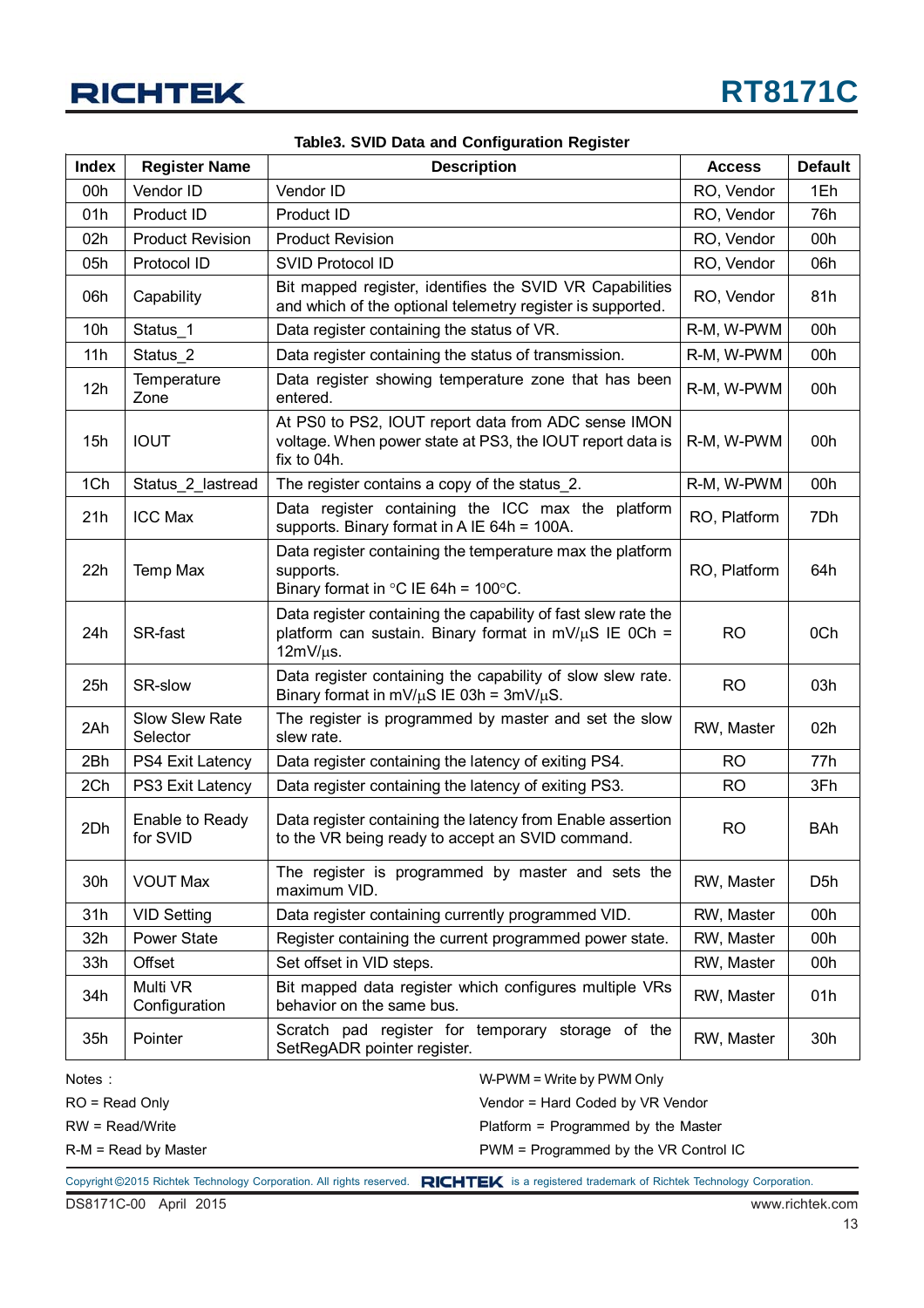

### **Absolute Maximum Ratings** (Note 1)

| • PHASE to GND                                 |  |
|------------------------------------------------|--|
|                                                |  |
|                                                |  |
| $\bullet$ LGATE to GND                         |  |
|                                                |  |
|                                                |  |
| • UGATE to GND                                 |  |
|                                                |  |
|                                                |  |
|                                                |  |
| • Power Dissipation, $P_D @ T_A = 25^{\circ}C$ |  |
|                                                |  |
| • Package Thermal Resistance (Note 2)          |  |
|                                                |  |
|                                                |  |
|                                                |  |
|                                                |  |
|                                                |  |
| • ESD Susceptibility (Note 3)                  |  |
|                                                |  |
|                                                |  |

### **Recommended Operating Conditions** (Note 4)

### **Electrical Characteristics**

( $V_{CC}$  = 5V, T<sub>A</sub> = 25°C, unless otherwise specified)

| Symbol<br><b>Test Conditions</b><br><b>Parameter</b> |                      |                             |       | <b>Typ</b> | <b>Max</b>               | <b>Unit</b> |  |  |  |  |  |
|------------------------------------------------------|----------------------|-----------------------------|-------|------------|--------------------------|-------------|--|--|--|--|--|
| <b>Supply Input</b>                                  |                      |                             |       |            |                          |             |  |  |  |  |  |
| <b>Supply Voltage</b>                                | $V_{\rm CC}$         |                             | 4.5   | 5          | 5.5                      | V           |  |  |  |  |  |
| <b>Supply Current</b>                                | <b>I</b> vcc         | $V_{EN}$ = H, No switching  | $- -$ | 3.6        | --                       | mA          |  |  |  |  |  |
| Supply Current at PS3                                | <b>IVCC PS3</b>      | $V_{EN}$ = H, No switching  | $- -$ | 1.2        | --                       | mA          |  |  |  |  |  |
| Supply Current at PS4                                | I <sub>VCC</sub> PS4 | $V_{EN} = H$ , No switching | --    | --         | 200                      | μA          |  |  |  |  |  |
| Power Supply Voltage                                 | <b>PVCC</b>          |                             | 4.5   | $- -$      | 5.5                      | V           |  |  |  |  |  |
| Power Supply Current                                 | <b>I</b> PVCC        | No Switching                | $- -$ | 80         | $\overline{\phantom{m}}$ | μA          |  |  |  |  |  |
| <b>Shutdown Current</b>                              | <b>I</b> SHDN        | $V_{EN} = 0V$               | --    | --         | 5                        | μA          |  |  |  |  |  |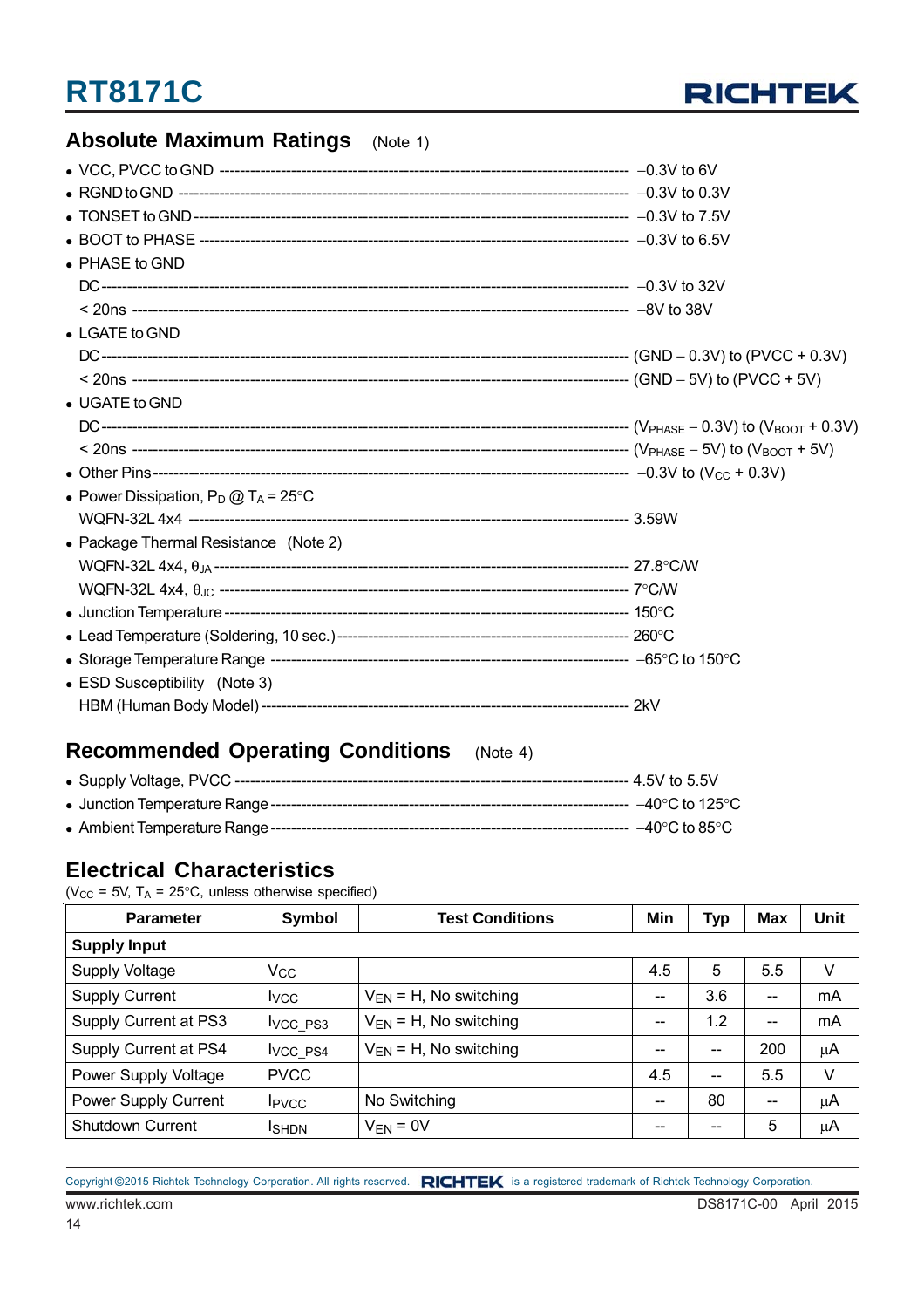

| <b>Parameter</b>                        | <b>Symbol</b>           | <b>Test Conditions</b>                                                                                                 | Min            | <b>Typ</b>               | <b>Max</b>               | Unit                 |  |  |  |
|-----------------------------------------|-------------------------|------------------------------------------------------------------------------------------------------------------------|----------------|--------------------------|--------------------------|----------------------|--|--|--|
| <b>Reference and DAC</b>                |                         |                                                                                                                        |                |                          |                          |                      |  |  |  |
|                                         |                         | $V_{\text{DAC}} = 0.8V - 1.52V$                                                                                        | $-0.5$         | 0                        | 0.5                      | $%$ of<br><b>VID</b> |  |  |  |
| DAC Accuracy                            | <b>VFB</b>              | $V_{DAC} = 0.5V - 0.795V$                                                                                              | $-8$           | 0                        | 8                        |                      |  |  |  |
|                                         |                         | $V_{DAC} = 0.25V - 0.495V$                                                                                             | $-10$          | $\mathbf 0$              | 10                       | mV                   |  |  |  |
| <b>PVCC Power On Reset (POR)</b>        |                         |                                                                                                                        |                |                          |                          |                      |  |  |  |
|                                         | VPOR_r                  | <b>PVCC Rising</b>                                                                                                     | $-$            | 4.2                      | 4.5                      |                      |  |  |  |
| <b>POR Threshold</b>                    | V <sub>PORf</sub>       | <b>PVCC Falling</b>                                                                                                    | 3.4            | 3.84                     |                          | $\vee$               |  |  |  |
| <b>POR Hysteresis</b>                   | VPOR_HYS                |                                                                                                                        | $\overline{a}$ | 360                      | $\overline{a}$           | mV                   |  |  |  |
| <b>Slew Rate</b>                        |                         |                                                                                                                        |                |                          |                          |                      |  |  |  |
| Dynamic VID Slew                        |                         | SetVID Slow                                                                                                            | 2.5            | 3.3                      | 3.6                      |                      |  |  |  |
| Rate                                    | <b>SR</b>               | SetVID Fast                                                                                                            | 12.5           | 13.2                     | 14.4                     | $mV/\mu s$           |  |  |  |
| <b>EA Amplifier</b>                     |                         |                                                                                                                        |                |                          |                          |                      |  |  |  |
| DC Gain                                 | A <sub>DC</sub>         | $R_L = 47k\Omega$                                                                                                      | 70             | $\overline{\phantom{a}}$ | $\overline{\phantom{a}}$ | dB                   |  |  |  |
| Gain-Bandwidth<br>Product               | G <sub>BW</sub>         | $CLOAD = 5pF$                                                                                                          | --             | 5                        | $-$                      | <b>MHz</b>           |  |  |  |
| <b>Slew Rate</b>                        | <b>SREA</b>             | $C_{\text{LOAD}}$ = 10pF (Gain = -4, R <sub>F</sub> = 47k $\Omega$ ,<br>$V_{\text{OUT}} = 0.5V$ to $-3V$ )             | 5              | --                       |                          | $V/\mu s$            |  |  |  |
| Output Voltage Range                    | <b>V<sub>COMP</sub></b> | $R_L = 47k\Omega$                                                                                                      | 0.5            | --                       | 3.6                      | $\vee$               |  |  |  |
| Maximum Source/Sink<br>Current          | <b>IOUTEA</b>           | $V_{COMP} = 2V$                                                                                                        |                | 5                        |                          | mA                   |  |  |  |
| <b>Load-Line Current Gain Amplifier</b> |                         |                                                                                                                        |                |                          |                          |                      |  |  |  |
| Input Offset Voltage                    | <b>VILOFS</b>           | $VIMON = 1V$                                                                                                           | $-5$           | $\overline{\phantom{a}}$ | 5                        | mV                   |  |  |  |
| <b>Current Gain</b>                     | AILGAIN                 | $VIMON - VVREF = 1V,$<br>$VFB = VCOMP = 1V$                                                                            | --             | 1/3                      |                          | A/A                  |  |  |  |
| <b>Current Sensing Amplifier</b>        |                         |                                                                                                                        |                |                          |                          |                      |  |  |  |
| Input Offset Voltage                    | Voscs                   |                                                                                                                        | $-0.8$         | $\overline{\phantom{a}}$ | 0.8                      | mV                   |  |  |  |
| Impedance at Positive<br>Input          | RISENP                  |                                                                                                                        | 1              |                          |                          | МΩ                   |  |  |  |
| <b>Current Mirror Gain</b>              | AMIRROR                 | <b>Alimon / Alsenn</b>                                                                                                 | 0.97           | 1                        | 1.03                     | A/A                  |  |  |  |
| <b>TON Setting</b>                      |                         |                                                                                                                        |                |                          |                          |                      |  |  |  |
| <b>TONSET Pin Voltage</b>               | <b>VTON</b>             | $I_{\text{RTON}} = \frac{20}{3} \mu \text{A}$ , $V_{\text{DAC}} = 1 \text{V}$ ,<br>$SET3 = fSW > 500kHz$               |                | 1                        |                          | V                    |  |  |  |
| On-Time Setting                         | <b>TON</b>              | $I_{\text{RTON}} = \frac{20}{3} \mu \text{A}$ , $V_{\text{DAC}} = 1 \text{V}$ ,<br>285<br>256<br>$SET3 = fSW > 500kHz$ |                |                          | 314                      | ns                   |  |  |  |
| Input Current Range                     | <b>IRTON</b>            | $V_{\text{DAC}} = 1V$ , SET3 = $f_{SW} > 500$ kHz                                                                      | $\overline{2}$ | --                       | 24                       | μA                   |  |  |  |
| Minimum Off-time                        | <b>TOFF</b>             | $I_{\text{RTON}} = \frac{20}{3} \mu A$ , $V_{\text{DAC}} = 1V$ ,<br>$SET3 = fSW > 500kHz$                              | --             | 150                      |                          | ns                   |  |  |  |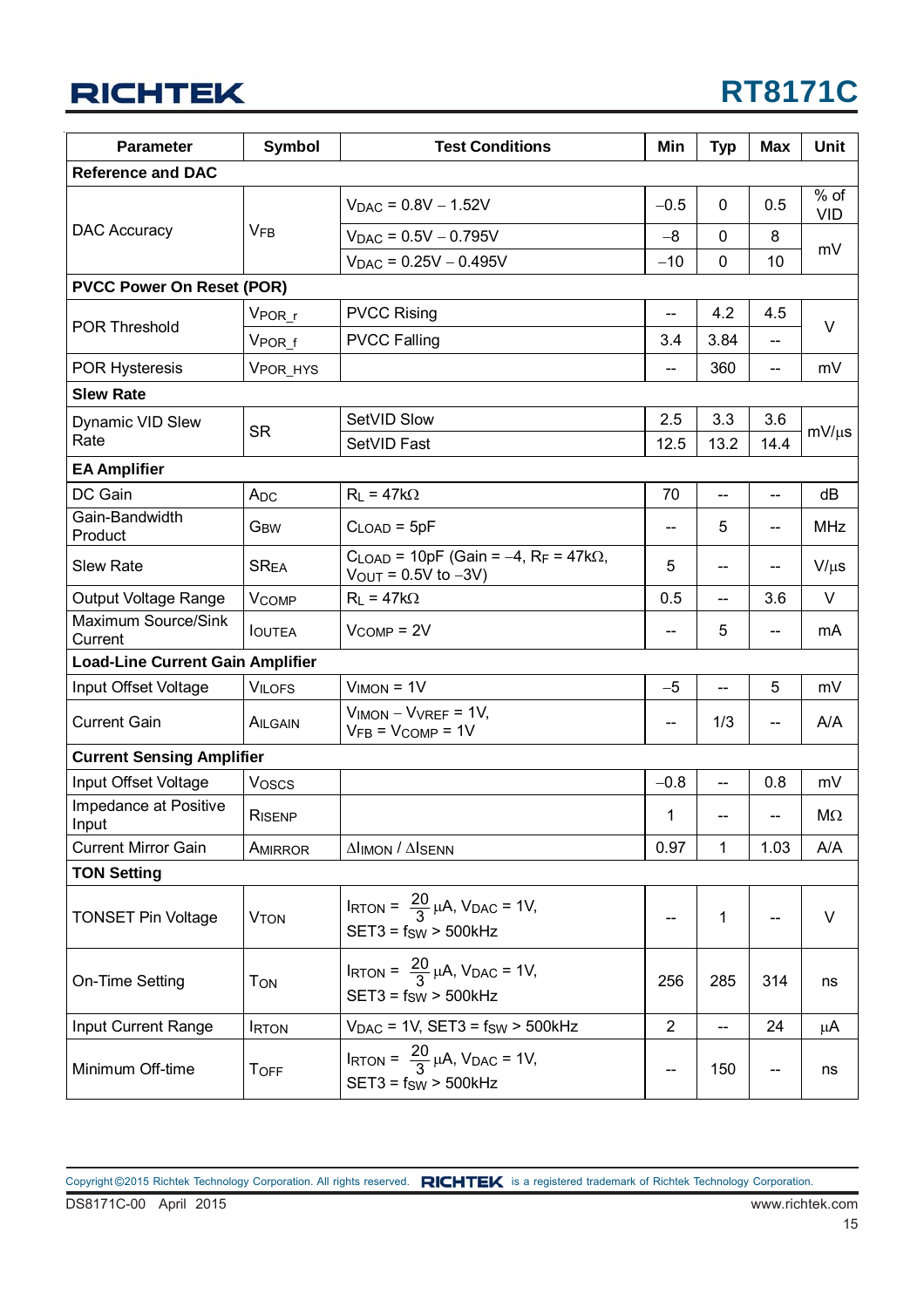|  | <b>RICHTEK</b> |
|--|----------------|
|  |                |

| <b>Parameter</b>                                     |            | <b>Symbol</b>                      | <b>Test Conditions</b>           | Min                      | <b>Typ</b>           | <b>Max</b>               | <b>Unit</b> |  |  |  |
|------------------------------------------------------|------------|------------------------------------|----------------------------------|--------------------------|----------------------|--------------------------|-------------|--|--|--|
| <b>IBIAS</b>                                         |            |                                    |                                  |                          |                      |                          |             |  |  |  |
| <b>IBIAS Pin Voltage</b>                             |            | <b>VIBIAS</b>                      | $R_{IBIAS} = 100k\Omega$         | 1.95                     | $\overline{2}$       | 2.05                     | $\vee$      |  |  |  |
| <b>Protections</b>                                   |            |                                    |                                  |                          |                      |                          |             |  |  |  |
| Under Voltage Lockout                                |            | VUVLO                              |                                  | 4.1                      | 4.3                  | 4.45                     | $\vee$      |  |  |  |
| Threshold                                            |            | <b>AVUVLO</b>                      | Falling edge hysteresis          | $\overline{\phantom{a}}$ | 200                  | $\overline{\phantom{a}}$ | mV          |  |  |  |
| Over Voltage Protection<br>Threshold                 |            | Vov                                | VID higher than 1.2V             | <b>VID</b><br>$+300$     | <b>VID</b><br>$+350$ | <b>VID</b><br>$+400$     | mV          |  |  |  |
|                                                      |            |                                    | VID lower than 1.2V              | 1500                     | 1550                 | 1600                     |             |  |  |  |
| <b>Under Voltage Protection</b><br>Threshold         |            | VUV                                | Respect to VID voltage           | $-400$                   | $-350$               | $-300$                   | mV          |  |  |  |
| <b>Negative Voltage Protection</b><br>Threshold      |            | <b>V<sub>NV</sub></b>              |                                  | $-100$                   | $-50$                | --                       | mV          |  |  |  |
| <b>EN and VR_READY</b>                               |            |                                    |                                  |                          |                      |                          |             |  |  |  |
| EN Input                                             | Logic-High | <b>V<sub>IH</sub></b>              |                                  | 0.7                      | --                   |                          | V           |  |  |  |
| Voltage                                              | Logic-Low  | VIL                                |                                  | --                       | --                   | 0.3                      |             |  |  |  |
| Leakage Current of EN                                |            |                                    |                                  | $-1$                     | --                   | 1                        | $\mu$ A     |  |  |  |
| VR READY Delay                                       |            | TVR_READY                          | VSEN = VBoot to VR READY High    | 3                        | 5                    | 6                        | $\mu$ S     |  |  |  |
| VR READY Pull Low<br>Voltage                         |            | VPGOOD                             | $IVR$ <sub>_READY</sub> = 10mA   | --                       | --                   | 0.13                     | V           |  |  |  |
| Serial VID and VR_HOT                                |            |                                    |                                  |                          |                      |                          |             |  |  |  |
| <b>VCLK, VDIO</b>                                    |            | VIH<br>Respect to INTEL Spec. with |                                  | 0.65                     | --                   |                          | V           |  |  |  |
|                                                      |            | $V_{IL}$                           | 50mV hysteresis                  | --                       | --                   | 0.45                     |             |  |  |  |
| Leakage Current of VCLK,<br>VDIO, ALERT and VR_HOT   |            | ILEAK_IN                           |                                  | $-1$                     | --                   | 1                        | μA          |  |  |  |
| VDIO, ALERT and VR HOT                               |            |                                    | $IVDIO = 10mA$                   |                          |                      |                          |             |  |  |  |
| Pull Low Voltage                                     |            |                                    | $IATERT = 10mA$                  | --                       | --                   | 0.13                     | V           |  |  |  |
|                                                      |            |                                    | $l\overline{VR\_HOT} = 10mA$     |                          |                      |                          |             |  |  |  |
| V <sub>REF</sub> and V <sub>BOOT</sub>               |            |                                    |                                  |                          |                      |                          |             |  |  |  |
| <b>VREF Voltage</b>                                  |            | <b>VREF</b>                        |                                  | 0.55                     | 0.6                  | 0.65                     | $\vee$      |  |  |  |
| VBOOT Voltage                                        |            | <b>VBOOT</b>                       | VBOOT Voltage set to 1V          | 0.995                    | $\mathbf{1}$         | 1.005                    | V           |  |  |  |
| <b>ADC</b>                                           |            |                                    |                                  |                          |                      |                          |             |  |  |  |
|                                                      |            |                                    | $V_{IMON} - V_{IMON}$ INI = 0.4V | $\overline{\phantom{a}}$ | 255                  | --                       |             |  |  |  |
| Digital IMON Set                                     |            | <b>VIMON</b>                       | $VIMON - VIMON$ in $= 0.2V$      | --                       | 128                  | --                       | Decimal     |  |  |  |
| <b>Update Period of IMON</b>                         |            |                                    | $V_{IMON} - V_{IMON}$ INI = 0V   | --                       | 0                    | --                       |             |  |  |  |
| <b>TSEN Threshold for</b>                            |            | <b>TIMON</b>                       |                                  | --                       | 400                  | --                       | $\mu$ s     |  |  |  |
| Tmp_Zone [7] transition                              |            | <b>VTSEN</b>                       | 100°C                            | --                       | 1.887                | --                       | V           |  |  |  |
| <b>TSEN Threshold for</b><br>Tmp_Zone [6] transition |            | <b>VTSEN</b>                       | $97^{\circ}$ C                   | --                       | 1.837                | --                       | V           |  |  |  |
| <b>TSEN Threshold for</b><br>Tmp_Zone [5] transition |            | <b>VTSEN</b>                       | 94°C                             | --                       | 1.784                | --                       | V           |  |  |  |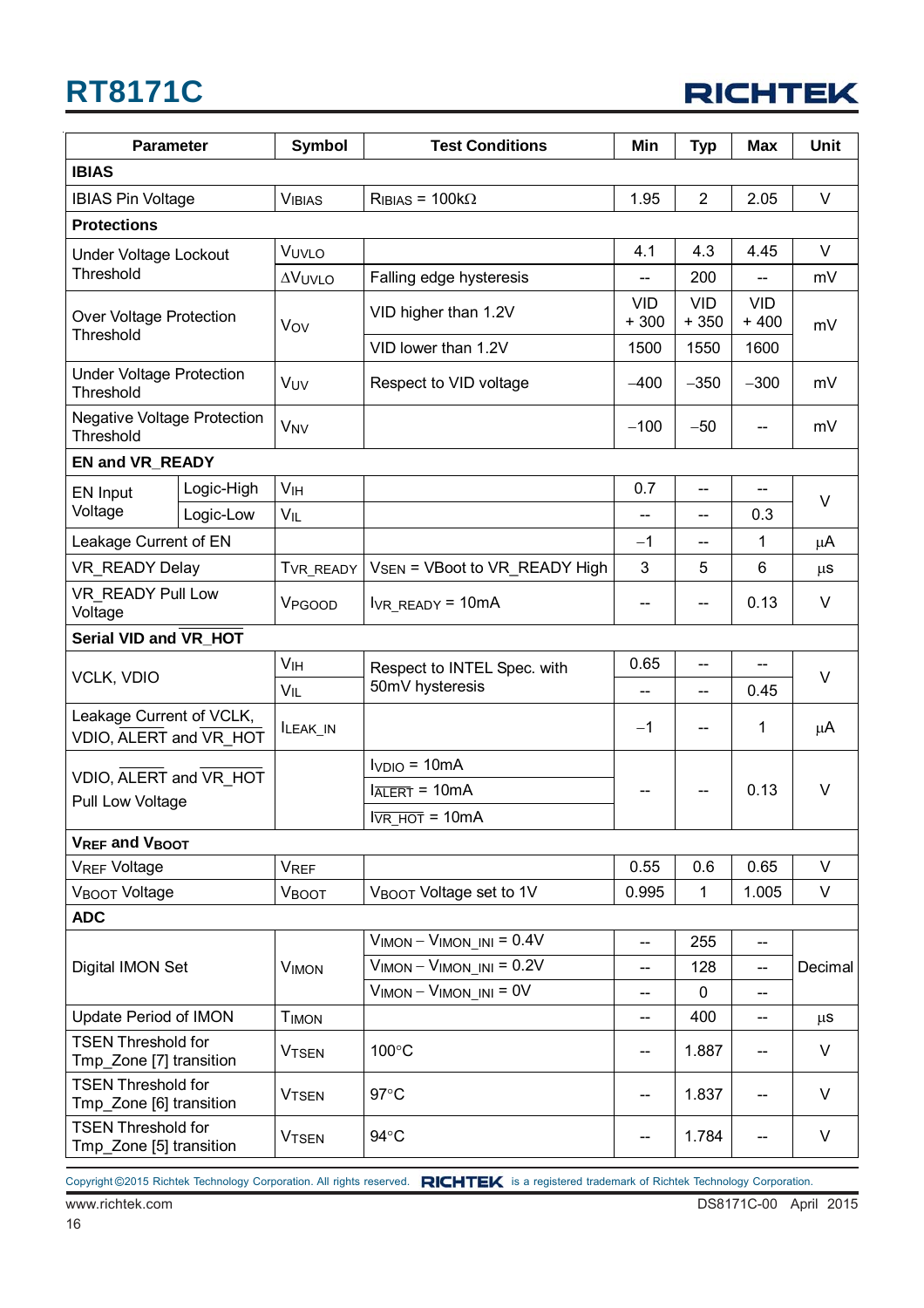| <b>Parameter</b>                                     | Symbol                       | <b>Test Conditions</b>         | Min                                 | <b>Typ</b>     | Max | Unit    |  |  |  |  |
|------------------------------------------------------|------------------------------|--------------------------------|-------------------------------------|----------------|-----|---------|--|--|--|--|
| <b>TSEN Threshold for</b><br>Tmp_Zone [4] transition | <b>VTSEN</b>                 | $91^{\circ}$ C                 |                                     | 1.729          |     | V       |  |  |  |  |
| <b>TSEN Threshold for</b><br>Tmp_Zone [3] transition | <b>VTSEN</b>                 | 88°C                           | $\hspace{0.05cm}$ $\hspace{0.05cm}$ | 1.672          | --  | $\vee$  |  |  |  |  |
| <b>TSEN Threshold for</b><br>Tmp_Zone [2] transition | <b>VTSEN</b>                 | 85°C                           | --                                  | 1.612          | --  | V       |  |  |  |  |
| <b>TSEN Threshold for</b><br>Tmp_Zone [1] transition | <b>VTSEN</b>                 | 82°C                           | --                                  | 1.551          | --  | V       |  |  |  |  |
| <b>TSEN Threshold for</b><br>Tmp_Zone [0] transition | <b>VTSEN</b>                 | 75°C                           | --                                  | 1.402          | --  | V       |  |  |  |  |
| Update Period of TSEN                                | <b>t</b> TSEN                |                                | $-$                                 | 50             | $-$ | $\mu$ s |  |  |  |  |
|                                                      | CICCMAX1                     | $V_{ICCMAX} = 0.7V$            | 58                                  | 64             | 70  |         |  |  |  |  |
| Digital Code of ICCMAX                               | C <sub>ICCMAX2</sub>         | $V_{\text{ICCMAX}} = 0.8V$     | 122                                 | 128            | 134 | Decimal |  |  |  |  |
|                                                      | C <sub>ICCMAX3</sub>         | $V_{ICCMAX} = 1V$              | 248                                 | 256            | 260 |         |  |  |  |  |
| <b>Switching Time</b>                                |                              |                                |                                     |                |     |         |  |  |  |  |
| <b>UGATE Rise Time</b>                               | tugaTEr                      | 3nF load                       | --                                  | 8              | --  | ns      |  |  |  |  |
| <b>UGATE Fall Time</b>                               | tugaTEf                      | 3nF load                       | --                                  | 8              | --  | ns      |  |  |  |  |
| <b>LGATE Rise Time</b>                               | t <sub>LGATEr</sub>          | 3nF load                       |                                     | 8              |     | ns      |  |  |  |  |
| <b>LGATE Fall Time</b>                               | t <sub>LGATEf</sub>          | 3nF load                       | $-$                                 | $\overline{4}$ | --  | ns      |  |  |  |  |
| <b>UGATE Turn-Off</b><br>Propagation Delay           | t <sub>PDLU</sub>            | <b>Outputs Unloaded</b>        | $\hspace{0.05cm}$ $\hspace{0.05cm}$ | 35             | --  | ns      |  |  |  |  |
| <b>LGATE Turn-Off</b><br>Propagation Delay           | <i>t</i> <sub>PDLL</sub>     | <b>Outputs Unloaded</b>        | --                                  | 35             | --  | ns      |  |  |  |  |
| <b>UGATE Turn-On</b><br><b>Propagation Delay</b>     | t <sub>PDHU</sub>            | <b>Outputs Unloaded</b>        | $-$                                 | 20             | --  | ns      |  |  |  |  |
| <b>LGATE Turn-On</b><br><b>Propagation Delay</b>     | <b>t</b> PDHL                | Outputs Unloaded               | --                                  | 20             | --  | ns      |  |  |  |  |
| <b>UGATE/LGATE Tri-State</b><br>Propagation Delay    | $t_{\text{PTS}}$             | <b>Outputs Unloaded</b>        | --                                  | 35             | --  | ns      |  |  |  |  |
| Output                                               |                              |                                |                                     |                |     |         |  |  |  |  |
| <b>UGATE Driver Source</b><br>Resistance             | RUGATEST                     | 100mA Source Current           |                                     | 1              |     | Ω       |  |  |  |  |
| <b>UGATE Driver Source</b><br>Current                | <b>IUGATEsr</b>              | $V_{UGATE} - V_{PHASE} = 2.5V$ | --                                  | $\overline{2}$ | --  | A       |  |  |  |  |
| <b>UGATE Driver Sink</b><br>Resistance               | RUGATESK                     | 100mA Sink Current             | --                                  | 1              | --  | Ω       |  |  |  |  |
| <b>UGATE Driver Sink Current</b>                     | <b>IUGATESK</b>              | $V_{UGATE} - V_{PHASE} = 2.5V$ | --                                  | $\overline{2}$ | --  | A       |  |  |  |  |
| <b>LGATE Driver Source</b><br>Resistance             | RLGATEST                     | 100mA Source Current           | --                                  | 1              | --  | Ω       |  |  |  |  |
| <b>LGATE Driver Source</b><br>Current                | <b>ILGATEsr</b>              | $V_{\text{LGATE}}$ = 2.5V      | --                                  | 2              | --  | A       |  |  |  |  |
| <b>LGATE Driver Sink</b><br>Resistance               | RLGATESK                     | 100mA Sink Current             | --                                  | 0.5            | --  | Ω       |  |  |  |  |
| <b>LGATE Driver Sink Current</b>                     | <b>I</b> LGATE <sub>sk</sub> | $V_{LGATE}$ = 2.5V             | $\overline{\phantom{a}}$            | 4              | --  | A       |  |  |  |  |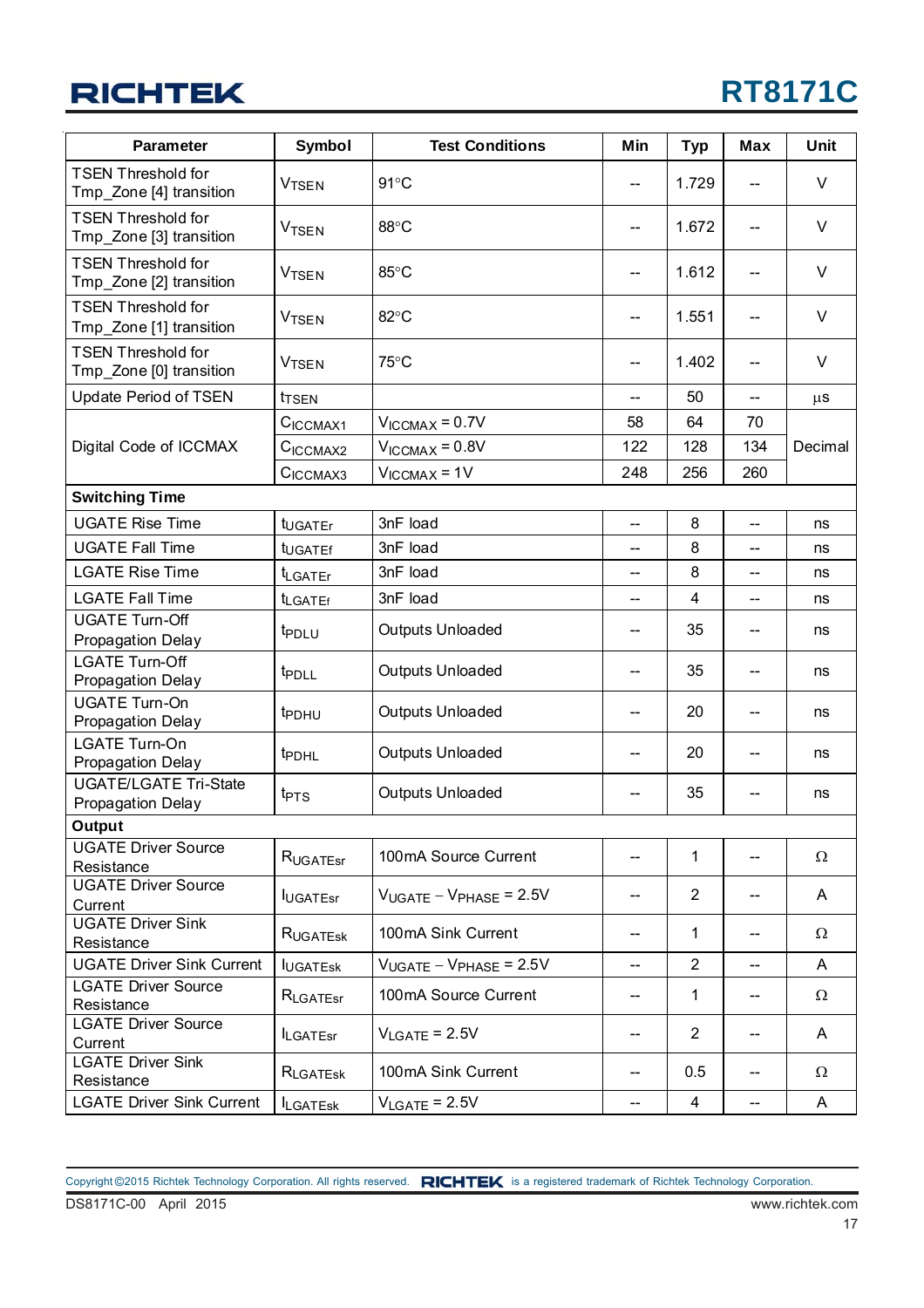- **Note 1.** Stresses beyond those listed "Absolute Maximum Ratings" may cause permanent damage to the device. These are stress ratings only, and functional operation of the device at these or any other conditions beyond those indicated in the operational sections of the specifications is not implied. Exposure to absolute maximum rating conditions may affect device reliability.
- **Note 2.** θ<sub>JA</sub> is measured at T<sub>A</sub> = 25°C on a high effective thermal conductivity four-layer test board per JEDEC 51-7. θ<sub>JC</sub> is measured at the exposed pad of the package.
- **Note 3.** Devices are ESD sensitive. Handling precaution is recommended.
- **Note 4.** The device is not guaranteed to function outside its operating conditions.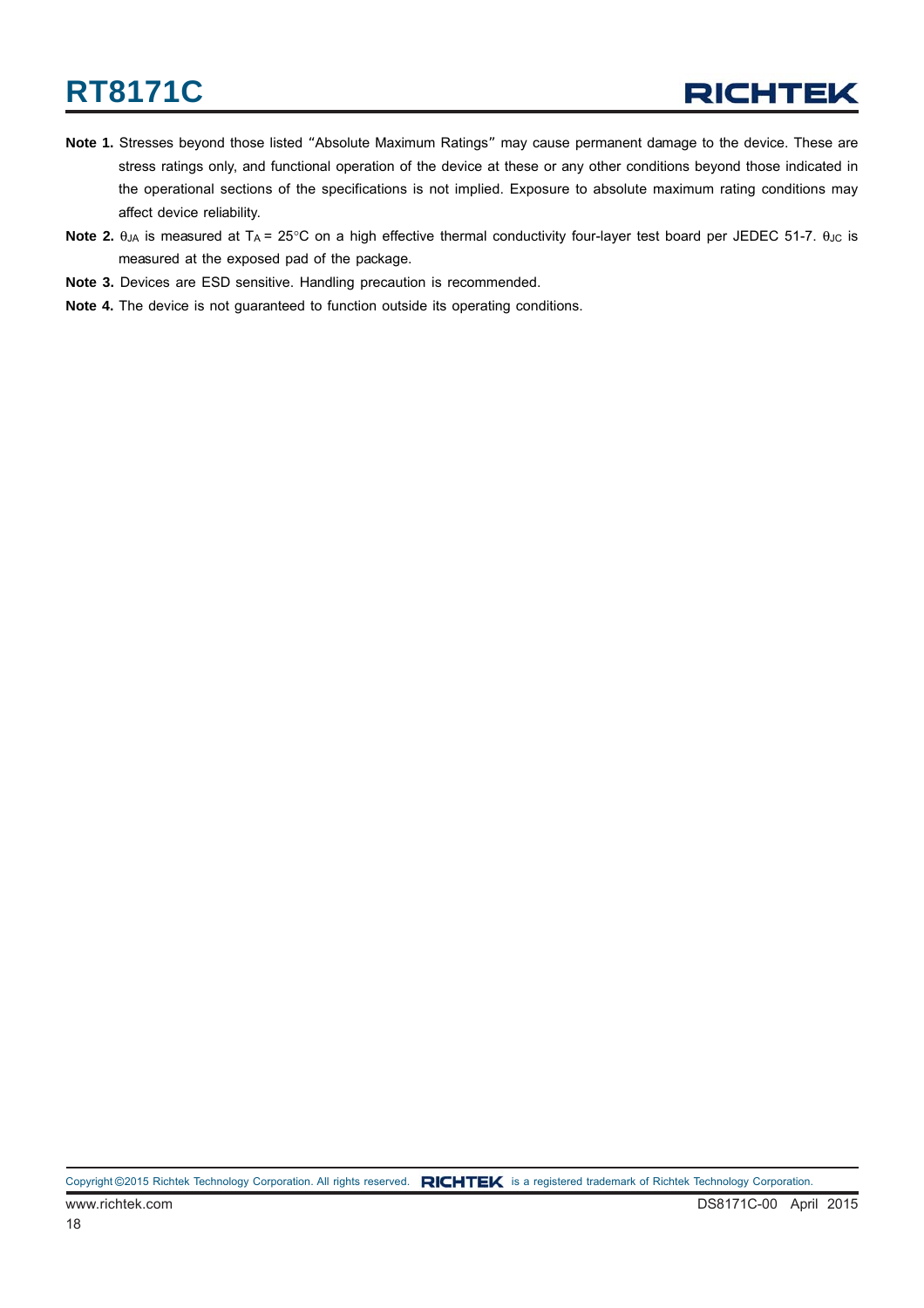### **Typical Application Circuit**

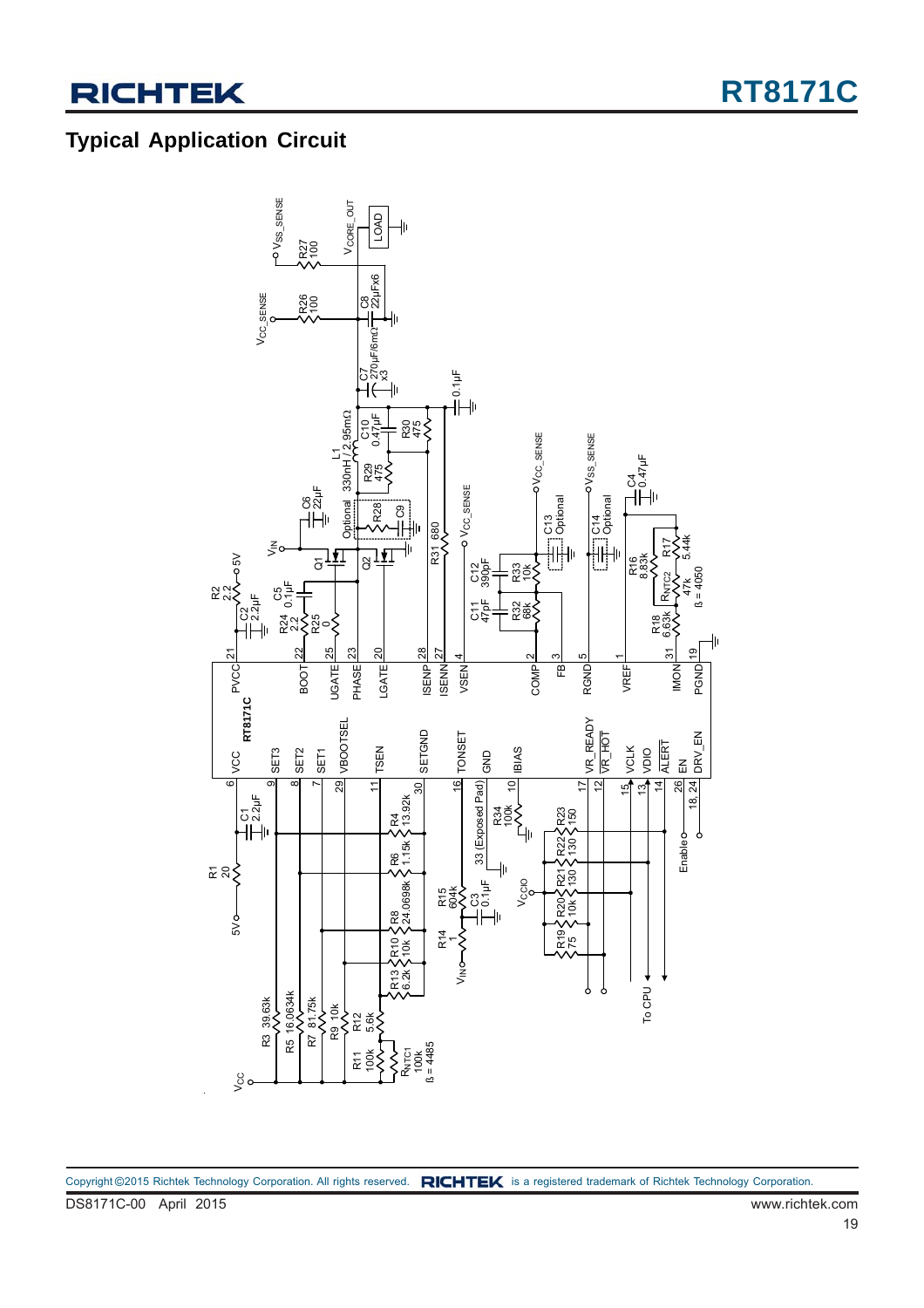

### **Typical Operating Characteristics**













#### **CORE VR Dynamic VID Down**

www.richtek.com DS8171C-00 April 2015 Copyright ©2015 Richtek Technology Corporation. All rights reserved. RICHTEK is a registered trademark of Richtek Technology Corporation.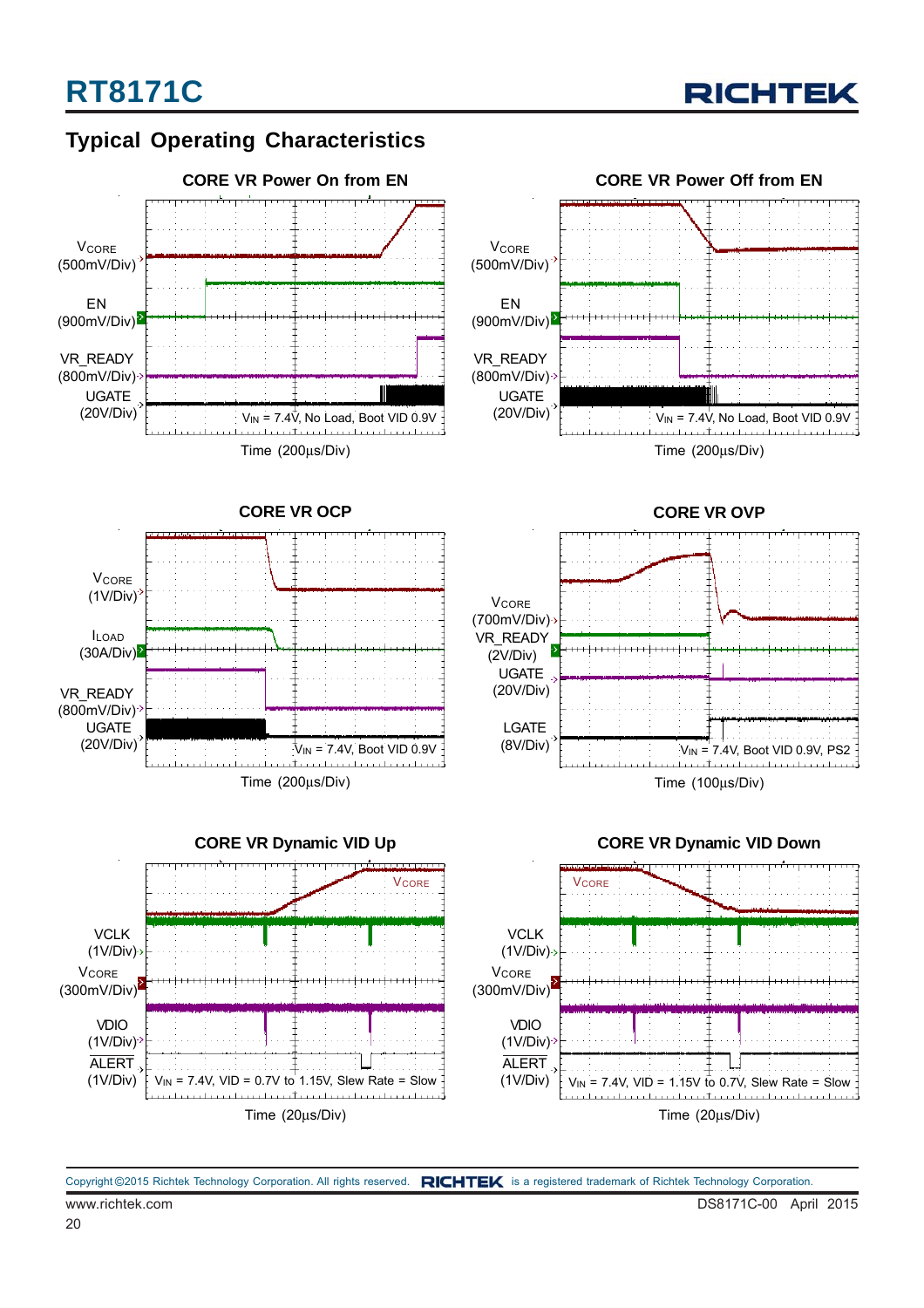



DS8171C-00 April 2015 www.richtek.com Copyright ©2015 Richtek Technology Corporation. All rights reserved. RICHTEK is a registered trademark of Richtek Technology Corporation.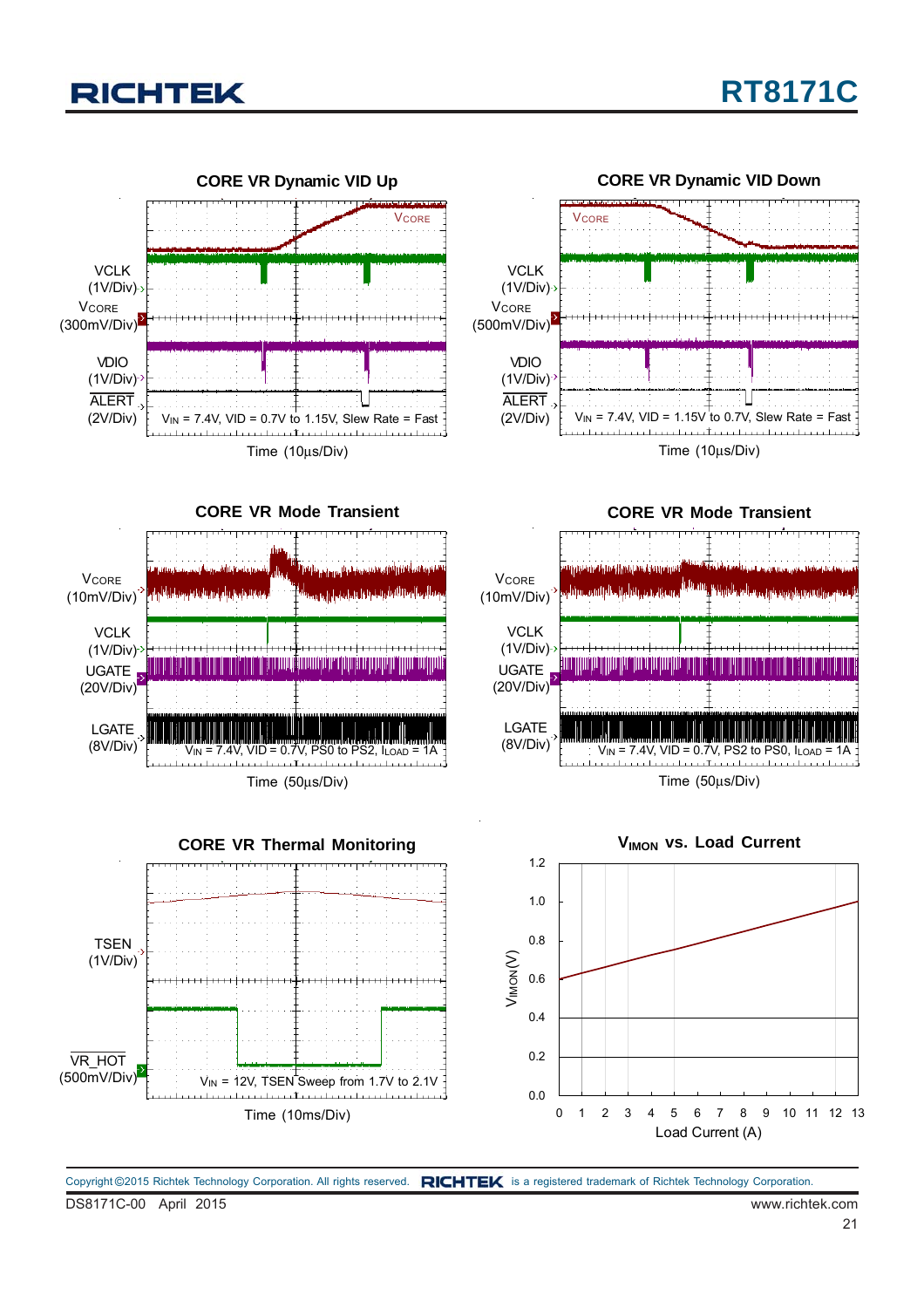### **Applications Information**

The RT8171C is a single phase synchronous Buck controller designed to meet Intel VR12.1 compatible CPU specification with a serial SVID control interface. The controller uses an ADC to implement all kinds of settings to save a total number of pins for easily using and increasing PCB space utilization.

#### **G-NAVPTM Control Mode**

The RT8171C adopts the G-NAVP™ controller, which is a current mode constant on-time control with DC offset cancellation. The approach can not only improve DC offset problem for increasing system accuracy but also provide fast transient response. For the RT8171C, when current feedback signal reaches comp signal to generate an ontime width to achieve PWM modulation. Figure 1 shows the basic G-NAVP™ behavior waveforms in Continuous Conduct Mode (CCM).



Figure 1 (a). G-NAVPTM Behavior Waveforms in CCM in Steady State



Load Transient

#### **Diode Emulation Mode (DEM)**

As well-known, the dominate power loss is switching related loss during light load, hence VR needs to be operated in asynchronous mode (or called discontinuous conduct mode, DCM) to reduce switching related loss since switching frequency is dependent on loading in the asynchronous mode. RT8171C can operate in Diode Emulation Mode (DEM) in order to improve light load efficiency. In DEM operation, the behavior of the low-side MOSFET needs to work like a diode, that is, the low-side MOSFET will be turned on when the DCR network voltage is higher than the ZCD TH, i.e. the inductor current follows from source to drain of low-side MOSFET. The low-side MOSFET will be turned off when DCR network is lower than the ZCD TH, i.e. reversed current is not allowed. The positive voltage threshold (ZCD threshold) of low-side MOSFET turn off is set by the SET3 pin in Table 9. Figure 2 shows the control behavior in DEM. Figure 3 shows the G-NAVPTM operation in DEM to illustrate the control behaviors. When the load decreases, the discharge time of output capacitors increases during UGATE and LGATE are turned off. Hence, the switching frequency and switching losses will be reduced to improve efficiency in light load condition.



Figure 2. Diode Emulation Mode (DEM) in Steady State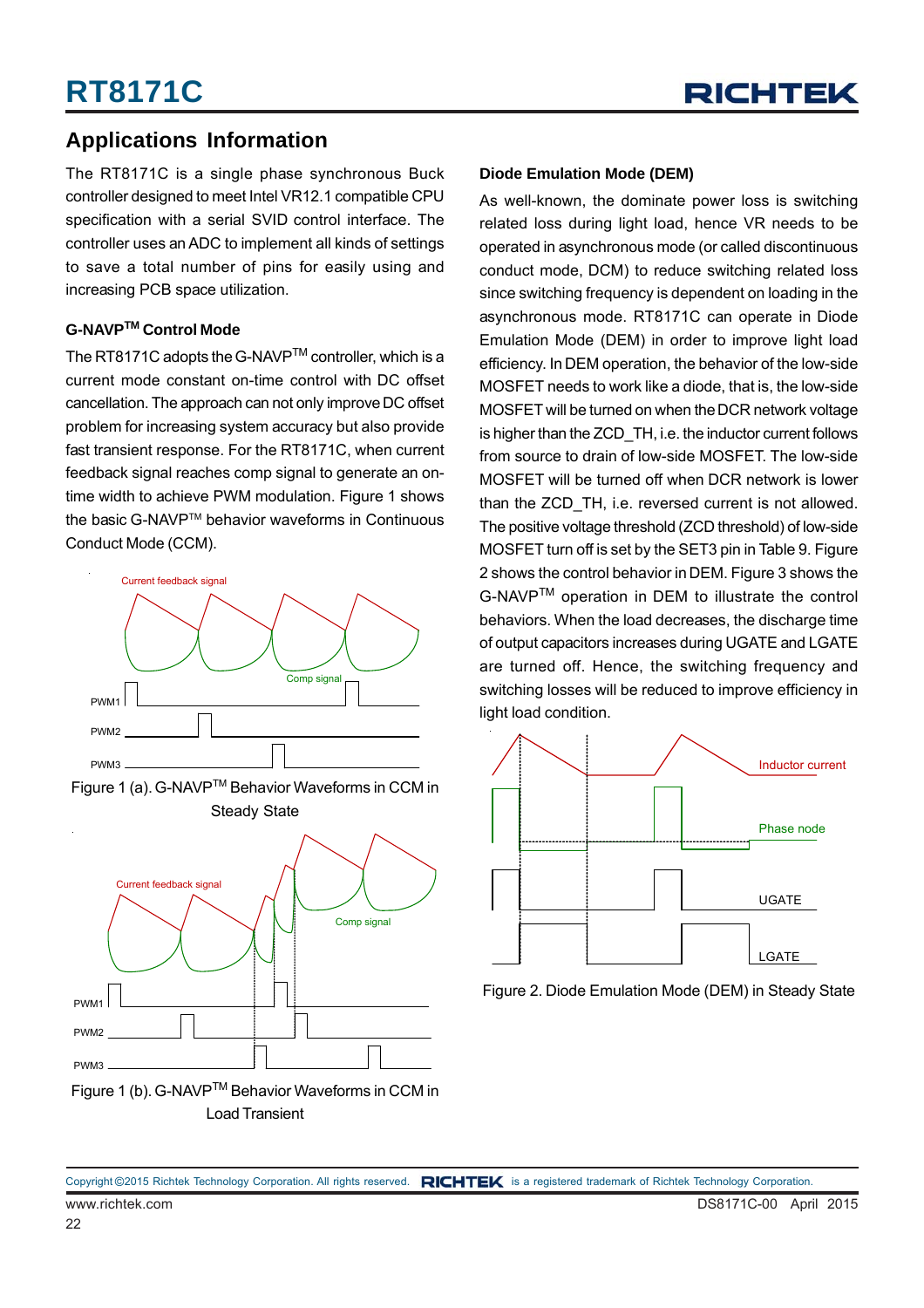



Figure 3. G-NAVPTM Operation in DEM.

#### **Switching Frequency (TON) Setting**

RT8171C is one kind of constant on-time control. The patented CCRCOT (Constant Current Ripple COT) technology can generate an adaptive on-time with input voltage and VID code to obtain a constant current ripple. So that the output voltage ripple can be controlled nearly like a constant as different input and output voltage change. Connect a resistor  $R_{TON}$  between input voltage terminal and TONSET pin to set the on-time width.

In order to meet Intel VR12.1 quiescent power specification at PS3 and PS4, RT8171C provides two different coefficients for  $T_{ON}$ . And these coefficients can be setting by SET3 pin, as shown in Tablet 9. So, RT8171C can pass quiescent power for all range switching frequency at PS3 and PS4 under battery mode condition.

For SET3 pin  $f_{SW} \le 500$ kHz,

$$
T_{ON} = \frac{R_{TON} \times C \times 0.22}{V_{IN} - V_{DAC}} \quad (V_{DAC} < 1.2V)
$$
\n
$$
T_{ON} = \frac{R_{TON} \times C \times V_{DAC} / 5.45}{V_{IN} - 1.2} \quad (V_{DAC} \ge 1.2V)
$$

For SET3 pin f<sub>SW</sub> > 500kHz  
\nT<sub>ON</sub> = 
$$
\frac{R_{TON} \times C \times 0.11}{V_{IN} - V_{DAC}}
$$
 (V<sub>DAC</sub> < 1.2V)  
\nT<sub>ON</sub> =  $\frac{R_{TON} \times C \times V_{DAC} / 10.9}{V_{IN} - 1.2}$  (V<sub>DAC</sub>  $\ge$  1.2V)

Where C = 18.2pF. By using the relationship between  $T<sub>ON</sub>$  and  $f<sub>SW</sub>$ , the switching frequency  $f<sub>SW</sub>$  is :

$$
f_{SW(MAX)} = \left(\frac{1}{T_{ON(MAX)}}\right) \times \left(\frac{V_{DAC(MAX)}}{V_{IN(MAX)}}\right)
$$

**Where** 

 $f_{SW(MAX)}$  is the maximum switching frequency.

 $V_{\text{DAC}(\text{MAX})}$  is the maximum VDAC of application.

 $V_{IN(MAX)}$  is the maximum application input voltage.

TON(MAX) is the on-time width.

When load increases, on-time keeps constant. The off-time width will be reduced so that loading can load more power from input terminal to regulate output voltage. Hence, the loading current increases in case the switching frequency also increases. Higher switching frequency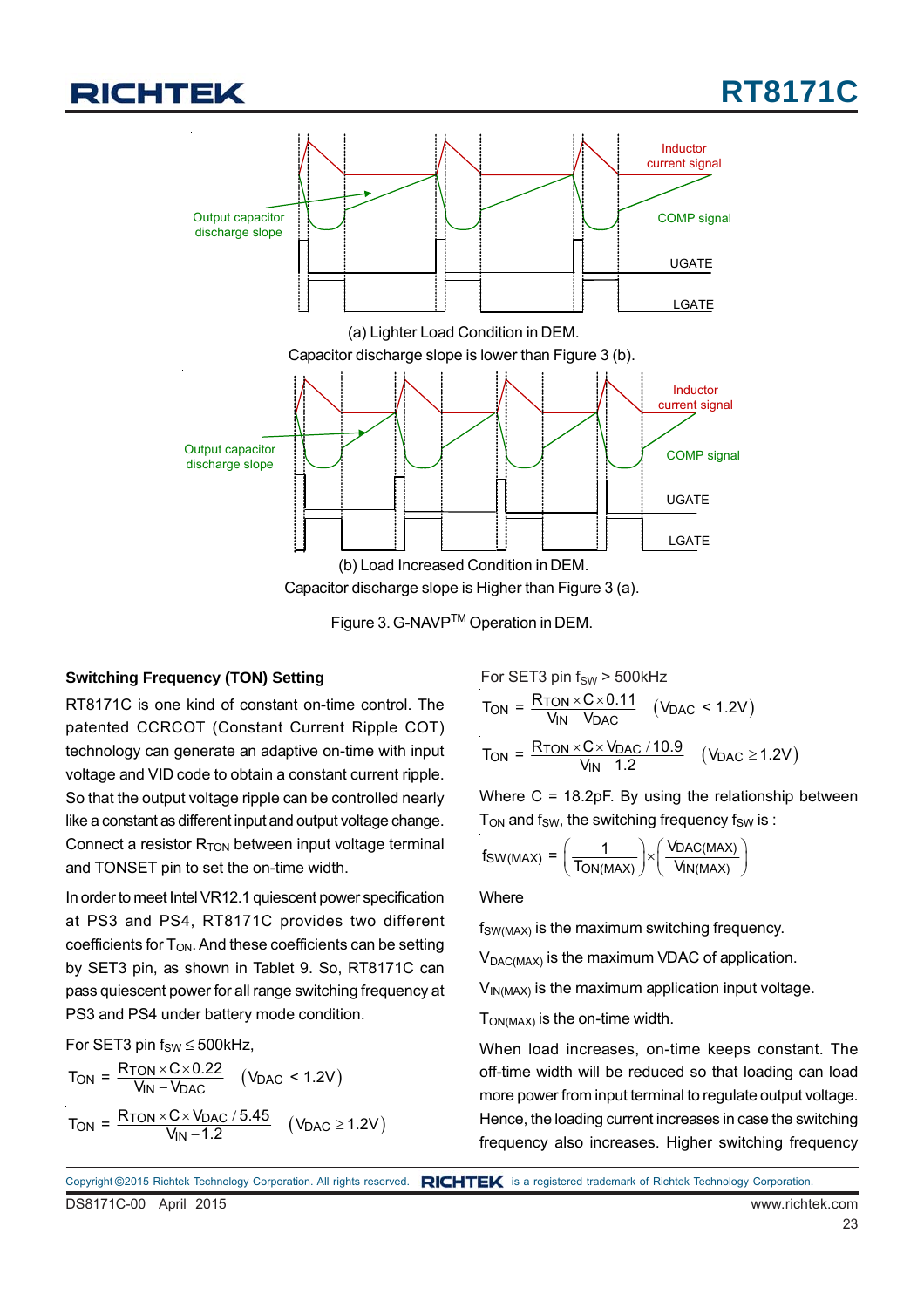operation can reduce power component's size and PCB space, trading off the whole efficiency since switching related loss increases, vice versa.

Please note that the actual switching frequency is also dependent on the losses in the main power stage and the driver characteristic. So, in order to get more accuracy switching frequency the form of the switching frequency can be rewrote as below :

 $\begin{aligned} \mathsf{fSW}(\mathsf{MAX}) = &\frac{\mathsf{V}_{\mathsf{DAC}(\mathsf{MAX})} + \mathsf{I_{CC}(\mathsf{MAX})} \times (\mathsf{DCR} + \mathsf{R_{ON-LS}} - \mathsf{RLL})}{\mathsf{V}_{\mathsf{IN}(\mathsf{MAX})} + \mathsf{I_{CC}(\mathsf{MAX})} \times (\mathsf{R_{ON-LS}} - \mathsf{R_{ON-HS}}) \times (\mathsf{Top} - \mathsf{Top} + \mathsf{Top}) \times \mathsf{ARD} + \mathsf{IC}(\mathsf{MAX}) \times \mathsf{R_{ON-LS}} \times \mathsf{Top} + \mathsf{Top} \times \$ 

Where  $f_{SW(MAX)}$  is the maximum switching frequency,  $V_{\text{DAC}(\text{MAX})}$  is the maximum application VID,  $V_{\text{IN}(\text{MAX})}$  is the maximum input voltage,  $I_{CC(MAX)}$  is the maximum load current, DCR is the inductor DC resistance, R<sub>ON-HS</sub> is the equivalent high-side  $R_{DS(ON)}$ ,  $R_{ON-LS}$  is the equivalent lowside  $R_{DS(ON)}$ ,  $T_D$  is the driver dead time,  $R_{LL}$  is the loadline value,  $T_{ON,VAR}$  is the  $T_{ON}$  variation value.

Above method can keep the constant current ripple, whether  $V_{IN}$  and VID are variation. But this method will generate large power consumption on TONSET pin. In order to reduce the power consumption on TONSET pin, here can connect a resister  $R_{TON}$  between  $V_{CC}$  and TONSET pin to set the on-time width.

The on-time width equation can be rewritten as below.

For SET3 pin  $f_{SW} \le 500$ kHz,

$$
T_{ON} = \frac{R_{TON} \times C \times 0.22}{V_{CC} - V_{DAC}} \text{ (V_{DAC} < 1.2V)}
$$
\n
$$
T_{ON} = \frac{R_{TON} \times C \times V_{DAC} / 5.45}{V_{CC} - 1.2} \text{ (V_{DAC} \ge 1.2V)}
$$

For SET3 pin  $f_{SW}$  > 500kHz,

$$
T_{ON} = \frac{R_{TON} \times C \times 0.11}{V_{CC} - V_{DAC}} \text{ (V_{DAC} < 1.2V)}
$$
\n
$$
T_{ON} = \frac{R_{TON} \times C \times V_{DAC} / 10.9}{V_{CC} - 1.2} \text{ (V_{DAC} \ge 1.2V)}
$$

This method can saving power dissipation on TONSET pin but it will loss the constant current ripple merit. So, this method can be used under  $V_{\text{IN}}$  is fixed application.

#### **Current Sense**

In the RT8171C, the current signal is used for load-line setting and OC (Over Current) protection. The inductor current sense method adopts the lossless current sensing for allowing high efficiency as illustrated in the Figure 4.

When inductance and DCR<sub>x</sub> time constant is equal to  $R_XC_X$ filter network time constant, a voltage  $I_{L} \times DCR_{x}$  will drop on  $C_X$  to generate inductor current signal. According to the Figure 4, the ISENN is as follows :

$$
ISBNN = \frac{I_{Lx} \times DCR_x}{R_{CSx}}
$$

Where  $L_X / DCR_x = R_X C_X$  is held. The method can get high efficiency performance, but  $DCR<sub>x</sub>$  value will be drifted by temperature, a NTC resistor should add in the resistor network in the IMON pin to achieve  $DCR<sub>x</sub>$  thermal compensation.

It's noted that, in order to avoid current amplifier being saturated. When  $(I_{Lx} \times DCR_x)$  is larger than 140mV, the current sense method should be adopted method II as illustrated in Figure 5. According to Figure 5, the  $R_X$  is as follows :

 $R_x = R_{x1}$  //  $R_{x2}$ 

The resistance accuracy of  $R_{CSX}$  is recommended to be 1% or higher. And in order to get impedance matching, the R<sub>CSx</sub> must be placed 680 $\Omega$  resistor.



Figure 4. Lossless Current Sense Method I



Figure 5. Lossless Current Sense Method II

#### **Thermal Compensation for Current Sense**

Thermal Compensation for Current Sense is a patented topology, unlike conventional current sense method requiring a NTC resistor in per phase current loop for

www.richtek.com **DS8171C-00 April 2015** Copyright ©2015 Richtek Technology Corporation. All rights reserved. RICHTEK is a registered trademark of Richtek Technology Corporation.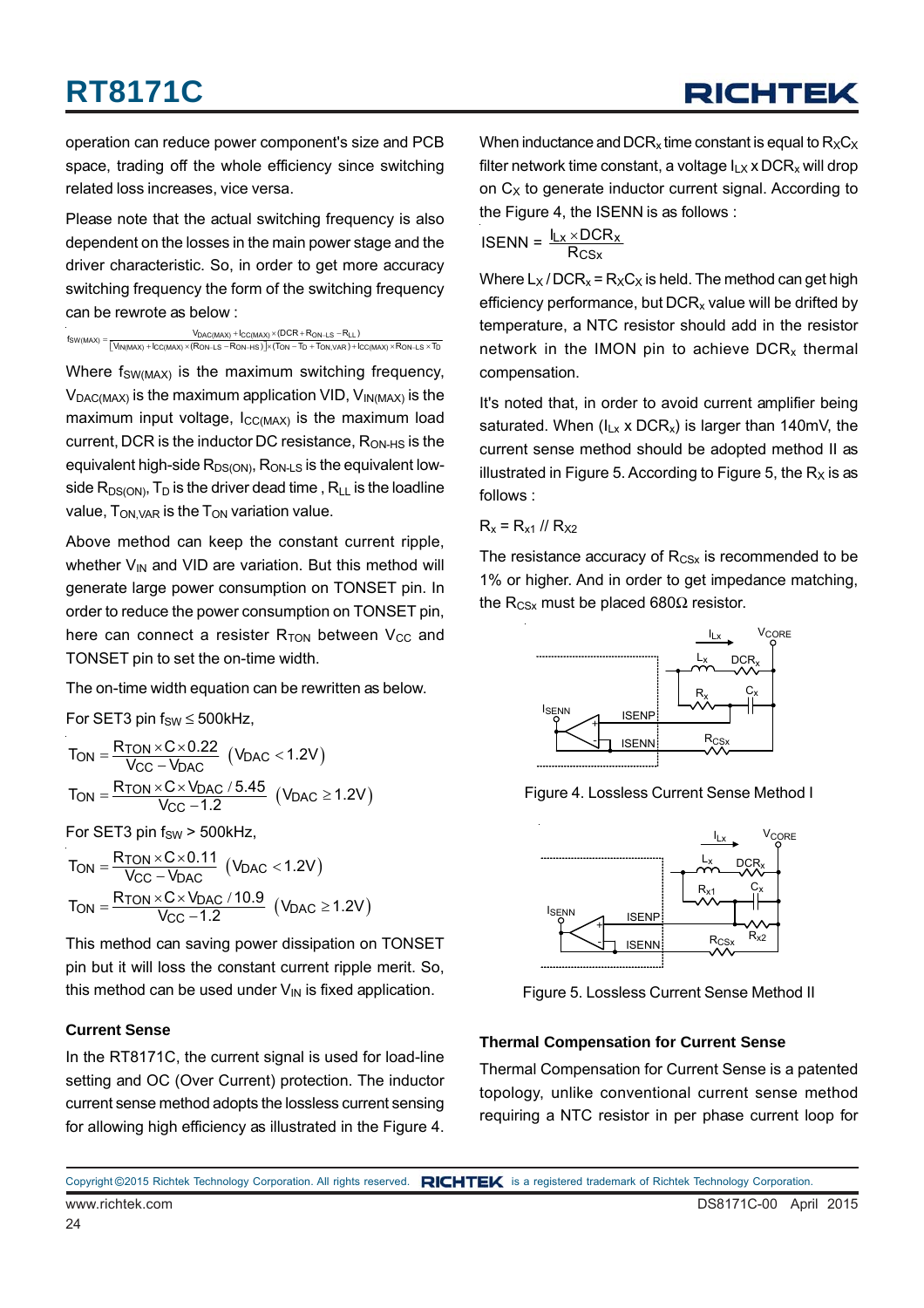thermal compensation. That is to say, this current sense of thermal compensation method can be applied to multiphase condition and it only needs one NTC resistor. So, the NTC resistor cost can be saved by using the method. Figure 6 and Figure 7 show the current sense method which connecting the resistor network between the IMON and VREF pins to set a part of current loop gain for loadline (droop) setting and set accurate over current protection.

The method I current sense network equation is as follows :

$$
V_{IMON} - V_{REF} = \frac{DCR_x}{R_{CSx}} \times R_{EQ} \times I_{Lx}
$$

The method II current sense network equation is as follows :

$$
V_{IMON} - V_{REF} = \frac{DCR_x}{R_{CSx}} \times R_{EQ} \times I_{Lx} \times \frac{R_{x2}}{R_{x1} + R_{x2}}
$$

 $R_{EQ}$  includes a NTC resistor to compensate DCR<sub>x</sub> thermal drifting for high accuracy load-line (droop).



Figure 6. Total Current Sense Method I Network



Figure 7. Total Current Sense Method II Network

#### **Load-Line (Droop) Setting**

The G-NAVP<sup>™</sup> topology can set load-line (droop) via the current loop and the voltage loop, the load-line is a slope between load current  $I_{CC}$  and output voltage  $V_{CORF}$  as shown in Figure 8. Figure 9 shows the voltage control and current loop. By using both loops, the load-line (droop) can easily be set. The load-line set equation is :

$$
R_{LL} = \frac{A_I}{A_V} = \frac{\frac{1}{3} \times \frac{DCR_x}{R_{CSx}} \times R_{EQ}}{\frac{R2}{R1}} \text{ (m}\Omega\text{)}
$$

The load-line can be set to zero by SET3 pin.





#### **Compensator Design**

The compensator of RT8171C doesn't need a complex type II or type III compensator to optimize control loop performance. It can adopt a simple type I compensator (one pole, one zero) in G-NAVPTM topology to achieve constant output impedance design for Intel VR12.1 ACLL specification. The one pole one zero compensator is shown as Figure 10, the transfer function of compensator should be designed as the following transfer function to achieve constant output impedance, i.e. Zo(s) = load-line slope in the entire frequency range :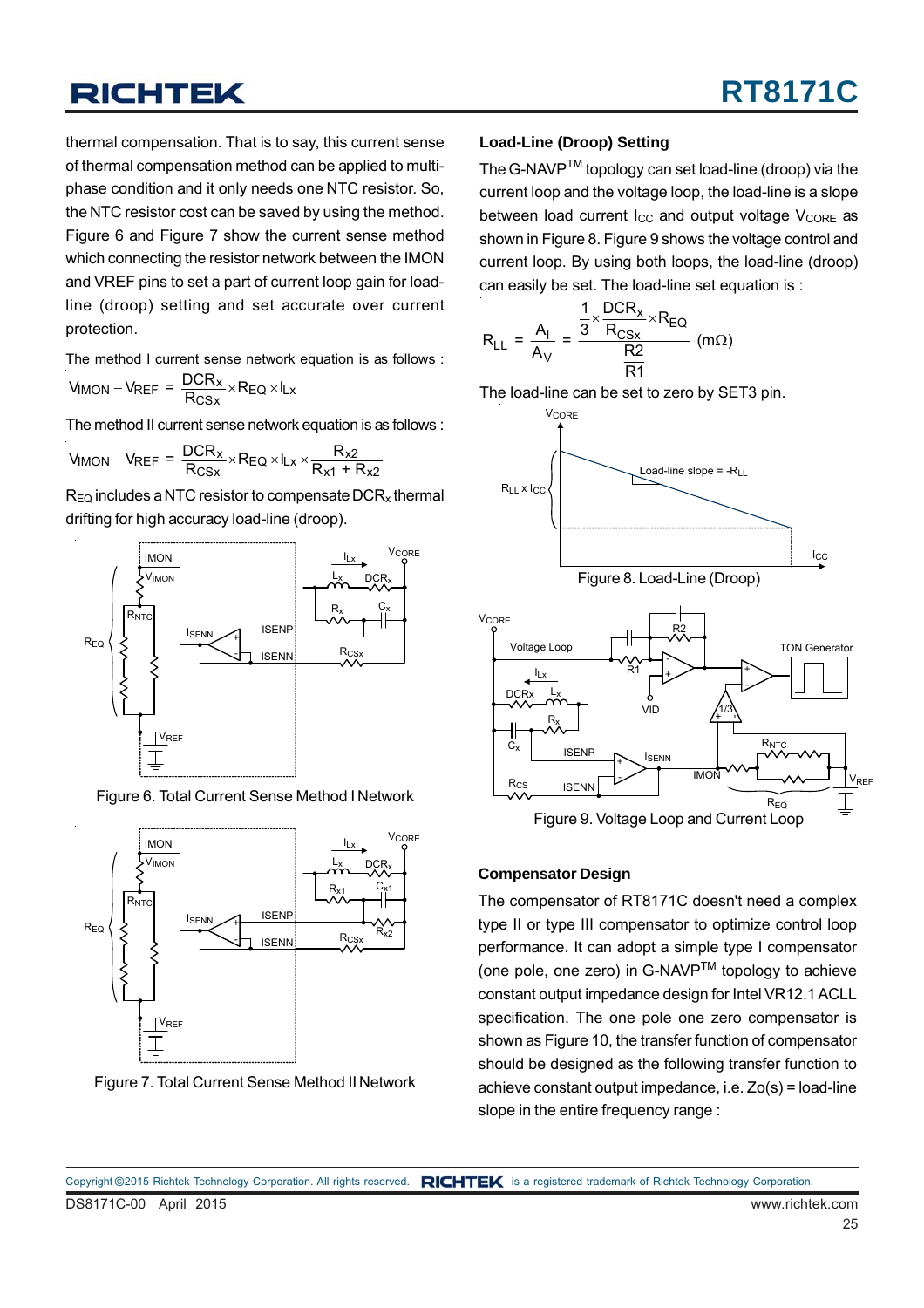

$$
G_{CON} (s) \approx \frac{A_{I}}{R_{LL}} \times \frac{1 + \frac{s}{\pi \times f_{SW}}}{1 + \frac{s}{\omega_{ESR}}}
$$

Where  $A_{I}$  is current loop gain,  $R_{II}$  is load-line, fsw is switching frequency and  $\omega_{ESR}$  is a pole that should be located at 1 /  $(C_{OUT}$  x ESR). Then, the C1 and C2 should be designed as follows :

$$
C1 = \frac{1}{R1 \times \pi \times f_{SW}}
$$

$$
C2 = \frac{C_{OUT} \times ESR}{R2}
$$

It is noted that, the values of C1 and C2 may fine tune for better experimental performance.



Figure 10. Type I Compensator

#### **Multi-Function Pin Setting Mechanism**

For reducing total pin number of package, the SET[1:3] pins adopt the multi-function pin setting mechanism in RT8171C. Figure 11 illustrates this operating mechanism. First, external voltage divider is to set the Function 1 and then internal current source 80μA is to set the Function 2. The setting voltage of Function 1 and Function 2 can be represented as follows :

 $V_{\text{Function 1}} = \frac{R2}{R1 + R2} \times V_{\text{CC}}$  $V_{\text{Function 2}} = 80 \mu\text{A} \times \frac{\text{R1} \times \text{R2}}{\text{R1} + \text{R2}}$  $\times$  $\mu$ A $\times \frac{R1\times}{R1}$ 

All function setting will be done within 500μs after power ready (POR).

If  $V_{Function 1}$  and  $V_{Function 2}$  are determined, R1 and R2 can be calculated as follows :

$$
R1 = \frac{V_{CC} \times V_{Function\ 2}}{80 \mu A \times V_{Function\ 1}}
$$

$$
R2 = \frac{R1 \times V_{Function\ 1}}{V_{CC} - V_{Function1}}
$$

In addition, Richtek provides a Microsoft Excel-based spreadsheet to help design the SETx resistor network for RT8171C.



Figure 11. Multi-Function Pin Setting Mechanism

Connecting a R3 resistor from the SET[1:3] pin to the middle node of voltage divider can help to fine tune the set voltage of Function 2, which does not affect the set voltage of Function 1. The Figure 12 shows the setting method and the set voltage of Function 1 and Function 2 can be represented as :

$$
V_{\text{Function 1}} = \frac{R2}{R1 + R2} \times V_{\text{CC}}
$$

$$
V_{\text{Function 2}} = 80 \,\mu\text{A} \times \left(R3 + \frac{R1 \times R2}{R1 + R2}\right)
$$

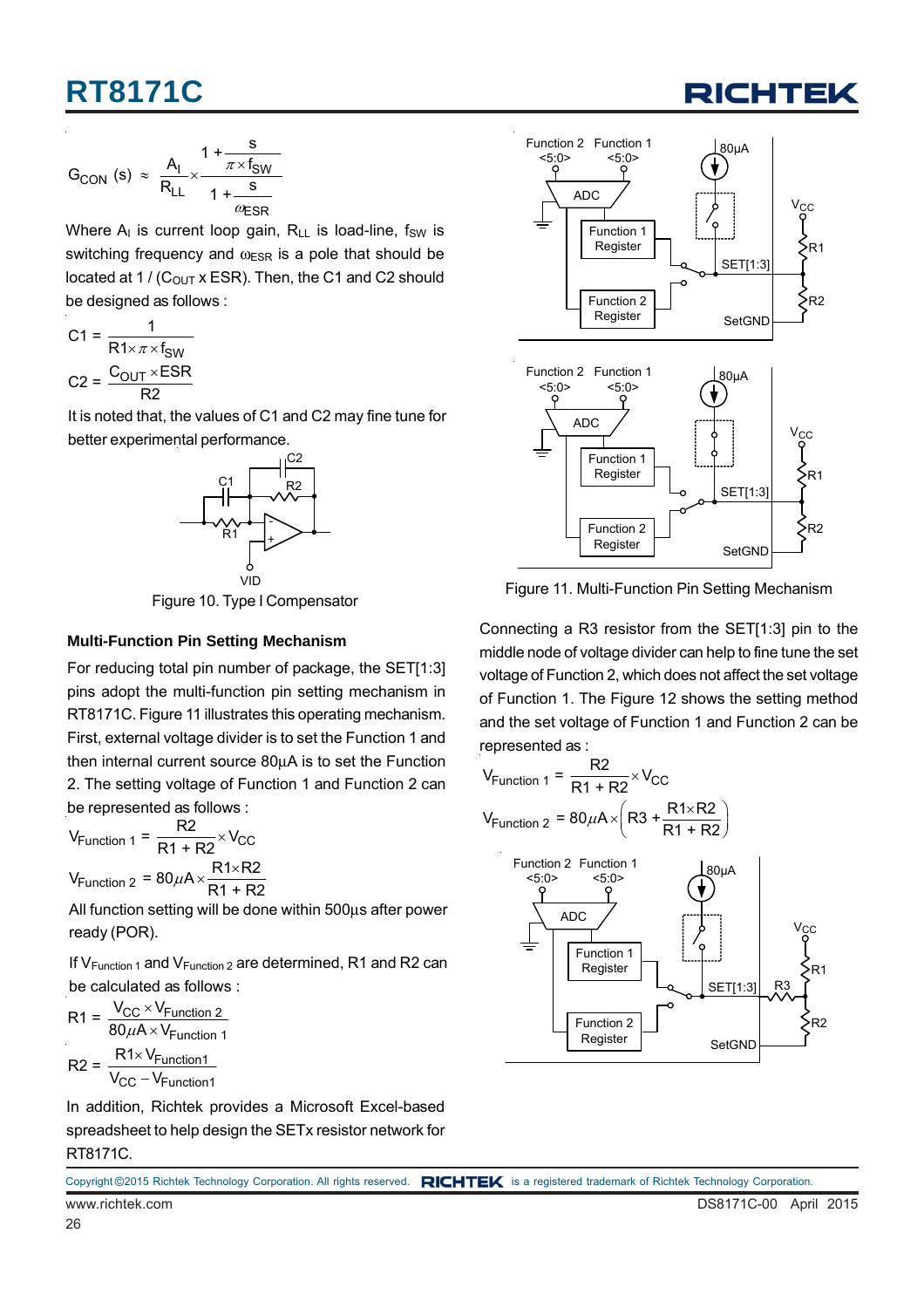



Figure 12. Multi-Function Pin Setting Mechanism with a R3 resistor to fine tune the set voltage of function 2

#### **Quick Response (QR) Mechanism**

When the transient load step-up becomes quite large, it is difficult for loop response to meet the energy transfer. Hence, that output voltage generate undershoot to fail specification. The RT8171C has Quick Response (QR) mechanism being able to help improve this issue. It adopts a nonlinear control mechanism which can enlarge the on time of PWM signal at instantaneous step-up transient load to restrain the output voltage drooping, Figure 13 shows the QR behavior.



Figure 13. Quick Response Mechanism

The output voltage signal behavior needs to be detected so that QR mechanism can be trigged. The output voltage signal is via a remote sense line to connect at VSEN pin that is shown in Figure 14. The QR mechanism needs to set QR width and QR threshold. Both definitions are shown in Figure 13. A proper QR mechanism set can meet different applications. The SET2 pin is a multi-function pin which can set QR threshold, QR width and ICCMAX.



Figure 14. Simplified QR Trigger Schematic

An internal current source 80μA is used in multi-function pin setting mechanism. For example, 25mV QR threshold and 1.3 x TON QR width are set according to the Table 4, the set voltage should be between 0.6506V and 0.6725V. Please note that a high accuracy resistor is needed for this setting accuracy, <1% error tolerance is recommended.

In the Table 4, there are some "No Use" marks at QR Width section. It means that user should not use it to avoid the possibility of shift digital code due to tolerance concern.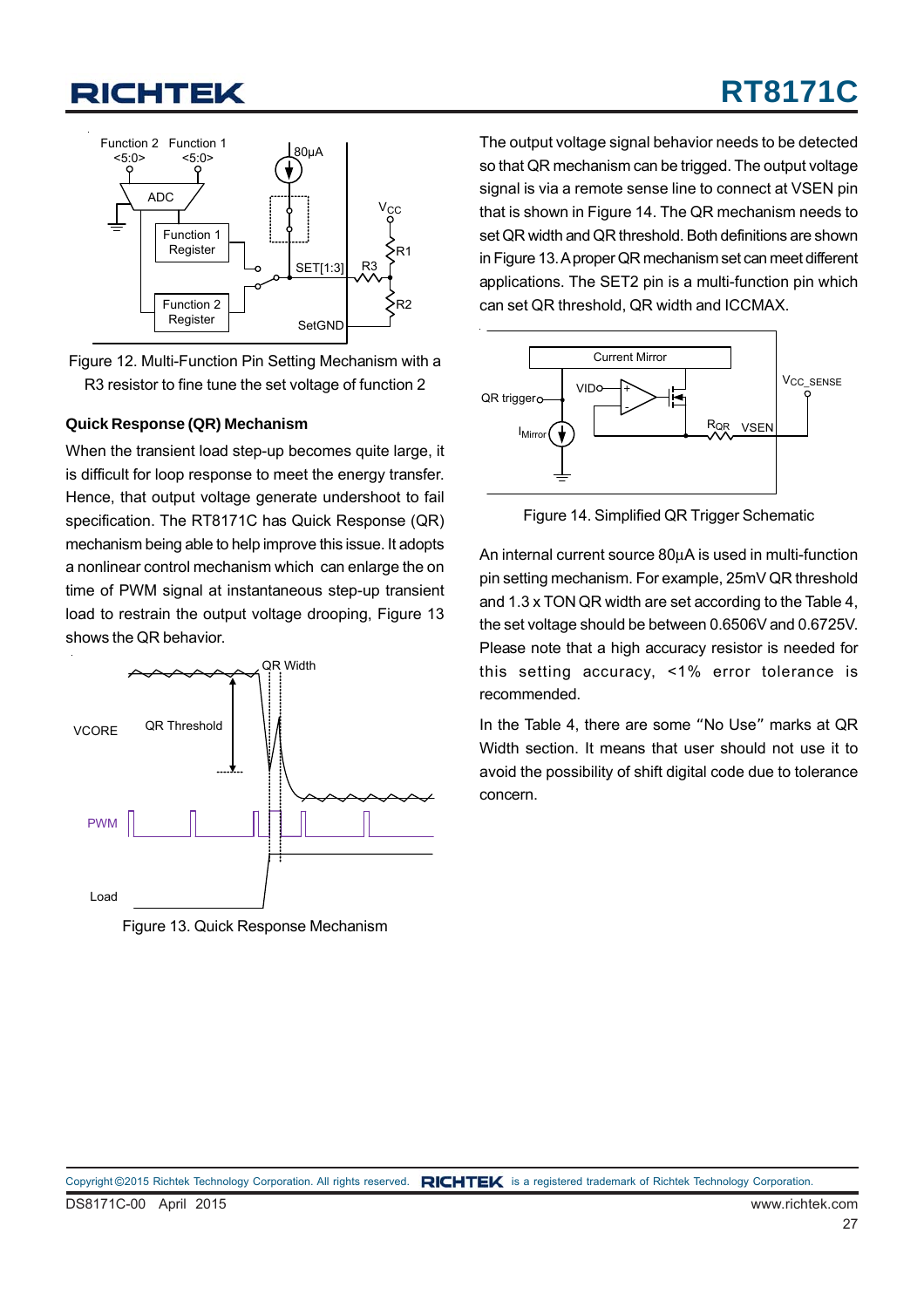

|         |                | QR         | QR Width                                                             |               |                        |                  |        |
|---------|----------------|------------|----------------------------------------------------------------------|---------------|------------------------|------------------|--------|
| Min     | <b>Typical</b> | <b>Max</b> | $V_{QR\_SET} = 80 \mu A \times \frac{R1 \times R2}{R1 + R2}$<br>unit | QR_TH<br>2:0> | <b>QRWIDTH</b><br>2:0> | <b>Threshold</b> | (%TON) |
| 0.000   | 10.948         | 21.896     | mV                                                                   |               | 000                    |                  | No Use |
| 25.024  | 35.973         | 46.921     | mV                                                                   |               | 001                    |                  | 155%   |
| 50.049  | 60.997         | 71.945     | mV                                                                   |               | 010                    |                  | 133%   |
| 75.073  | 86.022         | 96.970     | mV                                                                   |               | 011                    |                  | 111%   |
| 100.098 | 111.046        | 121.994    | mV                                                                   | 000           | 100                    | Disable          | 89%    |
| 125.122 | 136.070        | 147.019    | mV                                                                   |               | 101                    |                  | 67%    |
| 150.147 | 161.095        | 172.043    | mV                                                                   |               | 110                    |                  | 44%    |
| 175.171 | 186.119        | 197.067    | mV                                                                   |               | 111                    |                  | No Use |
| 200.196 | 211.144        | 222.092    | mV                                                                   |               | 000                    |                  | No Use |
| 225.220 | 236.168        | 247.116    | mV                                                                   |               | 001                    |                  | 155%   |
| 250.244 | 261.193        | 272.141    | mV                                                                   |               | 010                    |                  | 133%   |
| 275.269 | 286.217        | 297.165    | mV                                                                   |               | 011                    |                  | 111%   |
| 300.293 | 311.241        | 322.190    | mV                                                                   | 001           | 100                    | 15mV             | 89%    |
| 325.318 | 336.266        | 347.214    | mV                                                                   |               | 101                    |                  | 67%    |
| 350.342 | 361.290        | 372.239    | mV                                                                   |               | 110                    |                  | 44%    |
| 375.367 | 386.315        | 397.263    | mV                                                                   |               | 111                    |                  | No Use |
| 400.391 | 411.339        | 422.287    | mV                                                                   |               | 000                    |                  | No Use |
| 425.415 | 436.364        | 447.312    | mV                                                                   |               | 001                    |                  | 155%   |
| 450.440 | 461.388        | 472.336    | mV                                                                   |               | 010                    |                  | 133%   |
| 475.464 | 486.413        | 497.361    | mV                                                                   | 010           | 011                    | 20mV             | 111%   |
| 500.489 | 511.437        | 522.385    | mV                                                                   |               | 100                    |                  | 89%    |
| 525.513 | 536.461        | 547.410    | mV                                                                   |               | 101                    |                  | 67%    |
| 550.538 | 561.486        | 572.434    | mV                                                                   |               | 110                    |                  | 44%    |
| 575.562 | 586.510        | 597.458    | mV                                                                   |               | 111                    |                  | No Use |
| 600.587 | 611.535        | 622.483    | mV                                                                   |               | 000                    |                  | No Use |
| 625.611 | 636.559        | 647.507    | mV                                                                   |               | 001                    |                  | 155%   |
| 650.635 | 661.584        | 672.532    | mV                                                                   |               | 010                    |                  | 133%   |
| 675.660 | 686.608        | 697.556    | mV                                                                   | 011           | 011                    | 25mV             | 111%   |
| 700.684 | 711.632        | 722.581    | mV                                                                   |               | 100                    |                  | 89%    |
| 725.709 | 736.657        | 747.605    | mV                                                                   |               | 101                    |                  | 67%    |
| 750.733 | 761.681        | 772.630    | mV                                                                   |               | 110                    |                  | 44%    |
| 775.758 | 786.706        | 797.654    | mV                                                                   |               | 111                    |                  | No Use |
| 800.782 | 811.730        | 822.678    | mV                                                                   |               | 000                    |                  | No Use |
| 825.806 | 836.755        | 847.703    | mV                                                                   |               | 001                    |                  | 155%   |
| 850.831 | 861.779        | 872.727    | mV                                                                   |               | 010                    |                  | 133%   |
| 875.855 | 886.804        | 897.752    | mV                                                                   | 100           | 011                    | 30mV             | 111%   |
| 900.880 | 911.828        | 922.776    | mV                                                                   |               | 100                    |                  | 89%    |
| 925.904 | 936.852        | 947.801    | mV                                                                   |               | 101                    |                  | 67%    |
| 950.929 | 961.877        | 972.825    | mV                                                                   |               | 110                    |                  | 44%    |
| 975.953 | 986.901        | 997.849    | mV                                                                   |               | 111                    |                  | No Use |

#### **Table 4. SET2 Pin Setting for QR Threshold and QR Width**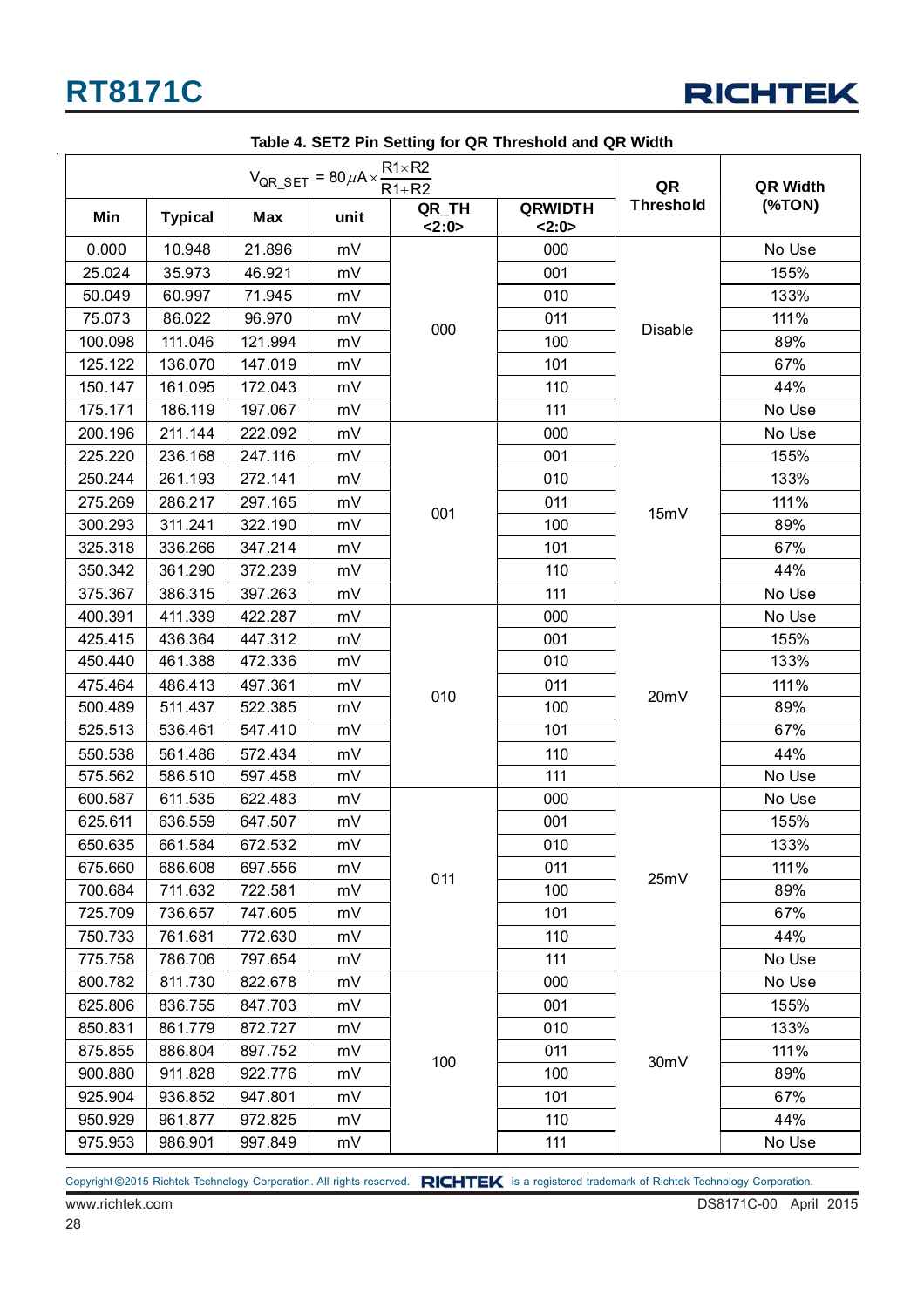## **RT8171C**

|          | $V_{QR\_SET} = 80 \mu A \times \frac{1}{2}$ |            | QR   | QR Width      |                       |                   |          |
|----------|---------------------------------------------|------------|------|---------------|-----------------------|-------------------|----------|
| Min      | <b>Typical</b>                              | <b>Max</b> | unit | QR TH<br>2:0> | <b>QRWIDTH</b><br>2:0 | <b>Threshold</b>  | $(*TON)$ |
| 1000.978 | 1011.926                                    | 1022.874   | mV   |               | 000                   |                   | No Use   |
| 1026.002 | 1036.950                                    | 1047.898   | mV   |               | 001                   |                   | 155%     |
| 1051.026 | 1061.975                                    | 1072.923   | mV   |               | 010                   |                   | 133%     |
| 1076.051 | 1086.999                                    | 1097.947   | mV   | 101           | 011                   | 35mV              | 111%     |
| 1101.075 | 1112.023                                    | 1122.972   | mV   |               | 100                   |                   | 89%      |
| 1126.100 | 1137.048                                    | 1147.996   | mV   |               | 101                   |                   | 67%      |
| 1151.124 | 1162.072                                    | 1173.021   | mV   |               | 110                   |                   | 44%      |
| 1176.149 | 1187.097                                    | 1198.045   | mV   |               | 111                   |                   | No Use   |
| 1201.173 | 1212.121                                    | 1223.069   | mV   |               | 000                   |                   | No Use   |
| 1226.197 | 1237.146                                    | 1248.094   | mV   |               | 001                   |                   | 155%     |
| 1251.222 | 1262.170                                    | 1273.118   | mV   | 010           |                       | 133%              |          |
| 1276.246 | 1287.195                                    | 1298.143   | mV   | 110           | 011                   |                   | 111%     |
| 1301.271 | 1312.219                                    | 1323.167   | mV   |               | 100                   | 40 <sub>m</sub> V | 89%      |
| 1326.295 | 1337.243                                    | 1348.192   | mV   |               | 101                   |                   | 67%      |
| 1351.320 | 1362.268                                    | 1373.216   | mV   |               | 110                   |                   | 44%      |
| 1376.344 | 1387.292                                    | 1398.240   | mV   |               | 111                   |                   | No Use   |
| 1401.369 | 1412.317                                    | 1423.265   | mV   |               | 000                   |                   | No Use   |
| 1426.393 | 1437.341                                    | 1448.289   | mV   |               | 001                   |                   | 155%     |
| 1451.417 | 1462.366                                    | 1473.314   | mV   |               | 010                   |                   | 133%     |
| 1476.442 | 1487.390                                    | 1498.338   | mV   | 111           | 011                   |                   | 111%     |
| 1501.466 | 1512.414                                    | 1523.363   | mV   |               | 100                   | 45mV              | 89%      |
| 1526.491 | 1537.439                                    | 1548.387   | mV   |               | 101                   |                   | 67%      |
| 1551.515 | 1562.463                                    | 1573.412   | mV   |               | 110                   |                   | 44%      |
| 1576.540 | 1587.488                                    | 1598.436   | mV   |               | 111                   |                   | No Use   |

#### **Dynamic VID (DVID) Compensation**

When VID transition event occurs, a charge current will be generated in the loop to cause that DVID performance is deteriorated by this induced charge current, the phenomenon is called droop effect. The droop effect is shown in Figure 15. When VID up transition occurs, the output capacitor will be charged by inductor current. Since current signal is sensed in inductor, an induced charge current will appear in control loop. The induced charge current will produce a voltage drop in R1 to cause output voltage to have a droop effect. Due to this, VID transition performance will be deteriorated.

The RT8171C provides a DVID compensation function. A virtual charge current signal can be established by the SET1 pin to cancel the real induced charge current signal and the virtual charge current signal is defined in Figure 17. Figure 16 shows the operation of canceling droop effect. A virtual charge current signal is established first and then VID signal plus virtual charge current signal is generated in FB pin. Hence, an induced charge current signal flows to R1 and is cancelled to reduce droop effect.

As mention before, the charge current will be generated when VID transition event occurs. This charge current will not only deteriorated DVID performance but also may damage power switches. Due to this, user should consider the power rating current of power switches when choosing the power switches.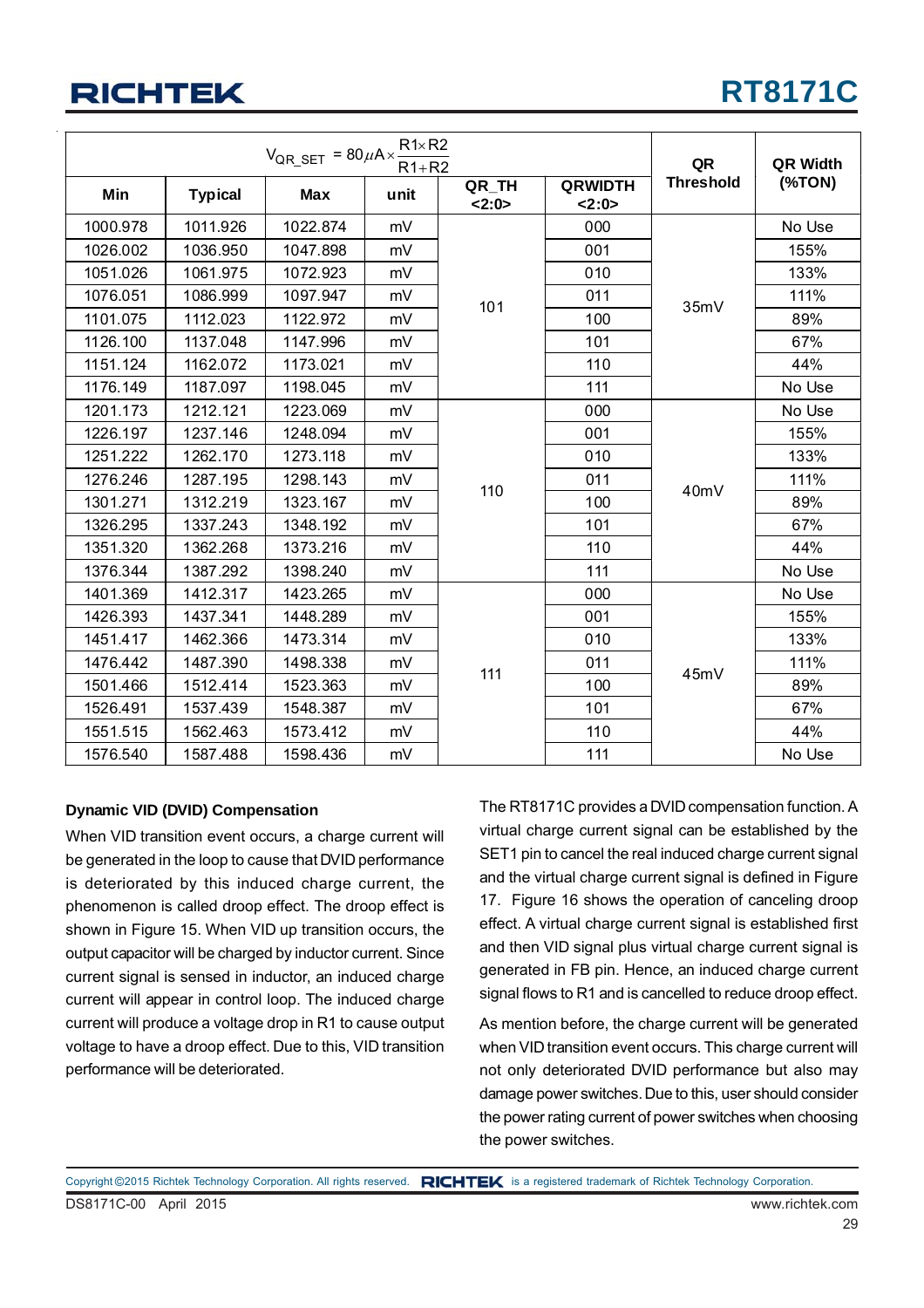### RICHTEK



Figure 15. Droop Effect in VID Transition



Figure 16. DVID Compensation



Figure 17. Definition of Virtual Charge Current Signal

Table 5 and Table 6 show the DVID\_Threshold and DVID Width settings in SET1 pin, respectively. For example, 25mV DVID\_Threshold and 72μs DVID\_Width are designed (OCP sets as 110% ICCMAX, and RSET sets as 100% Ramp current). The DVID Threshold is set by an external voltage divider to set and the DVID Width is set by an internal current source 80μA by the multifunction pin setting mechanism. According to the Table 5 and Table 6, the DVID\_Threshold set voltage should be between 1.226V and 1.248V and the DVID\_Width set voltage should be between 0.125V and 0.147V. Please note that a high accuracy resistor is needed for this setting, <1% error tolerance is recommended.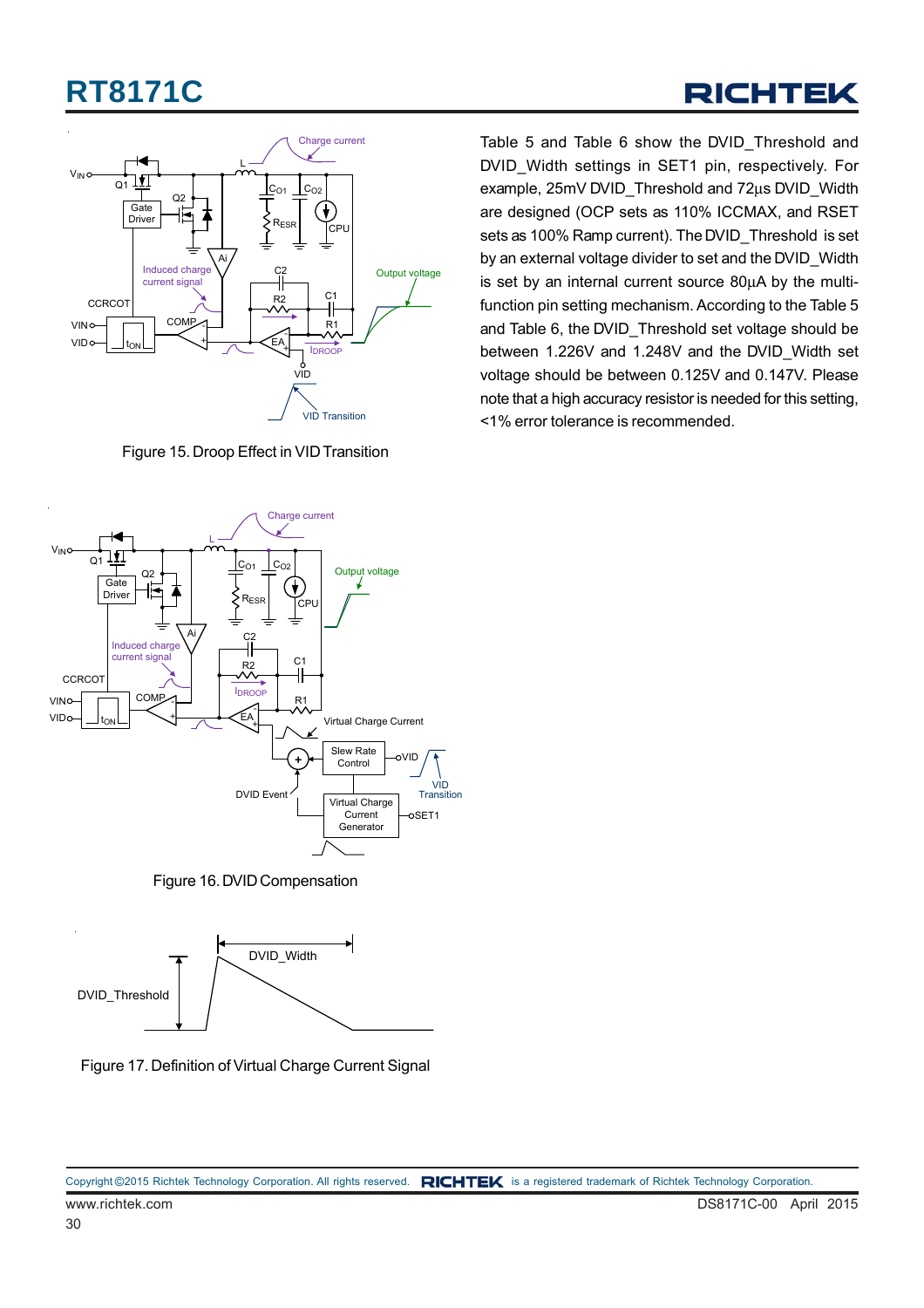

|         |                | $V_{\text{DVID\_Threshold}} = 80 \mu A \times \frac{R1 \times R2}{R1 + R2}$ | $1800$ $0.001111$ m $00$ and $10100$ $0.0000$ |                        |                    |                       |                      |
|---------|----------------|-----------------------------------------------------------------------------|-----------------------------------------------|------------------------|--------------------|-----------------------|----------------------|
| Min     | <b>Typical</b> | <b>Max</b>                                                                  | unit                                          | <b>DVID_TH</b><br>2:0> | <b>OCS</b><br>2:0> | <b>DVID_Threshold</b> | <b>OCP = %ICCMAX</b> |
| 0.000   | 10.948         | 21.896                                                                      | mV                                            |                        | 000                |                       | No Use               |
| 25.024  | 35.973         | 46.921                                                                      | mV                                            | 001                    |                    |                       | 110%                 |
| 50.049  | 60.997         | 71.945                                                                      | mV                                            |                        | 010                |                       | 119%                 |
| 75.073  | 86.022         | 96.970                                                                      | mV                                            |                        | 011                |                       | 128%                 |
| 100.098 | 111.046        | 121.994                                                                     | mV                                            | 111                    | 100                | 85mV                  | 138%                 |
| 125.122 | 136.070        | 147.019                                                                     | mV                                            |                        | 101                |                       | 147%                 |
| 150.147 | 161.095        | 172.043                                                                     | mV                                            |                        | 110                |                       | 156%                 |
| 175.171 | 186.119        | 197.067                                                                     | mV                                            |                        | 111                |                       | No Use               |
| 200.196 | 211.144        | 222.092                                                                     | mV                                            |                        | 000                |                       | No Use               |
| 225.220 | 236.168        | 247.116                                                                     | mV                                            |                        | 001                |                       | 110%                 |
| 250.244 | 261.193        | 272.141                                                                     | mV                                            |                        | 010                |                       | 119%                 |
| 275.269 | 286.217        | 297.165                                                                     | mV                                            | 110                    | 011                |                       | 128%                 |
| 300.293 | 311.241        | 322.190                                                                     | mV                                            |                        | 100                | 75mV                  | 138%                 |
| 325.318 | 336.266        | 347.214                                                                     | mV                                            |                        | 101                |                       | 147%                 |
| 350.342 | 361.290        | 372.239                                                                     | mV                                            |                        | 110                |                       | 156%                 |
| 375.367 | 386.315        | 397.263                                                                     | mV                                            |                        | 111                |                       | No Use               |
| 400.391 | 411.339        | 422.287                                                                     | mV                                            |                        | 000                |                       | No Use               |
| 425.415 | 436.364        | 447.312                                                                     | mV                                            |                        | 001                |                       | 110%                 |
| 450.440 | 461.388        | 472.336                                                                     | mV                                            |                        | 010                |                       | 119%                 |
| 475.464 | 486.413        | 497.361                                                                     | mV                                            | 101                    | 011                | 65mV                  | 128%                 |
| 500.489 | 511.437        | 522.385                                                                     | mV                                            |                        | 100                |                       | 138%                 |
| 525.513 | 536.461        | 547.410                                                                     | mV                                            |                        | 101                |                       | 147%                 |
| 550.538 | 561.486        | 572.434                                                                     | mV                                            |                        | 110                |                       | 156%                 |
| 575.562 | 586.510        | 597.458                                                                     | mV                                            |                        | 111                |                       | No Use               |
| 600.587 | 611.535        | 622.483                                                                     | mV                                            |                        | 000                |                       | No Use               |
| 625.611 | 636.559        | 647.507                                                                     | mV                                            |                        | 001                |                       | 110%                 |
| 650.635 | 661.584        | 672.532                                                                     | mV                                            |                        | 010                |                       | 119%                 |
| 675.660 | 686.608        | 697.556                                                                     | mV                                            | 100                    | 011                | 55mV                  | 128%                 |
| 700.684 | 711.632        | 722.581                                                                     | mV                                            |                        | 100                |                       | 138%                 |
| 725.709 | 736.657        | 747.605                                                                     | mV                                            |                        | 101                |                       | 147%                 |
| 750.733 | 761.681        | 772.630                                                                     | mV                                            |                        | 110                |                       | 156%                 |
| 775.758 | 786.706        | 797.654                                                                     | mV                                            |                        | 111                |                       | No Use               |
| 800.782 | 811.730        | 822.678                                                                     | mV                                            |                        | 000                |                       | No Use               |
| 825.806 | 836.755        | 847.703                                                                     | mV                                            |                        | 001                |                       | 110%                 |
| 850.831 | 861.779        | 872.727                                                                     | mV                                            |                        | 010                |                       | 119%                 |
| 875.855 | 886.804        | 897.752                                                                     | mV                                            | 011                    | 011                | 45mV                  | 128%                 |
| 900.880 | 911.828        | 922.776                                                                     | mV                                            |                        | 100                |                       | 138%                 |
| 925.904 | 936.852        | 947.801                                                                     | mV                                            |                        | 101                |                       | 147%                 |
| 950.929 | 961.877        | 972.825                                                                     | mV                                            |                        | 110                |                       | 156%                 |
| 975.953 | 986.901        | 997.849                                                                     | mV                                            |                        | 111                |                       | No Use               |

**Table 5. SET1 Pin Setting for DVID\_Threshold**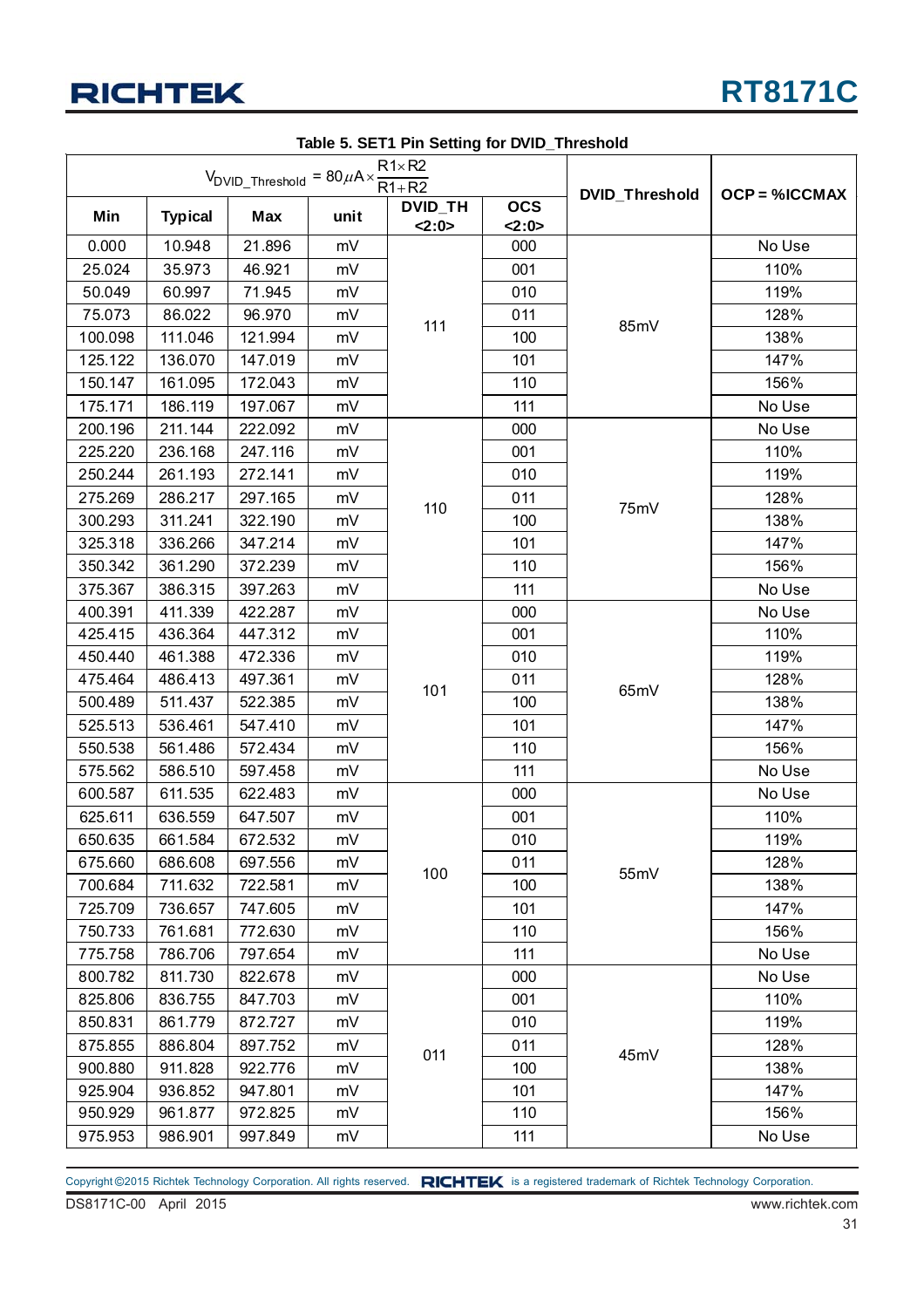

|          |                | $V_{DVID\_Threshold} = 80 \mu A \times \frac{111011 E}{R1 + R2}$ |      | DVID Threshold   OCP = %ICCMAX |            |      |        |
|----------|----------------|------------------------------------------------------------------|------|--------------------------------|------------|------|--------|
| Min      | <b>Typical</b> | <b>Max</b>                                                       | unit | <b>DVID_TH</b>                 | <b>OCS</b> |      |        |
|          |                |                                                                  |      | 2:0>                           | 2:0>       |      |        |
| 1000.978 | 1011.926       | 1022.874                                                         | mV   |                                | 000        |      | No Use |
| 1026.002 | 1036.950       | 1047.898                                                         | mV   |                                | 001        |      | 110%   |
| 1051.026 | 1061.975       | 1072.923                                                         | mV   |                                | 010        | 119% |        |
| 1076.051 | 1086.999       | 1097.947                                                         | mV   | 010                            | 011        | 35mV | 128%   |
| 1101.075 | 1112.023       | 1122.972                                                         | mV   |                                | 100        |      | 138%   |
| 1126.100 | 1137.048       | 1147.996                                                         | mV   |                                | 101        |      | 147%   |
| 1151.124 | 1162.072       | 1173.021                                                         | mV   |                                | 110        |      | 156%   |
| 1176.149 | 1187.097       | 1198.045                                                         | mV   |                                | 111        |      | No Use |
| 1201.173 | 1212.121       | 1223.069                                                         | mV   |                                | 000        |      | No Use |
| 1226.197 | 1237.146       | 1248.094                                                         | mV   |                                | 001        |      | 110%   |
| 1251.222 | 1262.170       | 1273.118                                                         | mV   |                                | 010        | 25mV | 119%   |
| 1276.246 | 1287.195       | 1298.143                                                         | mV   | 001                            | 011        |      | 128%   |
| 1301.271 | 1312.219       | 1323.167                                                         | mV   |                                | 100        |      | 138%   |
| 1326.295 | 1337.243       | 1348.192                                                         | mV   |                                | 101        |      | 147%   |
| 1351.320 | 1362.268       | 1373.216                                                         | mV   |                                | 110        |      | 156%   |
| 1376.344 | 1387.292       | 1398.240                                                         | mV   |                                | 111        |      | No Use |
| 1401.369 | 1412.317       | 1423.265                                                         | mV   |                                | 000        |      | No Use |
| 1426.393 | 1437.341       | 1448.289                                                         | mV   |                                | 001        |      | 110%   |
| 1451.417 | 1462.366       | 1473.314                                                         | mV   |                                | 010        |      | 119%   |
| 1476.442 | 1487.390       | 1498.338                                                         | mV   | 000                            | 011        | 15mV | 128%   |
| 1501.466 | 1512.414       | 1523.363                                                         | mV   |                                | 100        |      | 138%   |
| 1526.491 | 1537.439       | 1548.387                                                         | mV   |                                | 101        |      | 147%   |
| 1551.515 | 1562.463       | 1573.412                                                         | mV   |                                | 110        |      | 156%   |
| 1576.540 | 1587.488       | 1598.436                                                         | mV   |                                | 111        |      | No Use |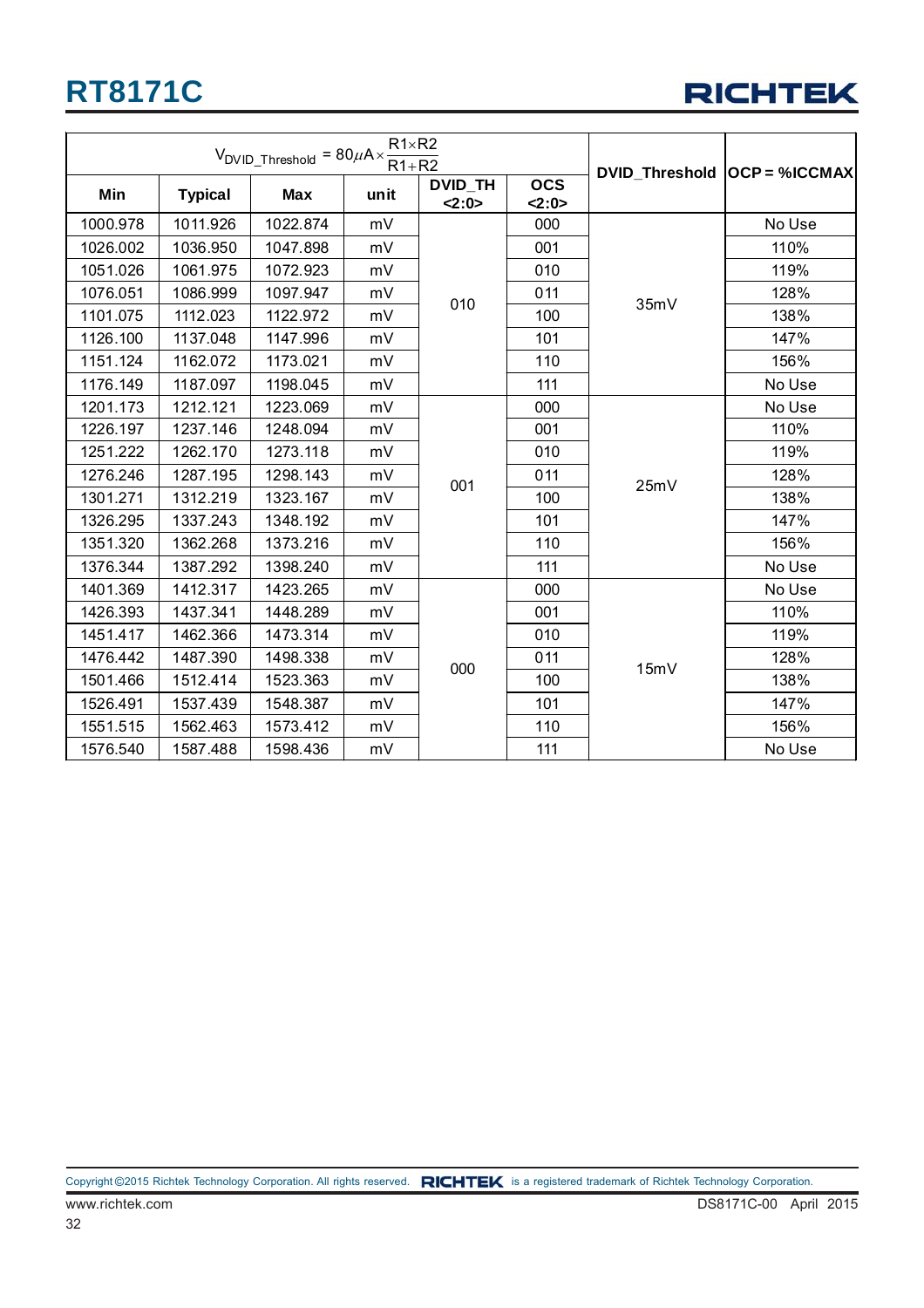

|         |                | $V_{DVID\_Width} = \frac{R2}{R1 + R2} \times 5V$ |      | DVID_Width           |                          |                      |           |
|---------|----------------|--------------------------------------------------|------|----------------------|--------------------------|----------------------|-----------|
| Min     | <b>Typical</b> | <b>Max</b>                                       | unit | <b>RSET</b><br><3:0> | <b>DVID_WTH</b><br><1:0> | <b>RSET % 300kHz</b> |           |
| 0.000   | 10.948         | 21.896                                           | mV   |                      | 00                       |                      | No Use    |
| 25.024  | 35.973         | 46.921                                           | mV   |                      | 01                       |                      | $72\mu s$ |
| 50.049  | 60.997         | 71.945                                           | mV   | 0000                 | 10                       | 83%                  | $96\mu s$ |
| 75.073  | 86.022         | 96.970                                           | mV   |                      | 11                       |                      | No Use    |
| 100.098 | 111.046        | 121.994                                          | mV   |                      | 00                       |                      | No Use    |
| 125.122 | 136.070        | 147.019                                          | mV   |                      | 01                       |                      | $72\mu s$ |
| 150.147 | 161.095        | 172.043                                          | mV   | 0001<br>10           | 100%                     | $96\mu s$            |           |
| 175.171 | 186.119        | 197.067                                          | mV   |                      | 11                       |                      | No Use    |
| 200.196 | 211.144        | 222.092                                          | mV   |                      | 00                       |                      | No Use    |
| 225.220 | 236.168        | 247.116                                          | mV   | 0010                 | 01                       | 117%                 | $72\mu s$ |
| 250.244 | 261.193        | 272.141                                          | mV   |                      | 10                       |                      | $96\mu s$ |
| 275.269 | 286.217        | 297.165                                          | mV   |                      | 11                       |                      | No Use    |
| 300.293 | 311.241        | 322.190                                          | mV   |                      | 00                       |                      | No Use    |
| 325.318 | 336.266        | 347.214                                          | mV   | 0011                 | 01                       | 133%                 | $72\mu s$ |
| 350.342 | 361.290        | 372.239                                          | mV   |                      | 10                       |                      | $96\mu s$ |
| 375.367 | 386.315        | 397.263                                          | mV   |                      | 11                       |                      | No Use    |
| 400.391 | 411.339        | 422.287                                          | mV   | 0100                 | $00\,$                   | 150%                 | No Use    |
| 425.415 | 436.364        | 447.312                                          | mV   |                      | 01                       |                      | $72\mu s$ |
| 450.440 | 461.388        | 472.336                                          | mV   |                      | 10                       |                      | $96\mu s$ |
| 475.464 | 486.413        | 497.361                                          | mV   |                      | 11                       |                      | No Use    |
| 500.489 | 511.437        | 522.385                                          | mV   |                      | 00                       |                      | No Use    |
| 525.513 | 536.461        | 547.410                                          | mV   | 0101                 | 01                       | 167%                 | $72\mu s$ |
| 550.538 | 561.486        | 572.434                                          | mV   |                      | 10                       |                      | $96\mu s$ |
| 575.562 | 586.510        | 597.458                                          | mV   |                      | 11                       |                      | No Use    |
| 600.587 | 611.535        | 622.483                                          | mV   |                      | 00                       |                      | No Use    |
| 625.611 | 636.559        | 647.507                                          | mV   | 0110                 | 01                       | 183%                 | $72\mu s$ |
| 650.635 | 661.584        | 672.532                                          | mV   |                      | 10                       |                      | $96\mu s$ |
| 675.660 | 686.608        | 697.556                                          | mV   |                      | 11                       |                      | No Use    |
| 700.684 | 711.632        | 722.581                                          | mV   |                      | 00                       |                      | No Use    |
| 725.709 | 736.657        | 747.605                                          | mV   | 0111                 | 01                       | 200%                 | $72\mu s$ |
| 750.733 | 761.681        | 772.630                                          | mV   |                      | 10                       |                      | $96\mu s$ |
| 775.758 | 786.706        | 797.654                                          | mV   |                      | 11                       |                      | No Use    |
| 800.782 | 811.730        | 822.678                                          | mV   |                      | $00\,$                   |                      | No Use    |
| 825.806 | 836.755        | 847.703                                          | mV   | 1000                 | 01                       | 217%                 | $72\mu s$ |
| 850.831 | 861.779        | 872.727                                          | mV   |                      | 10                       |                      | $96\mu s$ |
| 875.855 | 886.804        | 897.752                                          | mV   |                      | 11                       |                      | No Use    |
| 900.880 | 911.828        | 922.776                                          | mV   |                      | 00                       |                      | No Use    |
| 925.904 | 936.852        | 947.801                                          | mV   | 1001                 | 01                       |                      | $72\mu s$ |
| 950.929 | 961.877        | 972.825                                          | mV   |                      | 10                       | 233%                 | $96\mu s$ |
| 975.953 | 986.901        | 997.849                                          | mV   |                      | 11                       |                      | No Use    |

**Table 6. SET1 Pin Setting for DVID\_Width**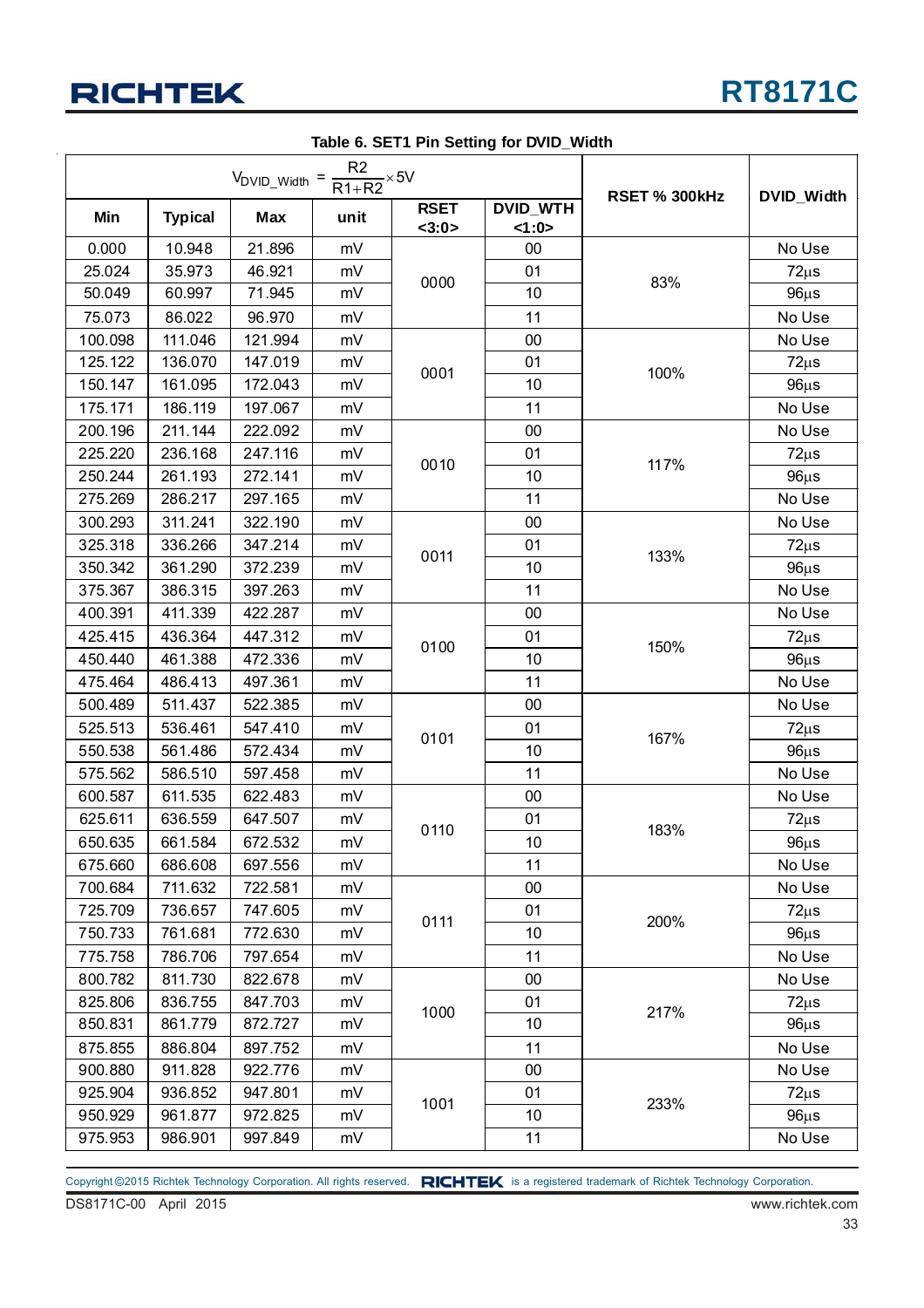

|          |                | $V_{\text{DVID\_Width}} = \frac{R2}{R1 + R2} \times 5V$ | <b>RSET % 300kHz</b> | DVID_Width                     |                         |           |           |
|----------|----------------|---------------------------------------------------------|----------------------|--------------------------------|-------------------------|-----------|-----------|
| Min      | <b>Typical</b> | Max                                                     | unit                 | <b>RSET</b><br><3:0>           | <b>DVID_WTH</b><br>1:0> |           |           |
| 1000.978 | 1011.926       | 1022.874                                                | mV                   |                                | 00                      |           | No Use    |
| 1026.002 | 1036.950       | 1047.898                                                | mV                   | 01<br>1010<br>250%<br>10<br>11 |                         | $72\mu s$ |           |
| 1051.026 | 1061.975       | 1072.923                                                | mV                   |                                |                         |           | $96\mu s$ |
| 1076.051 | 1086.999       | 1097.947                                                | mV                   |                                |                         |           | No Use    |
| 1101.075 | 1112.023       | 1122.972                                                | mV                   | 00<br>01<br>1011<br>10         |                         | No Use    |           |
| 1126.100 | 1137.048       | 1147.996                                                | mV                   |                                |                         |           | $72\mu s$ |
| 1151.124 | 1162.072       | 1173.021                                                | mV                   |                                |                         | 267%      | $96\mu s$ |
| 1176.149 | 1187.097       | 1198.045                                                | mV                   |                                | 11                      |           | No Use    |
| 1201.173 | 1212.121       | 1223.069                                                | mV                   |                                | 00                      | 283%      | No Use    |
| 1226.197 | 1237.146       | 1248.094                                                | mV                   | 1100                           | 01                      |           | $72\mu s$ |
| 1251.222 | 1262.170       | 1273.118                                                | mV                   |                                | 10                      |           | $96\mu s$ |
| 1276.246 | 1287.195       | 1298.143                                                | mV                   |                                | 11                      |           | No Use    |
| 1301.271 | 1312.219       | 1323.167                                                | mV                   |                                | 00                      |           | No Use    |
| 1326.295 | 1337.243       | 1348.192                                                | mV                   | 1101                           | 01                      | 300%      | $72\mu s$ |
| 1351.320 | 1362.268       | 1373.216                                                | mV                   |                                | 10                      |           | $96\mu s$ |
| 1376.344 | 1387.292       | 1398.240                                                | mV                   |                                | 11                      |           | No Use    |
| 1401.369 | 1412.317       | 1423.265                                                | mV                   |                                | 00                      |           | No Use    |
| 1426.393 | 1437.341       | 1448.289                                                | mV                   | 1110                           | 01                      | 317%      | $72\mu s$ |
| 1451.417 | 1462.366       | 1473.314                                                | mV                   |                                | 10                      |           | $96\mu s$ |
| 1476.442 | 1487.390       | 1498.338                                                | mV                   |                                | 11                      |           | No Use    |
| 1501.466 | 1512.414       | 1523.363                                                | mV                   |                                | $00\,$                  |           | No Use    |
| 1526.491 | 1537.439       | 1548.387                                                | mV                   | 1111                           | 01                      | 333%      | $72\mu s$ |
| 1551.515 | 1562.463       | 1573.412                                                | mV                   |                                | 10                      |           | $96\mu s$ |
| 1576.540 | 1587.488       | 1598.436                                                | mV                   |                                | 11                      |           | No Use    |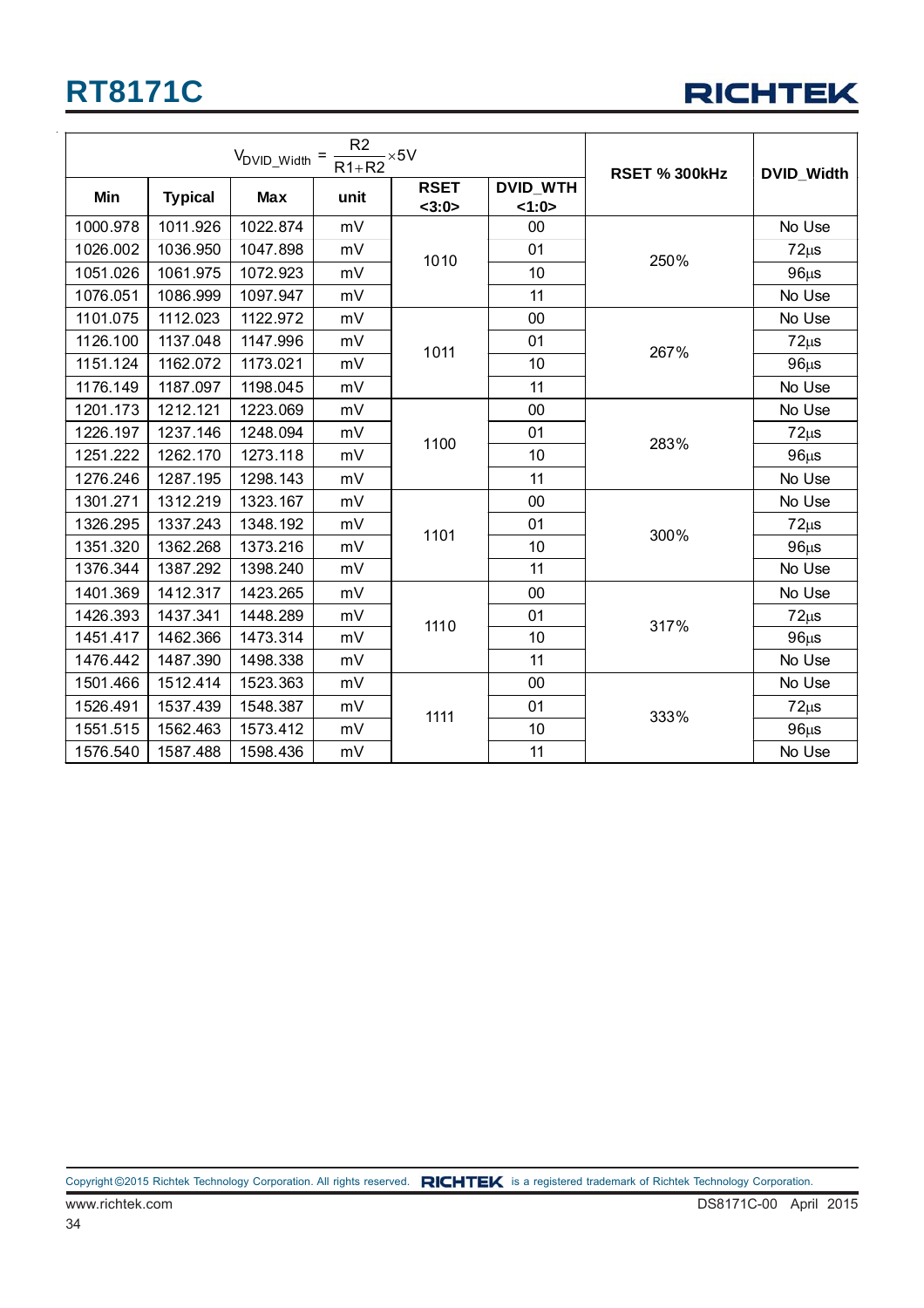#### **Ramp Compensation**

G-NAVPTM topology is one type of ripple based control that has fast transient response, no beat frequency issue in high repetitive load frequency operation and low BOM cost. But ripple based control usually has no good noise immunity. The RT8171C provides a ramp compensation to increase noise immunity and reduce jitter at the switching node. Figure 18 shows the ramp compensation.



Figure 18. Ramp Compensation

For the RT8171C, the ramp compensation also needs to be considered during mode transition from PS0/1 to PS2. For achieving smooth mode transition into PS2, a proper ramp compensation design is necessary. Since the ramp compensation needs to be proportional to the switching frequency, in others words, ramp compensation is dependent on switching frequency. The Table 6 shows the relationship between switching frequency and ramp compensation. For example, when designed switching frequency is 400kHz, the RAMP is set as  $\frac{400\text{kHz}}{300\text{kHz}} \times 100\%$  .

#### **Current Monitor, IMON**

RT8171C includes a current monitor (IMON) function which can be used to detect over current protection and the maximum processor current ICCMAX, and also sets a part of current gain in the load-line setting. It produces an analog voltage proportional to output current between the IMON and VREF pins.

The calculation of current sense method I for IMON – VREF voltage is shown as below :

$$
V_{\text{IMON}} - V_{\text{REF}} = \frac{\text{DCR}_{\text{x}}}{R_{\text{CSx}}} \times R_{\text{EQ}} \times I_{\text{Lx}}
$$

Where  $I_{Lx}$  is output current and the definitions of DCR<sub>x</sub>,  $R_{CS}$  and  $R_{EQ}$  can refer to Figure 6.

#### **Maximum Processor Current Setting, ICCMAX**

The maximum processor current ICCMAX can be set by the SET2 pin. ICCMAX register is set by an external voltage divider by the multi-function mechanism. The Table 7 shows the ICCMAX setting in SET2 pin. For example,  $I_{\text{CCMAX}}$  = 25A, the  $V_{\text{ICCMAX}}$  needs to be set as 0.635V typically. Additionally,  $V_{IMON} - V_{REF}$  needs to be set as 0.4V when  $I_{Lx}$  = 25A. The ICCMAX alert signal will be pulled to low level if  $V_{\text{IMON}} - V_{\text{REF}} = 0.4V$ .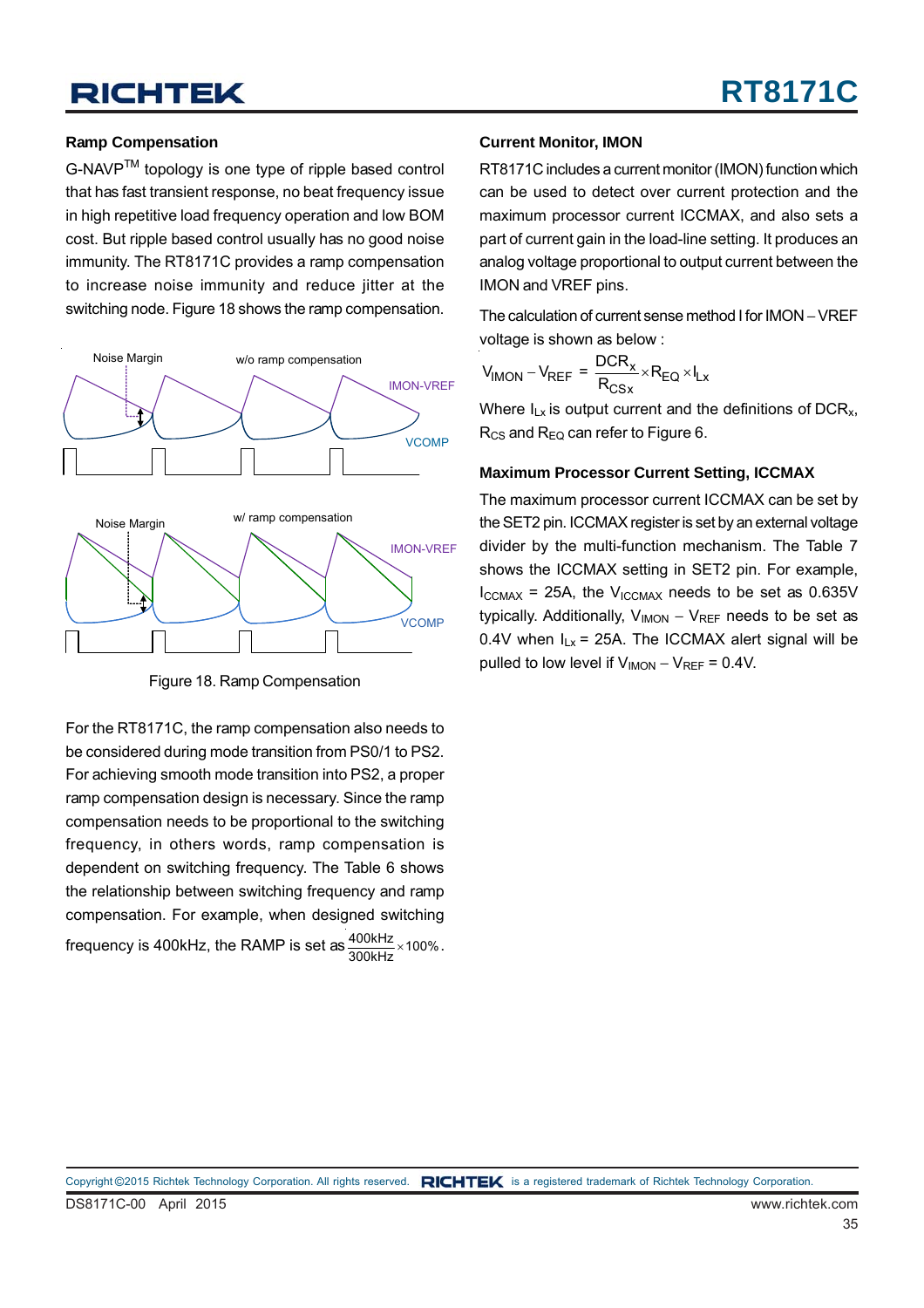

|         | <b>ICCMAX</b>                                                        | Unit       |             |                         |                           |
|---------|----------------------------------------------------------------------|------------|-------------|-------------------------|---------------------------|
| Min     | $V_{\text{ICCMAX}} = \frac{R2}{R1 + R2} \times 5V$<br><b>Typical</b> | <b>Max</b> | <b>Unit</b> |                         |                           |
| 0.000   | 9.384                                                                | 18.768     | mV          | $\pmb{0}$               | Α                         |
| 25.024  | 34.409                                                               | 43.793     | mV          | $\mathbf{1}$            | A                         |
| 50.049  | 59.433                                                               | 68.817     | mV          | $\overline{2}$          | A                         |
| 75.073  | 84.457                                                               | 93.842     | mV          | 3                       | A                         |
| 100.098 | 109.482                                                              | 118.866    | mV          | $\overline{\mathbf{4}}$ | A                         |
| 125.122 | 134.506                                                              | 143.891    | mV          | 5                       | A                         |
| 150.147 | 159.531                                                              | 168.915    | mV          | $\,6$                   | A                         |
| 175.171 | 184.555                                                              | 193.939    | mV          | $\overline{7}$          | A                         |
| 200.196 | 209.580                                                              | 218.964    | mV          | 8                       | A                         |
| 225.220 | 234.604                                                              | 243.988    | mV          | 9                       | A                         |
| 250.244 | 259.629                                                              | 269.013    | mV          | 10                      | A                         |
| 275.269 | 284.653                                                              | 294.037    | mV          | 11                      | Α                         |
| 300.293 | 309.677                                                              | 319.062    | mV          | 12                      | A                         |
| 325.318 | 334.702                                                              | 344.086    | mV          | 13                      | A                         |
| 350.342 | 359.726                                                              | 369.110    | mV          | 14                      | A                         |
| 375.367 | 384.751                                                              | 394.135    | mV          | 15                      | A                         |
| 400.391 | 409.775                                                              | 419.159    | mV          | 16                      | $\boldsymbol{\mathsf{A}}$ |
| 425.415 | 434.800                                                              | 444.184    | mV          | 17                      | A                         |
| 450.440 | 459.824                                                              | 469.208    | mV          | 18                      | Α                         |
| 475.464 | 484.848                                                              | 494.233    | mV          | 19                      | A                         |
| 500.489 | 509.873                                                              | 519.257    | mV          | 20                      | A                         |
| 525.513 | 534.897                                                              | 544.282    | mV          | 21                      | $\boldsymbol{\mathsf{A}}$ |
| 550.538 | 559.922                                                              | 569.306    | mV          | 22                      | A                         |
| 575.562 | 584.946                                                              | 594.330    | mV          | 23                      | A                         |
| 600.587 | 609.971                                                              | 619.355    | mV          | 24                      | A                         |
| 625.611 | 634.995                                                              | 644.379    | mV          | 25                      | A                         |
| 650.635 | 660.020                                                              | 669.404    | mV          | 26                      | $\mathsf A$               |
| 675.660 | 685.044                                                              | 694.428    | mV          | 27                      | $\boldsymbol{\mathsf{A}}$ |
| 700.684 | 710.068                                                              | 719.453    | mV          | 28                      | A                         |
| 725.709 | 735.093                                                              | 744.477    | mV          | 29                      | A                         |
| 750.733 | 760.117                                                              | 769.501    | mV          | 30                      | A                         |

#### **Table 7. SET2 Pin Setting for ICCMAX**

#### **Anti-Overshoot Function**

36

When DVID slew rate increases, loop response is difficult to meet energy transfer so that output voltage generates overshoot to fail specification. The RT8171C has Anti-Overshoot function being able to help improve this issue. The VR will turn off low-side MOSFET when output voltage ramps up to the target VID (ALERT signal be pulled low). This function also can improve the overshoot during the

load transient condition. When Anti-overshoot function is triggered, the UGATE and LGATE signal will be masked to reduce the overshoot. The Table 8 shows the Anti-Overshoot setting in SET3 pin and this function can be enabled/disabled by SET3 pin under load transient condition. Please note that, this function is always enabled under DVID condition.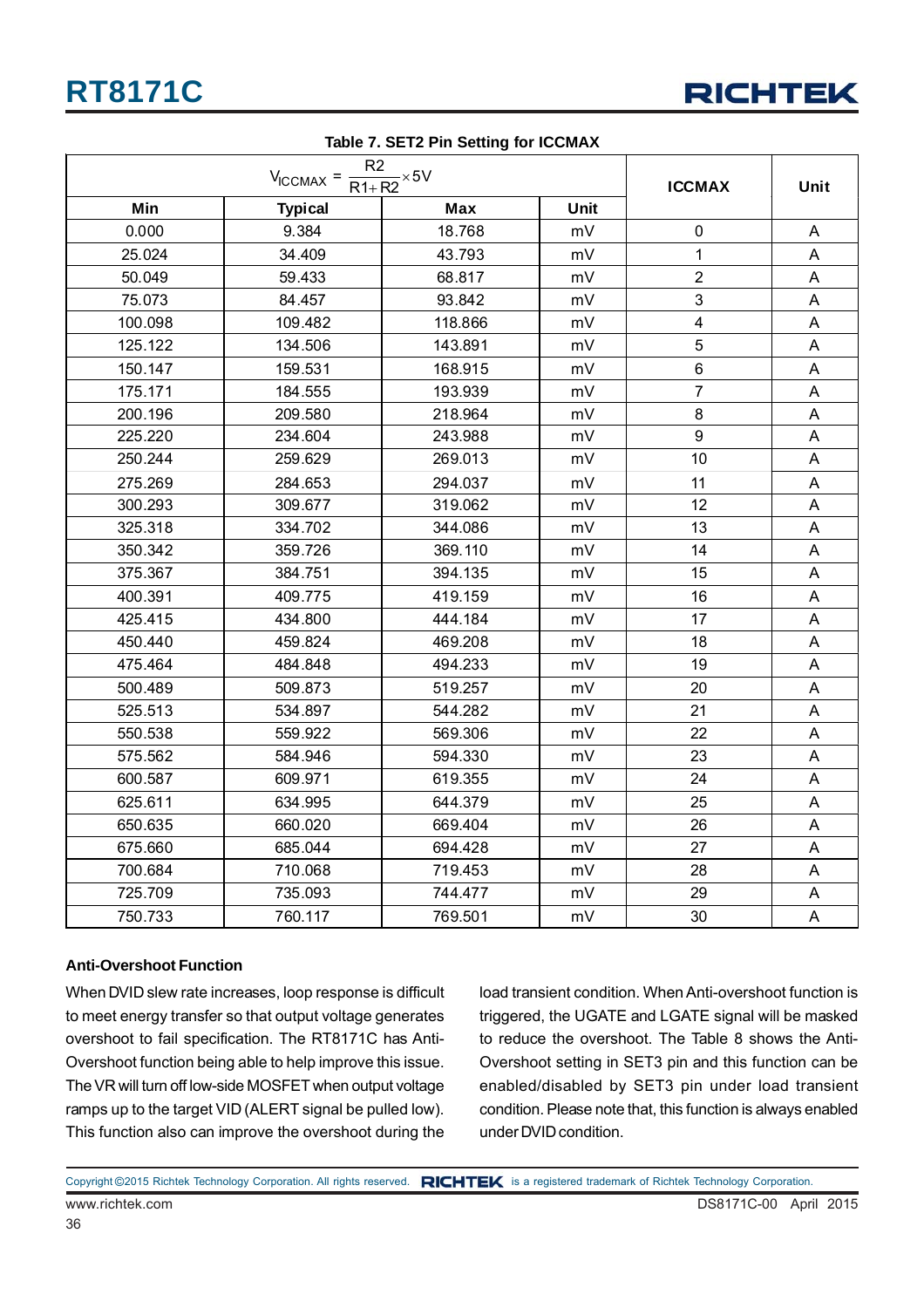#### **Zero Load-Line**

The RT8171C adopts G-NAVP™ (Green Native AVP), which is Richtek's proprietary topology derived from finite DC gain compensator with current mode control, making it an easy to set the PWM controller, meeting all Intel CPU requirements of AVP (Active Voltage Positioning). The RT8171C also can support zero load-line application. This function can be enabled/disabled by SET3 pin, as shown in Table 8.

#### **Shrink TON**

In order to reduce ripple at PS2 and PS3. RT8171C support shrink on-time function. If this function is enabled, the ontime at PS2 and PS3 will be 65% on-time of PS0. But the switching frequency will be faster at PS2 and PS3.

#### **VR Address Setting**

In VR 12.1 Intel SVID protocol, the data packet will contain a 4 bit addressing code for future platform flexibility. The RT8171C provides a VR address setting function that can be set by SET3 pin. The VR will react according to the SVID command when VR addressing setting bit is the same with the CPU addressing code. When VR addressing setting bit and the CPU addressing code are different, the VR will skip the SVID command.

The Table 8 and Table 9 show the VR Address setting in SET3 pin. It is noted that VR Address constructs from MSB and LSB. The Table 10 shows the more clearly relation about the real VR Address.

|         |                | R <sub>2</sub><br>$V_{\text{SET3}_1} = \frac{14}{R1 + R2} \times 5V$ |             | Anti-Overshoot | <b>Zero Load-Line</b> | <b>VR Address</b><br><b>MSB</b> |
|---------|----------------|----------------------------------------------------------------------|-------------|----------------|-----------------------|---------------------------------|
| Min     | <b>Typical</b> | <b>Max</b>                                                           | <b>Unit</b> |                |                       |                                 |
| 0.000   | 10.948         | 21.896                                                               | mV          |                |                       |                                 |
| 25.024  | 35.973         | 46.921                                                               | mV          |                |                       |                                 |
| 50.049  | 60.997         | 71.945                                                               | mV          |                |                       |                                 |
| 75.073  | 86.022         | 96.970                                                               | mV          |                |                       | $\pmb{0}$                       |
| 100.098 | 111.046        | 121.994                                                              | mV          |                |                       |                                 |
| 125.122 | 136.070        | 147.019                                                              | mV          |                |                       |                                 |
| 150.147 | 161.095        | 172.043                                                              | mV          |                |                       |                                 |
| 175.171 | 186.119        | 197.067                                                              | mV          |                | Disable               |                                 |
| 200.196 | 211.144        | 222.092                                                              | mV          |                |                       |                                 |
| 225.220 | 236.168        | 247.116                                                              | mV          |                |                       |                                 |
| 250.244 | 261.193        | 272.141                                                              | mV          |                |                       |                                 |
| 275.269 | 286.217        | 297.165                                                              | mV          | <b>Disable</b> |                       | 1                               |
| 300.293 | 311.241        | 322.190                                                              | mV          |                |                       |                                 |
| 325.318 | 336.266        | 347.214                                                              | mV          |                |                       |                                 |
| 350.342 | 361.290        | 372.239                                                              | mV          |                |                       |                                 |
| 375.367 | 386.315        | 397.263                                                              | mV          |                |                       |                                 |
| 400.391 | 411.339        | 422.287                                                              | mV          |                |                       |                                 |
| 425.415 | 436.364        | 447.312                                                              | mV          |                |                       |                                 |
| 450.440 | 461.388        | 472.336                                                              | mV          |                |                       |                                 |
| 475.464 | 486.413        | 497.361                                                              | mV          |                | Enable                | $\pmb{0}$                       |
| 500.489 | 511.437        | 522.385                                                              | mV          |                |                       |                                 |
| 525.513 | 536.461        | 547.410                                                              | mV          |                |                       |                                 |
| 550.538 | 561.486        | 572.434                                                              | mV          |                |                       |                                 |
| 575.562 | 586.510        | 597.458                                                              | mV          |                |                       |                                 |

**Table 8. SET3 Pin Setting for Function 1**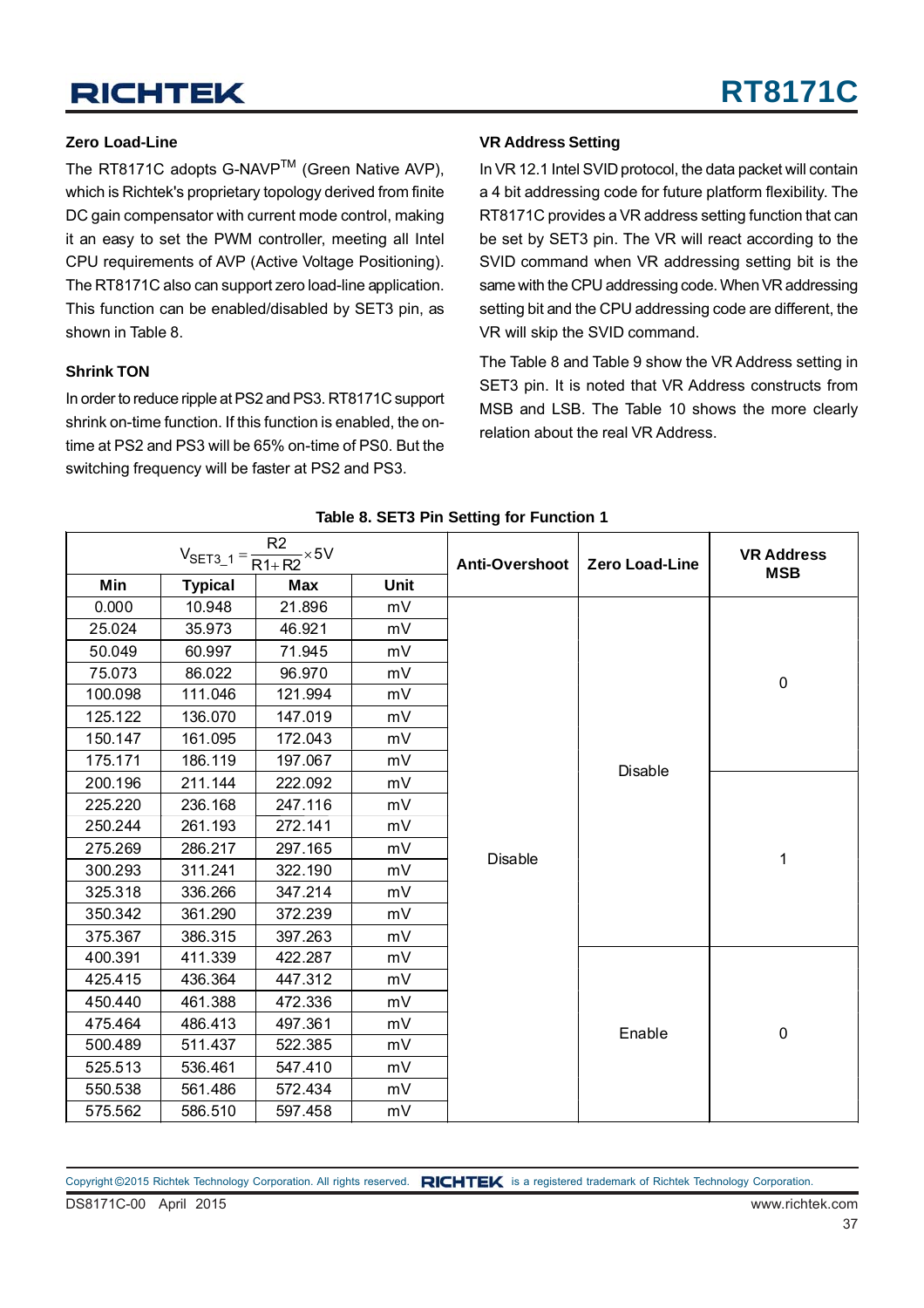

|          |                | R <sub>2</sub><br>$V_{\text{SET3}_1} = \frac{12}{R1 + R2} \times 5V$ |      | Anti-Overshoot | <b>Zero Load-Line</b> | <b>VR Address</b> |
|----------|----------------|----------------------------------------------------------------------|------|----------------|-----------------------|-------------------|
| Min      | <b>Typical</b> | Max                                                                  | Unit |                |                       | <b>MSB</b>        |
| 600.587  | 611.535        | 622.483                                                              | mV   |                |                       |                   |
| 625.611  | 636.559        | 647.507                                                              | mV   |                |                       |                   |
| 650.635  | 661.584        | 672.532                                                              | mV   |                |                       |                   |
| 675.660  | 686.608        | 697.556                                                              | mV   |                |                       |                   |
| 700.684  | 711.632        | 722.581                                                              | mV   | Disable        | Enable                | 1                 |
| 725.709  | 736.657        | 747.605                                                              | mV   |                |                       |                   |
| 750.733  | 761.681        | 772.630                                                              | mV   |                |                       |                   |
| 775.758  | 786.706        | 797.654                                                              | mV   |                |                       |                   |
| 800.782  | 811.730        | 822.678                                                              | mV   |                |                       |                   |
| 825.806  | 836.755        | 847.703                                                              | mV   |                |                       |                   |
| 850.831  | 861.779        | 872.727                                                              | mV   |                |                       |                   |
| 875.855  | 886.804        | 897.752                                                              | mV   |                |                       | $\pmb{0}$         |
| 900.880  | 911.828        | 922.776                                                              | mV   |                |                       |                   |
| 925.904  | 936.852        | 947.801                                                              | mV   |                |                       |                   |
| 950.929  | 961.877        | 972.825                                                              | mV   |                |                       |                   |
| 975.953  | 986.901        | 997.849                                                              | mV   |                | <b>Disable</b>        |                   |
| 1000.978 | 1011.926       | 1022.874                                                             | mV   |                |                       |                   |
| 1026.002 | 1036.950       | 1047.898                                                             | mV   |                |                       |                   |
| 1051.026 | 1061.975       | 1072.923                                                             | mV   |                |                       |                   |
| 1076.051 | 1086.999       | 1097.947                                                             | mV   |                |                       | 1                 |
| 1101.075 | 1112.023       | 1122.972                                                             | mV   |                |                       |                   |
| 1126.100 | 1137.048       | 1147.996                                                             | mV   |                |                       |                   |
| 1151.124 | 1162.072       | 1173.021                                                             | mV   |                |                       |                   |
| 1176.149 | 1187.097       | 1198.045                                                             | mV   | Enable         |                       |                   |
| 1201.173 | 1212.121       | 1223.069                                                             | mV   |                |                       |                   |
| 1226.197 | 1237.146       | 1248.094                                                             | mV   |                |                       |                   |
| 1251.222 | 1262.170       | 1273.118                                                             | mV   |                |                       |                   |
| 1276.246 | 1287.195       | 1298.143                                                             | mV   |                |                       | 0                 |
| 1301.271 | 1312.219       | 1323.167                                                             | mV   |                |                       |                   |
| 1326.295 | 1337.243       | 1348.192                                                             | mV   |                |                       |                   |
| 1351.320 | 1362.268       | 1373.216                                                             | mV   |                |                       |                   |
| 1376.344 | 1387.292       | 1398.240                                                             | mV   |                | Enable                |                   |
| 1401.369 | 1412.317       | 1423.265                                                             | mV   |                |                       |                   |
| 1426.393 | 1437.341       | 1448.289                                                             | mV   |                |                       |                   |
| 1451.417 | 1462.366       | 1473.314                                                             | mV   |                |                       |                   |
| 1476.442 | 1487.390       | 1498.338                                                             | mV   |                |                       | 1                 |
| 1501.466 | 1512.414       | 1523.363                                                             | mV   |                |                       |                   |
| 1526.491 | 1537.439       | 1548.387                                                             | mV   |                |                       |                   |
| 1551.515 | 1562.463       | 1573.412                                                             | mV   |                |                       |                   |
| 1576.540 | 1587.488       | 1598.436                                                             | mV   |                |                       |                   |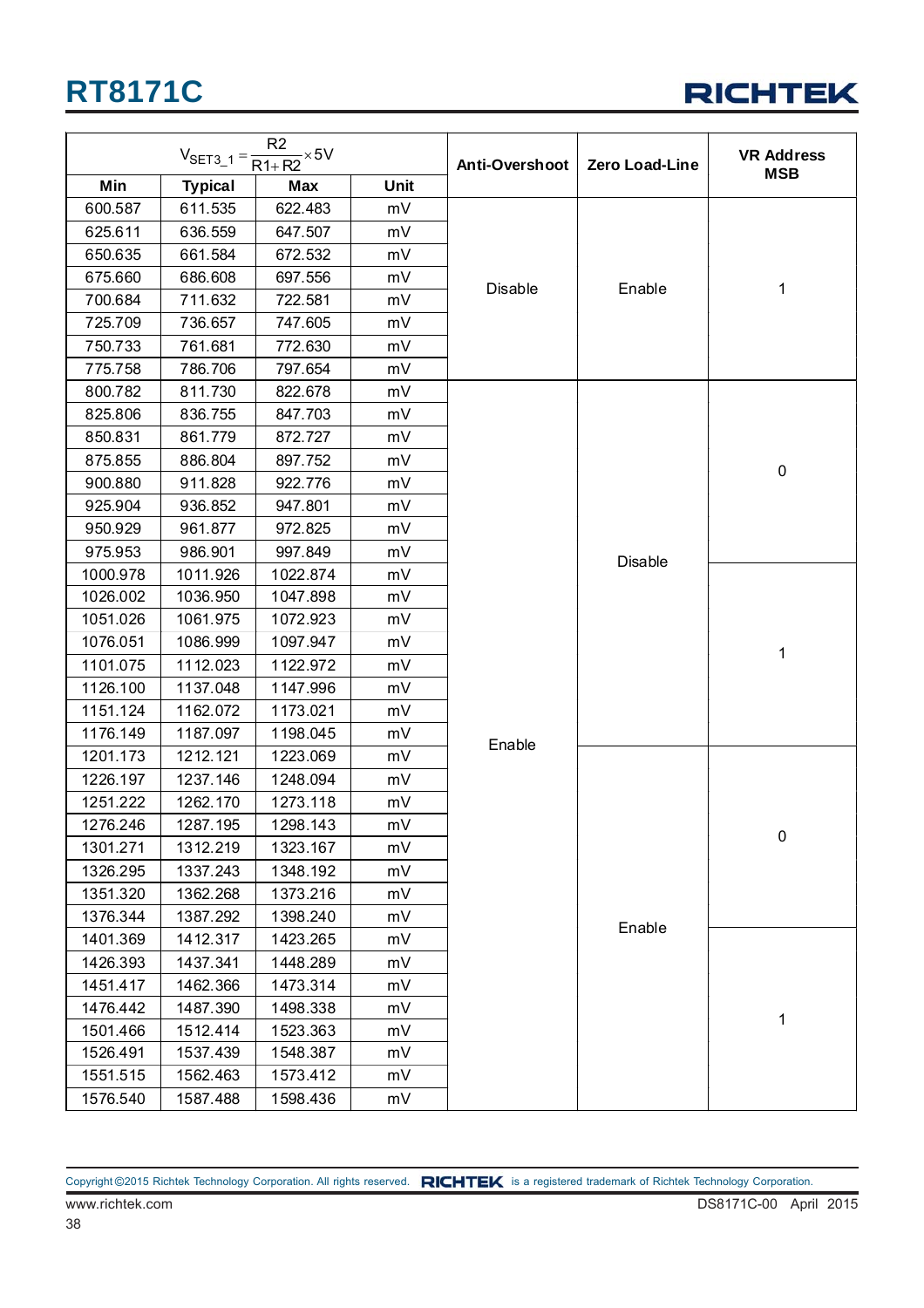

| $R1 \times R2$<br>$V_{\text{SET3\_2}} = 80 \mu A \times \frac{1}{2}$<br>$R1+R2$ |                | <b>VR</b><br><b>Address</b> | <b>Switching</b> | <b>Shrink TON</b> | ZCD_TH           |                                    |        |
|---------------------------------------------------------------------------------|----------------|-----------------------------|------------------|-------------------|------------------|------------------------------------|--------|
| Min                                                                             | <b>Typical</b> | <b>Max</b>                  | Unit             | <b>LSB</b>        | <b>Frequency</b> |                                    |        |
| 0.000                                                                           | 10.948         | 21.896                      | mV               |                   |                  |                                    |        |
| 25.024                                                                          | 35.973         | 46.921                      | mV               |                   |                  |                                    | 0.75mV |
| 50.049                                                                          | 60.997         | 71.945                      | mV               |                   |                  |                                    | 1.5mV  |
| 75.073                                                                          | 86.022         | 96.970                      | mV               |                   |                  | Disable                            |        |
| 100.098                                                                         | 111.046        | 121.994                     | mV               |                   |                  |                                    | 2.25mV |
| 125.122                                                                         | 136.070        | 147.019                     | mV               |                   |                  |                                    |        |
| 150.147                                                                         | 161.095        | 172.043                     | mV               |                   |                  |                                    | 3mV    |
| 175.171                                                                         | 186.119        | 197.067                     | mV               |                   | $f_{SW}$         |                                    |        |
| 200.196                                                                         | 211.144        | 222.092                     | mV               |                   | 500kHz           |                                    | 0.75mV |
| 225.220                                                                         | 236.168        | 247.116                     | mV               |                   |                  |                                    |        |
| 250.244                                                                         | 261.193        | 272.141                     | mV               |                   |                  |                                    | 1.5mV  |
| 275.269                                                                         | 286.217        | 297.165                     | mV               |                   |                  | Enable                             |        |
| 300.293                                                                         | 311.241        | 322.190                     | mV               |                   |                  |                                    | 2.25mV |
| 325.318                                                                         | 336.266        | 347.214                     | mV               |                   |                  |                                    |        |
| 350.342                                                                         | 361.290        | 372.239                     | mV               |                   |                  |                                    | 3mV    |
| 375.367                                                                         | 386.315        | 397.263                     | mV               | 1                 |                  |                                    |        |
| 400.391                                                                         | 411.339        | 422.287                     | mV               |                   |                  | Disable<br>$f_{SW} \leq$<br>500kHz | 0.75mV |
| 425.415                                                                         | 436.364        | 447.312                     | mV               |                   |                  |                                    |        |
| 450.440                                                                         | 461.388        | 472.336                     | mV               |                   |                  |                                    | 1.5mV  |
| 475.464                                                                         | 486.413        | 497.361                     | mV               |                   |                  |                                    |        |
| 500.489                                                                         | 511.437        | 522.385                     | mV               |                   |                  |                                    | 2.25mV |
| 525.513                                                                         | 536.461        | 547.410                     | mV               |                   |                  |                                    |        |
| 550.538                                                                         | 561.486        | 572.434                     | mV               |                   |                  |                                    | 3mV    |
| 575.562                                                                         | 586.510        | 597.458                     | mV               |                   |                  |                                    |        |
| 600.587                                                                         | 611.535        | 622.483                     | mV               |                   |                  |                                    | 0.75mV |
| 625.611                                                                         | 636.559        | 647.507                     | mV               |                   |                  |                                    |        |
| 650.635                                                                         | 661.584        | 672.532                     | mV               |                   |                  |                                    | 1.5mV  |
| 675.660                                                                         | 686.608        | 697.556                     | mV               |                   |                  | Enable                             |        |
| 700.684                                                                         | 711.632        | 722.581                     | mV               |                   |                  |                                    | 2.25mV |
| 725.709                                                                         | 736.657        | 747.605                     | mV               |                   |                  |                                    |        |
| 750.733                                                                         | 761.681        | 772.630                     | mV               |                   |                  |                                    | 3mV    |
| 775.758                                                                         | 786.706        | 797.654                     | mV               |                   |                  |                                    |        |
| 800.782                                                                         | 811.730        | 822.678                     | mV               |                   |                  |                                    | 0.75mV |
| 825.806                                                                         | 836.755        | 847.703                     | mV               |                   |                  |                                    |        |
| 850.831                                                                         | 861.779        | 872.727                     | mV               |                   |                  |                                    | 1.5mV  |
| 875.855                                                                         | 886.804        | 897.752                     | mV               | 0                 | $f_{SW}$         | Disable                            |        |
| 900.880                                                                         | 911.828        | 922.776                     | mV               |                   | 500kHz           |                                    | 2.25mV |
| 925.904                                                                         | 936.852        | 947.801                     | mV               |                   |                  |                                    |        |
| 950.929                                                                         | 961.877        | 972.825                     | mV               |                   |                  |                                    | 3mV    |
| 975.953                                                                         | 986.901        | 997.849                     | mV               |                   |                  |                                    |        |

**Table 9. SET3 Pin setting for Function 2**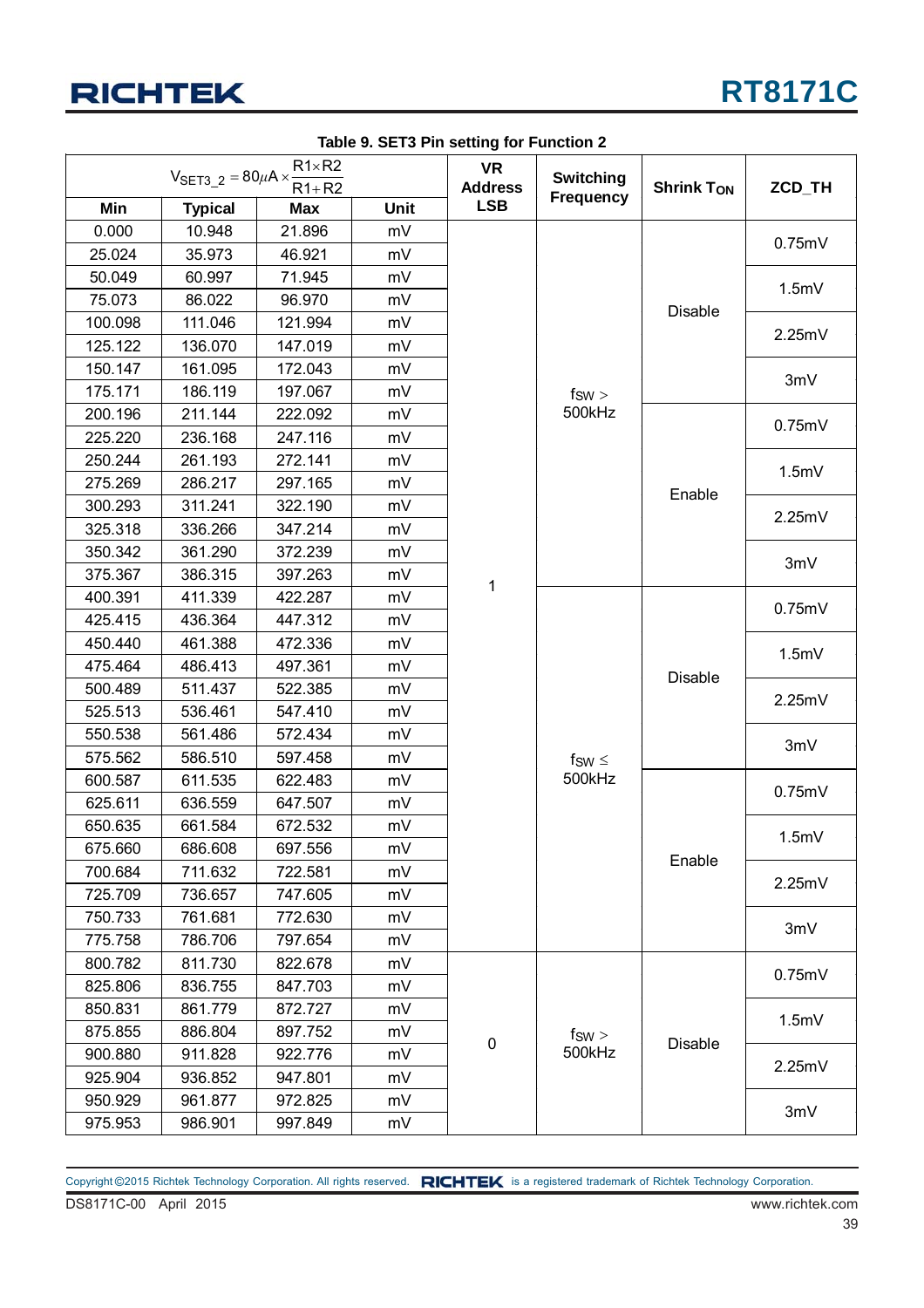

| $R1 \times R2$<br>$V_{\text{SET3\_2}} = 80 \mu A \times \frac{R}{R}$<br>$R1+R2$ |                | <b>VR</b><br><b>Address</b> | <b>Switching</b> | <b>Shrink Ton</b> | <b>ZCD TH</b>         |                       |        |
|---------------------------------------------------------------------------------|----------------|-----------------------------|------------------|-------------------|-----------------------|-----------------------|--------|
| Min                                                                             | <b>Typical</b> | <b>Max</b>                  | unit             | <b>LSB</b>        | <b>Frequency</b>      |                       |        |
| 1000.978                                                                        | 1011.926       | 1022.874                    | mV               |                   |                       |                       |        |
| 1026.002                                                                        | 1036.950       | 1047.898                    | mV               |                   |                       |                       | 0.75mV |
| 1051.026                                                                        | 1061.975       | 1072.923                    | mV               |                   |                       |                       | 1.5mV  |
| 1076.051                                                                        | 1086.999       | 1097.947                    | mV               |                   | $f_{SW}$ > 500 $k$ Hz | Enable                |        |
| 1101.075                                                                        | 1112.023       | 1122.972                    | mV               |                   |                       |                       | 2.25mV |
| 1126.100                                                                        | 1137.048       | 1147.996                    | mV               |                   |                       |                       |        |
| 1151.124                                                                        | 1162.072       | 1173.021                    | mV               |                   |                       |                       | 3mV    |
| 1176.149                                                                        | 1187.097       | 1198.045                    | mV               |                   |                       |                       |        |
| 1201.173                                                                        | 1212.121       | 1223.069                    | mV               | $\pmb{0}$         |                       |                       | 0.75mV |
| 1226.197                                                                        | 1237.146       | 1248.094                    | mV               |                   |                       |                       |        |
| 1251.222                                                                        | 1262.170       | 1273.118                    | mV               |                   |                       |                       | 1.5mV  |
| 1276.246                                                                        | 1287.195       | 1298.143                    | mV               |                   |                       | <b>Disable</b>        |        |
| 1301.271                                                                        | 1312.219       | 1323.167                    | mV               |                   |                       | $f_{SW} \leq 500$ kHz | 2.25mV |
| 1326.295                                                                        | 1337.243       | 1348.192                    | mV               |                   |                       |                       |        |
| 1351.320                                                                        | 1362.268       | 1373.216                    | mV               |                   |                       |                       | 3mV    |
| 1376.344                                                                        | 1387.292       | 1398.240                    | mV               |                   |                       |                       |        |
| 1401.369                                                                        | 1412.317       | 1423.265                    | mV               |                   |                       |                       | 0.75mV |
| 1426.393                                                                        | 1437.341       | 1448.289                    | mV               |                   |                       |                       |        |
| 1451.417                                                                        | 1462.366       | 1473.314                    | mV               |                   |                       |                       | 1.5mV  |
| 1476.442                                                                        | 1487.390       | 1498.338                    | mV               |                   |                       | Enable                |        |
| 1501.466                                                                        | 1512.414       | 1523.363                    | mV               |                   |                       |                       | 2.25mV |
| 1526.491                                                                        | 1537.439       | 1548.387                    | mV               |                   |                       |                       |        |
| 1551.515                                                                        | 1562.463       | 1573.412                    | mV               |                   |                       |                       | 3mV    |
| 1576.540                                                                        | 1587.488       | 1598.436                    | mV               |                   |                       |                       |        |

#### **Table 10. Composing about Real VR Address**

| <b>VR Address</b><br><b>MSB/LSB</b> | <b>Real VR Address</b> |
|-------------------------------------|------------------------|
|                                     |                        |
|                                     |                        |
|                                     |                        |
|                                     |                        |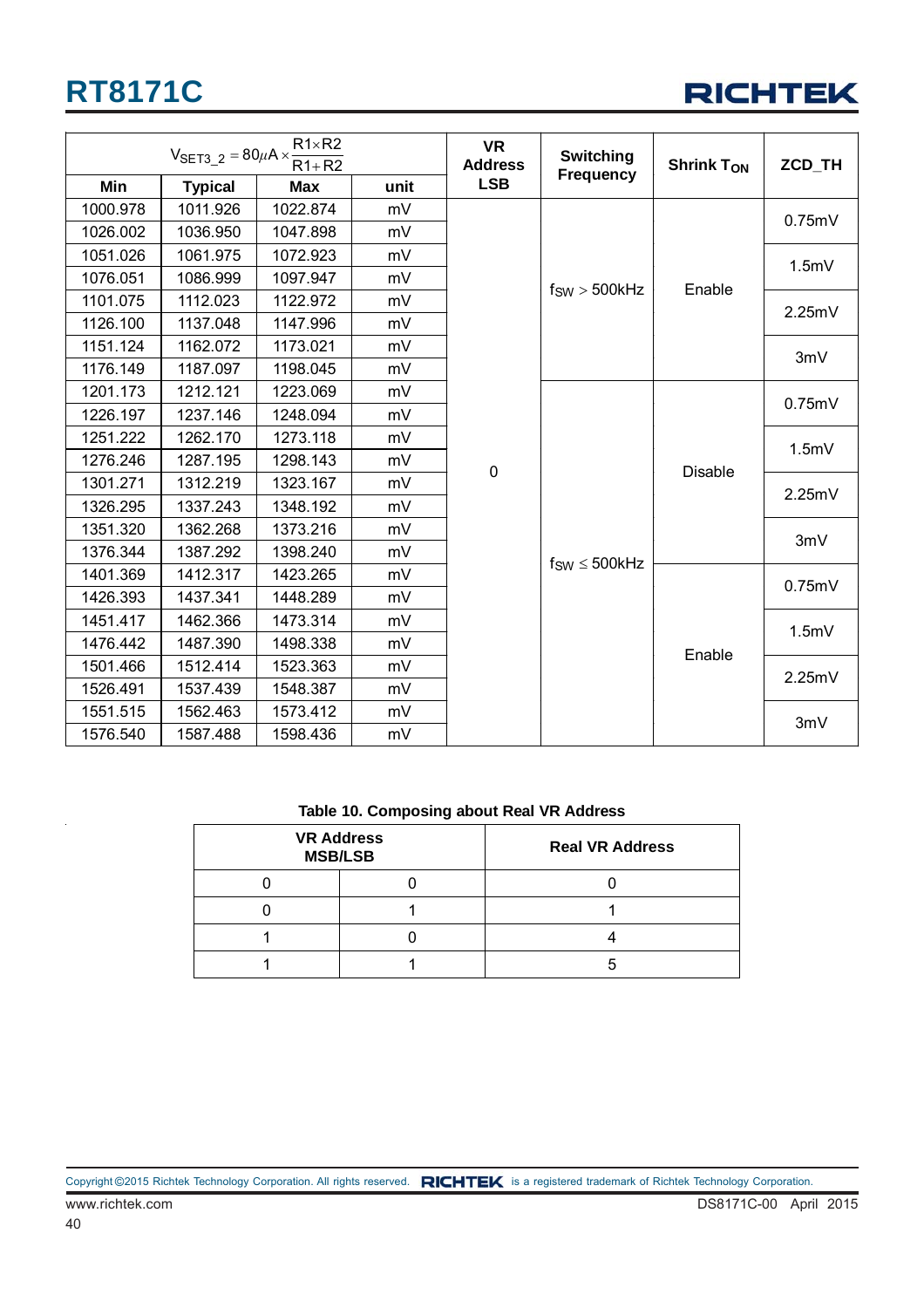#### **Over Current Protection**

The RT8171C has dual OCP mechanism. One is named OCP-SUM, the other is called OCP-SPIKE. The over current protection (OCP) forces high-side MOSFET and low-side MOSFET off by shutting down internal PWM logic drivers. RT8171C provides OCP-SUM which is set by SET1 pin. The OCP-SUM threshold setting can refer to ICCMAX current in the Table 7. For example, if ICCMAX is set as 25A, user can set voltage by using the external voltage divider in SET1 pin as 1.262V typically if DVID\_Threshold = 25mV, then 30A OCP-SUM (120% x ICCMAX) threshold will be set. When output current is higher than the OCP-SUM threshold, OCP-SUM is latched with a 40μs delay time to prevent false trigger. Besides, the OCP-SUM function is masked when dynamic VID transient occurs and after dynamic VID transition, OCP-SUM is masked for 80μs. The other one is per phase OCP which should trip when the output current exceeds quintuple ICCMAX during soft-start. When output current is higher than the per phase OCP threshold, per phase OCP is latched with a 1μs delay time to prevent false trigger. Please note that, here is no OCP at PS3.

#### **Over Output Voltage Protection**

There are two conditions for OVP. One is when VSEN is higher than 1.2V. The other is when VSEN is smaller than 1.2V. For VSEN is higher than 1.2V, OVP condition is detected when the VSEN pin is 350mV more than VID. For VSEN is smaller than 1.2V, OVP is occurred when VSEN is higher than 1.55V. When OVP condition is detected, the upper gate voltage UGATE is pulled-low and lower gate voltage LGATE is pulled-high. OVP is latched with a 0.5us delay time to prevent false trigger.

#### **Negative Voltage Protection**

Since the OVP latch continuously turns on low-side MOSFET of the VR, the VR will suffer negative output voltage. When the VSEN detects a voltage below −0.05V after triggering OVP, the VR will trigger NVP to turn off low-side MOSFET of the VR while the high-side MOSFET remains off. After triggering NVP, if the output voltage rises above 0V, the OVP latch will restart to turn on low-side MOSFET. Therefore, the output voltage may bounce

between 0V and −0.05V due to OVP latch and NVP triggering. The NVP function will be active only after OVP is triggered.

#### **Under Voltage Protection**

When the VSEN pin voltage is 350mV less than VID, a UVP will be latched. When UVP latched, both the UGATE and LGATE will be pulled-low. A 3.5μs delay is used in UVP detection circuit to prevent false trigger. Besides, the UVP function is masked when dynamic VID transient occurs and after dynamic VID transition, UVP is masked for 80μs.

#### **Under Voltage Lock Out (UVLO)**

During normal operation, if the voltage at the VCC pin drops below POR threshold 4.1V (min), the VR will trigger UVLO. The UVLO protection forces high-side MOSFET and low-side MOSFET off by shutting down internal PWM logic drivers.

#### **Power Ready (POR) Detection**

During start-up, the RT8171C will detect the voltage at the voltage input pins :  $V_{CC}$ , EN and PVCC. When  $V_{CC}$  > 4.1V and PVCC > 4V the RT8171C will recognize the power state of system to be ready (POR = high) and wait for enable command at the EN pin. After POR = high and V<sub>EN</sub> > 0.7V, the RT8171C will enter start-up sequence. If the voltage at any voltage pin drops below low threshold (POR = low), the RT8171C will enter power down sequence and all the functions will be disabled. Normally, connecting system voltage  $V_{TT}$  (1.05V) to the EN pin is recommended.1ms (max) after the chip has been enabled, the SVID circuitry will be ready. All the protection latches (OVP, OCP, UVP) will be cleared only by VCC. The condition of  $V_{EN}$  = low will not clear these latches. Figure 19 and Figure 20 show the POR detection and the timing chart for POR process, respectively.



DS8171C-00 April 2015 www.richtek.com Copyright ©2015 Richtek Technology Corporation. All rights reserved. RICHTEK is a registered trademark of Richtek Technology Corporation.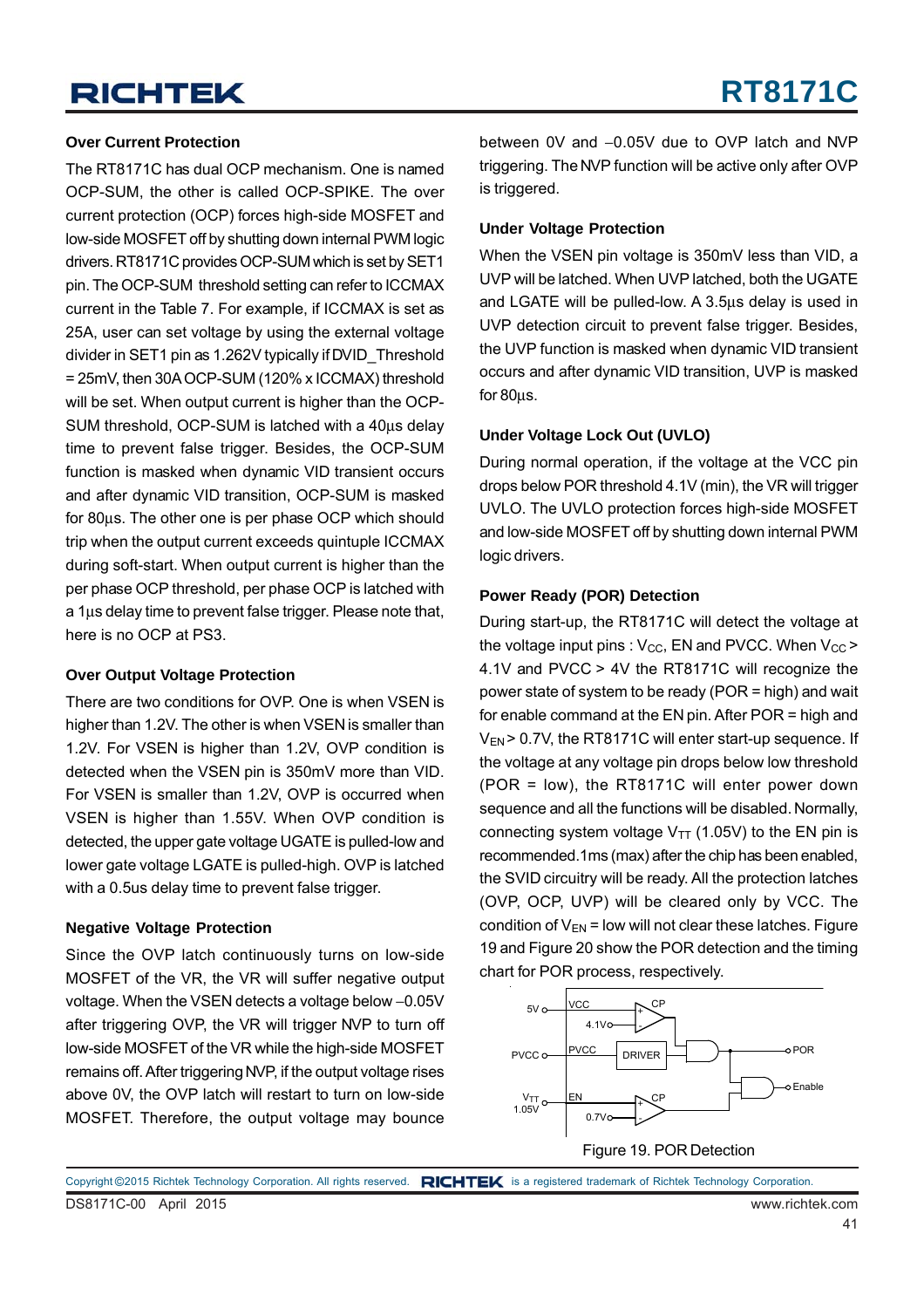

Figure 20. Timing Chart for POR Process

#### **Precise Reference Current Generation, IBIAS**

Analog circuits need very precise reference voltage/current to drive/set these analog devices. The RT8171C provides a 2V voltage source at the IBIAS pin, and a 100kΩ resistor is required to be connected between IBIAS pin and analog ground to generate a very precise reference current. Through this connection, the RT8171C will generate a 20μA current from the IBIAS pin to analog ground, and this 20μA current will be mirrored inside the RT8171C for internal use. The IBIAS pin can only be connected with a 100kΩ resistor to GND for internal analog circuit use. The resistance accuracy of this resistor is recommended to be 1% or higher. Figure 21 shows the IBIAS setting circuit.



Figure 21. IBIAS Setting Circuit

#### **TSEN and VR\_HOT**

The  $\overline{VR}$  HOT signal is an open-drain signal which is used for VR thermal protection. When the sensed voltage in TSEN pin is over 1.887V under  $V_{CC}$  is exact 5V condition, the VR\_HOT signal will be pulled-low to notify CPU that the thermal protection needs to work. Please note that, the VR thermal protection is only valid under PS0, PS1 and PS2 condition. According to Intel VR definition, VR HOT signal needs acting if VR power chain temperature exceeds 100°C. Placing an NTC thermistor at the hottest area in the VR power chain and its connection is shown in Figure 22, to design the voltage divider elements (R1, R2 and NTC) so that  $V_{TSEN}$  = 1.887V at 100°C. The resistance accuracy of TSEN network is recommended to be 1% or higher.



Figure 22. VR\_HOT Circuit

#### **VBOOT**

The RT8171C provides controllable VBOOT function as shown in Figure 23. The VBOOT voltage can be set by the VBOOTSEL pin. Table 11 shows the VBOOT voltage setting in VBOOTSEL pin. For example, when VBOOT = 1V, the VBOOTSEL set voltage will be between 1.3V and 3.7V. It's noted that, if floating VBOOTSEL pin that the VBOOT voltage will not be defined.



Figure 23. VBOOTSEL Circuit.

#### **Table 11. VBOOTSEL Pin setting for VBOOT**

| $VBOOTSEL = -$ | <b>VBOOT</b>   |     |      |     |  |  |
|----------------|----------------|-----|------|-----|--|--|
| Min            | <b>Typical</b> | Max | Unit |     |  |  |
|                | 0.6            | 1.2 |      | 0.9 |  |  |
| 1.3            | 2.5            | 3.7 |      | 1.0 |  |  |
| 3.8            | 4.4            |     |      | 11  |  |  |

#### **Differential Remote Sense Setting**

The VR provides differential remote-sense inputs to eliminate the effects of voltage drops along the PC board traces as signified as Figure 24. CPU internal power routes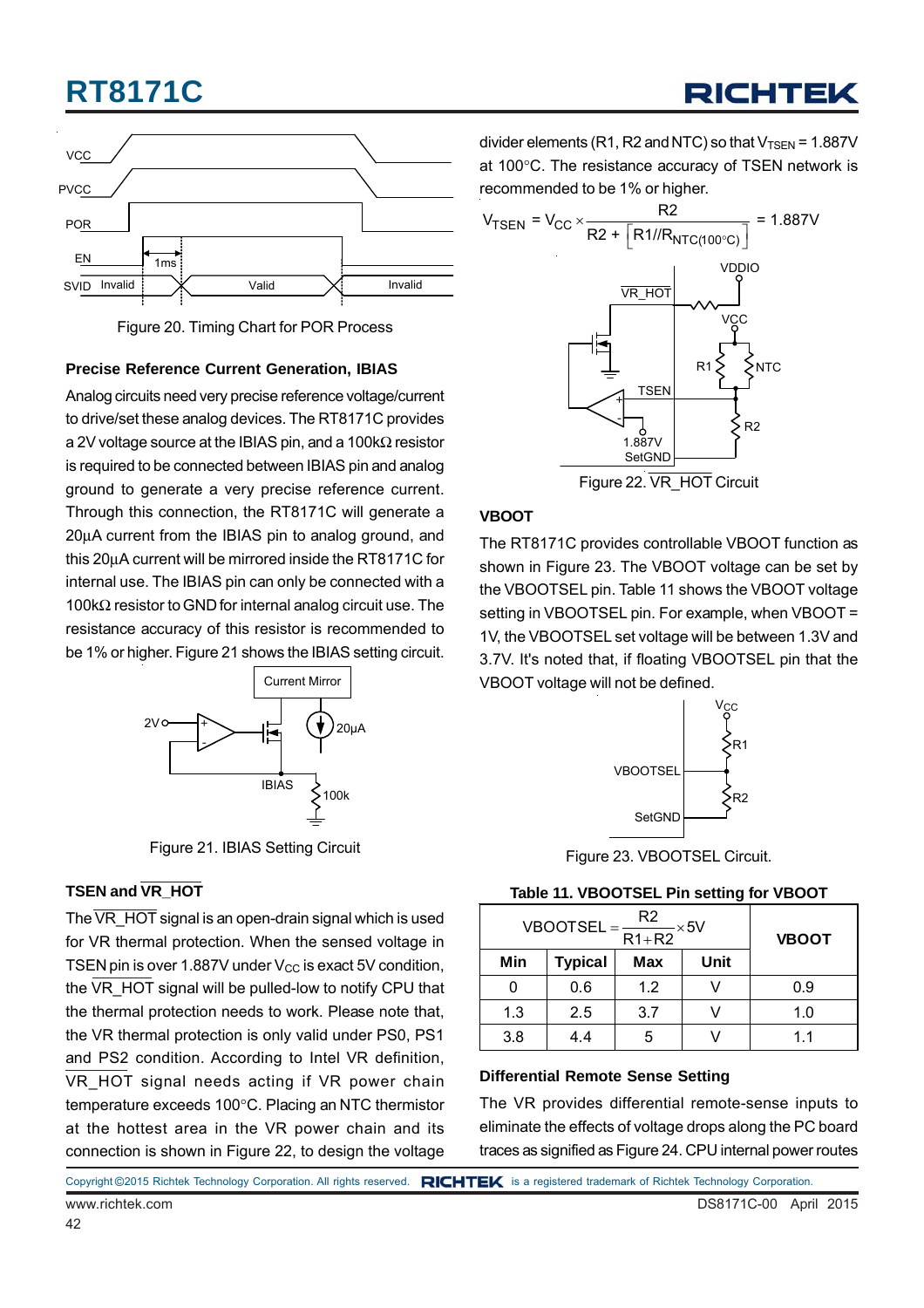## **RT8171C**

and socket contacts. The CPU contains on-die sense pins,  $V_{CC-SSENSE}$  and  $V_{SS-SSENSE}$ . Connecting RGND to  $V_{SS-SSENSE}$ and connect FB to  $V_{CC}$  sense with a resistor to build the negative input path of the error amplifier. The  $V_{\text{DAC}}$  and the precision voltage reference are referred to RGND for accurate remote sensing.



Figure 24. Remote Sensing Circuit

#### **Current Loop Design in Details**



Figure 25. Current Loop Structure

Figure 25 shows the whole current loop structure. The current loop plays an important role in RT8171C that can decide ACLL performance (for load-line is required condition), DCLL accuracy and ICCMAX accuracy. For ACLL performance, the correct compensator design is assumed, if RC network time constant matches inductor time constant  $L_X$  / DCR<sub>X</sub>, an expected load transient waveform can be designed. If  $R_XC_X$  network time constant is larger than inductor time constant  $L_X / DCR_X$ ,  $V_{CORE}$ waveform has a sluggish droop during load transient. If  $R_XC_X$  network is smaller than inductor time constant  $L_X$  / DCR<sub>X</sub>, a worst V<sub>CORE</sub> waveform will sag to create an undershoot to fail the specification. Figure 26 shows the variety of  $R_XC_X$  constant corresponding to the output waveforms.





For DCLL performance and ICCMAX accuracy, since the copper wire of inductor has a positive temperature coefficient, when temperature goes high in the heavy load condition then DCR value goes large simultaneously. A resistor network with NTC thermistor compensation connecting between IMON pin and REF pin is necessary, to compensate the positive temperature coefficient of inductor DCR. The design flow is as follows :

Step1 : Given the three system temperature  $T_L$ ,  $T_R$  and  $T_H$ , at which are compensated.

Step2 : Three equations can be listed as

$$
\frac{\text{DCR (T_L)}}{680} \times \sum_{i=1}^{1} i_{Li} \times R_{EQ}(T_L) = 0.4
$$
  

$$
\frac{\text{DCR (T_R)}}{680} \times \sum_{i=1}^{1} i_{Li} \times R_{EQ}(T_R) = 0.4
$$

DS8171C-00 April 2015 www.richtek.com Copyright ©2015 Richtek Technology Corporation. All rights reserved. RICHTEK is a registered trademark of Richtek Technology Corporation.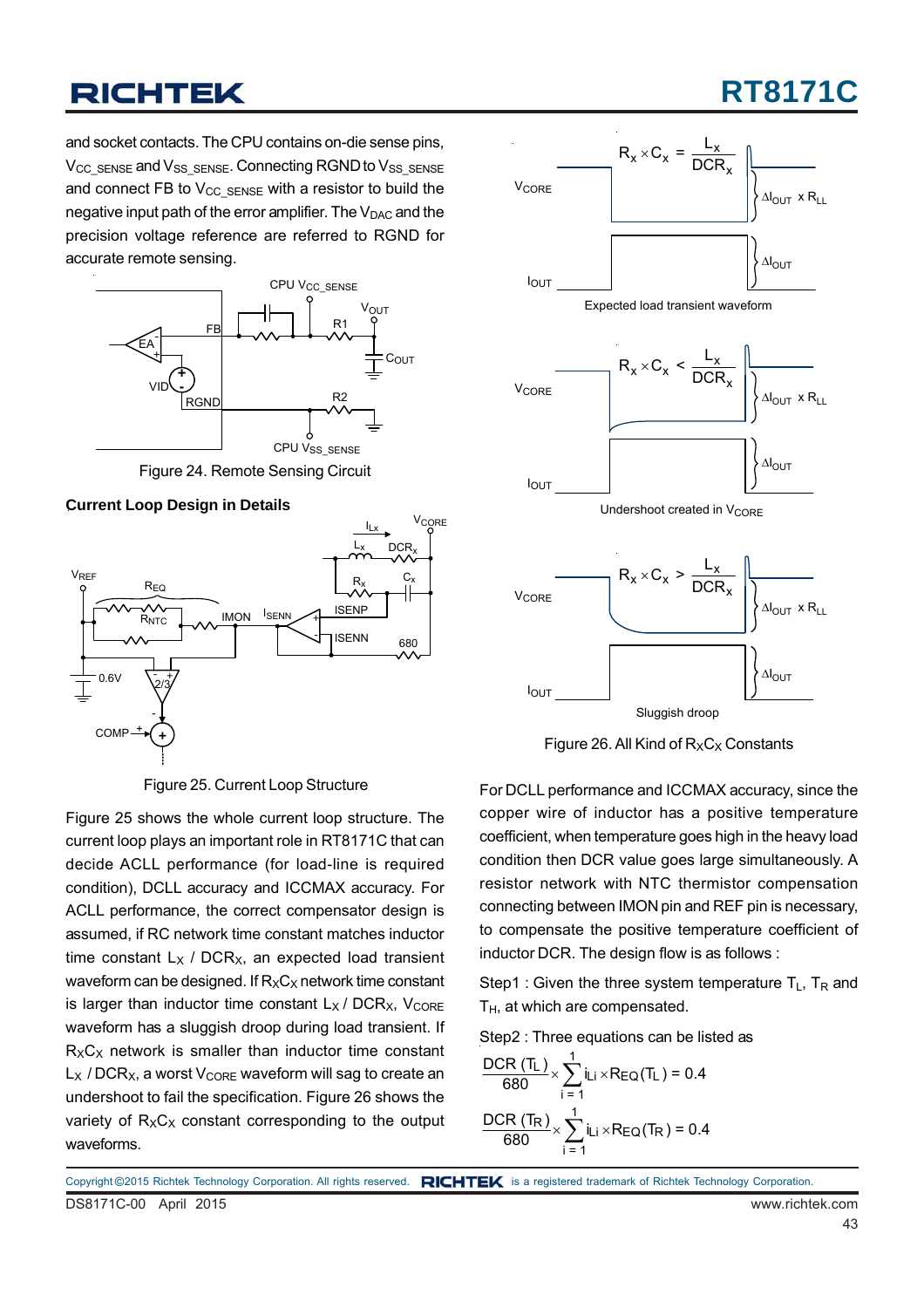

$$
\frac{\text{DCR (T_H)}}{680} \times \sum_{i=1}^{1} i_{Li} \times R_{EQ}(T_H) = 0.4
$$

Where :

(1) The relationship between DCR and temperature is as follows :

 $DCR (T) = DCR (25°C) \times [1 + 0.00393 (T - 25)]$ 

(2)  $R_{EQ}(T)$  is the equivalent resistor of the resistor network with a NTC thermistor

 $R_{\text{EQ}}(T) = R_{\text{IMON1}} + R_{\text{IMON2}} / / [R_{\text{IMON3}} + R_{\text{NTC}}(T)]$ 

And the relationship between NTC and temperature is as follows :

$$
R_{NTC} (T) = R_{NTC} (25^{\circ}C) \times e^{\beta(\frac{1}{T + 273} - \frac{1}{298})}
$$

 $β$  is in the NTC thermistor datasheet.

Step3 : Three equations and three unknowns,  $R_{IMON1}$ , R<sub>IMON2</sub> and R<sub>IMON3</sub> can be found out unique solution.

$$
R_{IMON1} = K_{TR} - \frac{R_{IMON2} \times (R_{NTCTR} + R_{IMON3})}{R_{IMON2} + R_{NTCTR} + R_{IMON3}}
$$

$$
R_{IMON2} = \sqrt{\frac{[K_{R3}^2 + K_{R3}(R_{NTCTL} + R_{NTCTR})}{[K_{RTCTL}^2 + K_{NTCTR}^2]}\}
$$

 $R_{IMON3} = -R_{IMON2} + K_{R3}$ 

Where :

$$
\alpha_{TH} = \frac{K_{TH} - K_{TR}}{R_{NTCTH} - R_{NTCTR}}
$$
\n
$$
\alpha_{TL} = \frac{K_{TL} - K_{TR}}{R_{NTCTL} - R_{NTCTR}}
$$
\n
$$
K_{R3} = \frac{(\alpha_{TH}/\alpha_{TL})R_{NTCTH} - R_{NTCTL}}{1 - (\alpha_{TH}/\alpha_{TL})}
$$
\n
$$
K_{TL} = \frac{0.4}{G_{CS(TL)} \times I_{CC\text{-MAX}}}
$$
\n
$$
K_{TR} = \frac{0.4}{G_{CS(TR)} \times I_{CC\text{-MAX}}}
$$

$$
K_{TH} = \frac{0.4}{G_{CS(TH)} \times I_{CC-MAX}}
$$

#### **Design Step**

RT8171C Excel based design tool is available. Users can contact your Richtek representative to get the spreadsheet. Three main design procedures of RT8171C design, first step is initial settings, second step is loop design and last step is protection settings. The following design example is to explain RT8171C design procedure:

|                                | <b>V<sub>CORE</sub></b> Specification |
|--------------------------------|---------------------------------------|
| Input Voltage                  | 7.4                                   |
| No. of Phase                   |                                       |
| VBoot                          |                                       |
| <b>ICCMAX</b>                  | 13                                    |
| ICC-Dyn                        | 8                                     |
| <b>MAX Switching Frequency</b> | 800kHz                                |

The output filter requirements of VRTB specification are as follows :

Output Inductor : 330nH/2.95mΩ

Output Bulk Capacitor : 270μF/2V.6mΩ (3pcs)

Output Ceramic Capacitor : 22μF/0603 (6pcs max sites on top side)

(1) Initial Settings

- RT8171C initial VBoot voltage is 1V
	- $5 \times \frac{R2}{R1+R2}$ =2.5V, R<sub>1</sub> can be selected by user and here

R1 is equal to 10k $\Omega$  so R2 is equal to 10k $\Omega$ .

• IBIAS needs to connect a 100kΩ resistor to ground.

(2) Loop Design

On time setting :

 $V_{IN(MAX)} = 7.4V$ ,  $V_{DAC(MAX)} = 1V$ ,  $F_{SW(MAX)} = 800kHz$ ,  $I_{CC(MAX)}$ = 13A, DCR = 2.95mΩ,  $R_{LL}$  = 0Ω,  $R_{ON\text{-}HS}$  = 6mΩ,  $R_{ON\text{-}IS}$  $= 6 \text{m}\Omega$ , T<sub>D</sub> = 30ns, T<sub>ON, VAR</sub> = 15ns.

Using the Microsoft Excel-based spreadsheet from RICHTEK.

The  $R_{TON}$  resistance can be calculated after the switching frequency and the on-time are decided.

$$
R_{TON} = \frac{(V_{IN} - V_{DAC}) \times T_{ON}}{18.2p \times 0.11} = 652k\Omega
$$

Choosing the nearest on-time setting resistor  $R_{TON}$  = 649kΩ

Copyright ©2015 Richtek Technology Corporation. All rights reserved. RICHTEK is a registered trademark of Richtek Technology Corporation.

44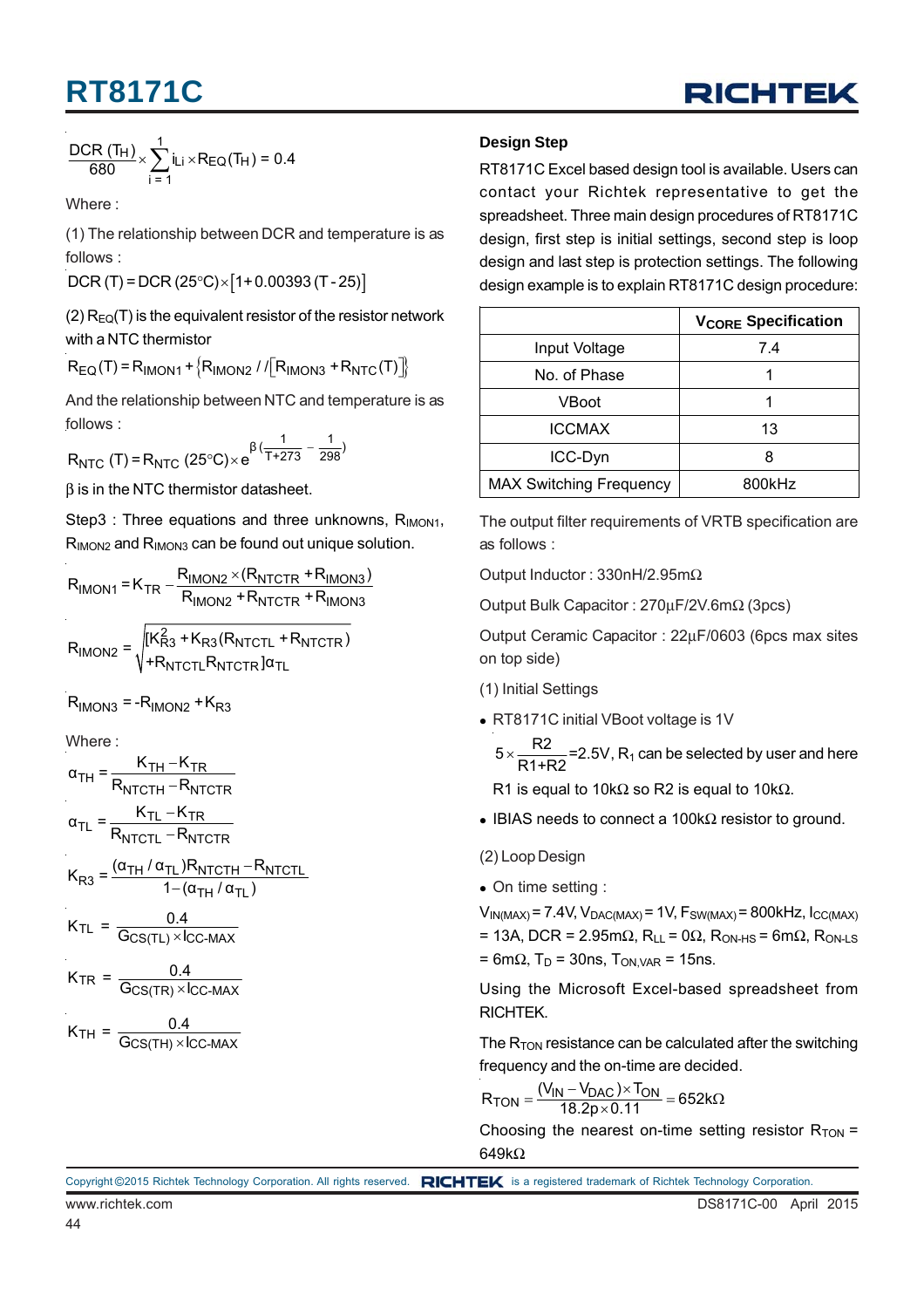Current sensor adopts lossless RC filter to sense current signal in DCR. For getting an expected load transient waveform  $R_XC_X$  time constant needs to match  $L_X/DCR_X$ .  $C_X$  = 0.47 $\mu$ F is set, then

$$
R_X = \frac{L_X}{0.47 \mu F \times DCR_X} = 240 \Omega
$$

But R<sub>X</sub> = 240 $\Omega$  will let R<sub>FQ</sub> is too small, so here the current sense method 2 should be selected. By using the design tool,  $R_{x1}$  and  $R_{x2}$  can be determined, both are equal to 475Ω.

- IMON resistor network design :  $T_1 = 25^{\circ}$ C,  $T_R = 50^{\circ}$ C and T<sub>H</sub> = 100°C are decided, NTC thermistor = 100k $\Omega$  $Q$  25°C, β = 4050 and ICCMAX = 13A. According to the sub-section "Current Loop Design in Details", RIMON1 = 6.63k $\Omega$ , R<sub>IMON2</sub> = 8.83k $\Omega$  and R<sub>IMON3</sub> = 5.44k $\Omega$  can be decided. The  $R_{EQ}(25^{\circ}C) = 14.187k\Omega$ .
- Load-line design : If load-line is required, the load-line can be determined by below equation and the voltage loop  $A_V$  gain is also decided by the following equation :

$$
R_{LL} = \frac{A_V}{A_I} = \frac{\frac{1}{3} \times \frac{DCR}{R_{CS}} \times R_{EQ}}{\frac{R2}{R1}}
$$
 (mΩ)

Here the load-line isn't required. The suggestion  $A_V$  gain is 5 to 10 for the zero load-line application. R1 =  $10k\Omega$  is usually decided and here R2 is chosen to 68k $Ω$ .

 Typical compensator design can use the following equations to design C1 and C2 values

$$
C1 = \frac{1}{R1 \times \pi \times f_{SW}} \approx 39.7pF
$$

$$
C2 = \frac{C_{OUT} \times ESR}{R2} \approx 28pF
$$

For Intel platform, in order to induce the band width to enhance transient performance to meet Intel's criterion, the zero location can be designed close to 1/10 of the switching frequency or less than the 1/10 of switching frequency.

 SET1 resistor network design : First, the DVID compensation parameters need to be decided. The DVID\_TH can be calculated as the following equation :

$$
V_{DVID\_TH} = R_{LL} \times C_{OUT} \times \frac{dVID}{dt}
$$

Where  $R_{LL}$  is load-line,  $C_{OUT}$  is total output capacitance and dVID/dt is DVID fast slew rate. Here the load-line is equal to zero. Thus the DVID compensation isn't work under the zero load-line application. So, DVID\_TH and DVID Width can be set to any value. Here DVID TH and DVID\_Width are chosen as 15mV and 72μs, respectively. Next, OCP threshold I is designed as 1.28 x ICCMAX. Last, RAMP = 800kHz / 300kHz = 267%, 267% is set. By using above information, the two equations can be listed by using multi-function pin setting mechanism :

$$
5 \times \frac{R2}{R1 + R2} = 1137.3 \text{mV}
$$

$$
80 \mu \times \frac{R1 \times R2}{R1 + R2} = 1487.6 \text{mV}
$$

R1 = 81.757k $\Omega$  and R2 = 24.065k $\Omega$ .

 SET2 resistor network design : The QR mechanism parameters need to be designed at first. Due to the load current step is small and output capacitance is large, the QR mechanism isn't necessary. The QR\_TH is set to disable and QR Width is designed as  $1.11 \times T_{ON}$ . The ICCMAX is designed as 13A. By using the information, the two equation can be listed by using multi-function pin setting mechanism :

$$
5 \times \frac{R2}{R1 + R2} = 334.7 \text{mV}
$$

$$
80 \mu \times \frac{R1 \times R2}{R1 + R2} = 86.02 \text{mV}
$$

R1 = 16.063kΩ and R2 = 1.1524kΩ.

 SET3 resistor network design: The zero load-line function and anti-overshoot function are decided to enable at first. Then, the ZCD threshold is chosen as 0.75mV, shrink  $T<sub>ON</sub>$  is disabled, switching frequency is chosen  $f<sub>SW</sub>$ 500kHz and VR address is usually set to 0. By using the information, the two equations can be listed by using multi-function pin setting mechanism:

$$
5 \times \frac{R2}{R1 + R2} = 1299.7 \text{mV}
$$

$$
80 \mu \times \frac{R1 \times R2}{R1 + R2} = 824.24 \text{mV}
$$

$$
R1 = 39.64k\Omega
$$
 and  $R2 = 13.92k\Omega$ .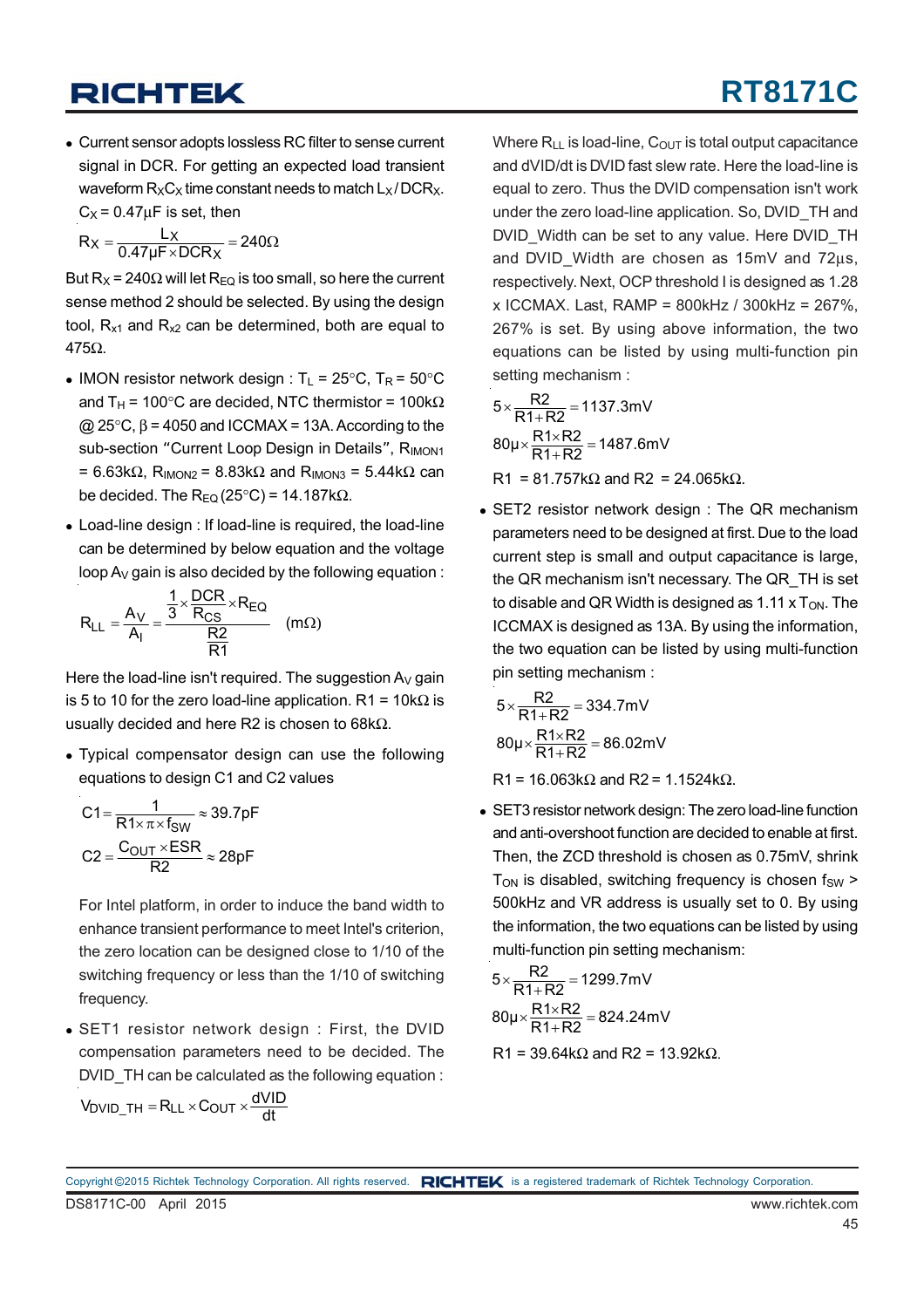(3) Protection Settings

- OVP/UVP protections: When the VSEN pin voltage is 350mV higher than VID, the OVP will be latched. When the VSEN pin voltage is 350mV lower than VID, the UVP will be latched.
- TSEN and  $\overline{\text{VR} + \text{O}}$  design : Using the following equation to calculate related resistances for VR\_HOT setting.

$$
V_{TSEN} = V_{CC} \times \frac{R2}{R2 + \left[R_{NTC(100^{\circ}C)}//R1\right]} = 1.887V
$$

Choosing R1 = 100k $\Omega$  and an NTC thermistor R<sub>NTC</sub> (25°C) = 100kΩ and its  $\beta$  = 4485. When temperature is 100°C, the R<sub>NTC</sub>(100°C) = 4.85kΩ. Then R2 = 2.8kΩ can be calculated.

#### **Thermal Considerations**

For continuous operation, do not exceed absolute maximum junction temperature. The maximum power dissipation depends on the thermal resistance of the IC package, PCB layout, rate of surrounding airflow, and difference between junction and ambient temperature. The maximum power dissipation can be calculated by the following formula :

 $P_{D(MAX)} = (T_{J(MAX)} - T_A) / \theta_{JA}$ 

46

where  $T_{J(MAX)}$  is the maximum junction temperature,  $T_A$  is the ambient temperature, and  $\theta_{JA}$  is the junction to ambient thermal resistance.

For recommended operating condition specifications, the maximum junction temperature is 125°C. The junction to ambient thermal resistance,  $\theta_{JA}$ , is layout dependent. For WQFN-32L 4x4 package, the thermal resistance,  $\theta_{JA}$ , is 27.8°C/W on a standard JEDEC 51-7 four-layer thermal test board. The maximum power dissipation at  $T_A = 25^{\circ}C$ can be calculated by the following formula :

P<sub>D(MAX)</sub> = (125°C – 25°C) / (27.8°C/W) = 3.59W for WQFN-32L 4x4 package

The maximum power dissipation depends on the operating ambient temperature for fixed  $T_{J(MAX)}$  and thermal resistance,  $θ<sub>JA</sub>$ . The derating curve in Figure 27 allows the designer to see the effect of rising ambient temperature on the maximum power dissipation.



Figure 27. Derating Curve of Maximum Power **Dissipation** 

#### **Layout Considerations**

PCB layout is critical to achieve low switching losses and stable operation. The switching power stage requires particular attention. If possible, mount all of the power components on the top side of the board with their ground terminals flushed against one another. Follow these guidelines for the optimum PCB layout :

- $\triangleright$  Keep the high current paths short, especially at the ground terminals.
- $\triangleright$  Keep the power traces and load connections short. This is essential for high efficiency.
- When trade-offs in trace lengths must be made, it's preferable to let the inductor charging path be longer than the discharging path.
- Place the current sense component close to the controller. ISENP and ISENN connections for current limit and voltage positioning must be made using Kelvin sense connections to guarantee current sense accuracy. The PCB trace from the sense nodes should be paralleled back to the controller.
- ▶ Route high speed switching nodes away from sensitive analog areas (COMP, FB, ISENP, ISENN, etc...)
- Connect the exposed pad to the ground plane through low impedance path. Recommend use of at least 5 vias to connect to ground planes in PCB internal layers.